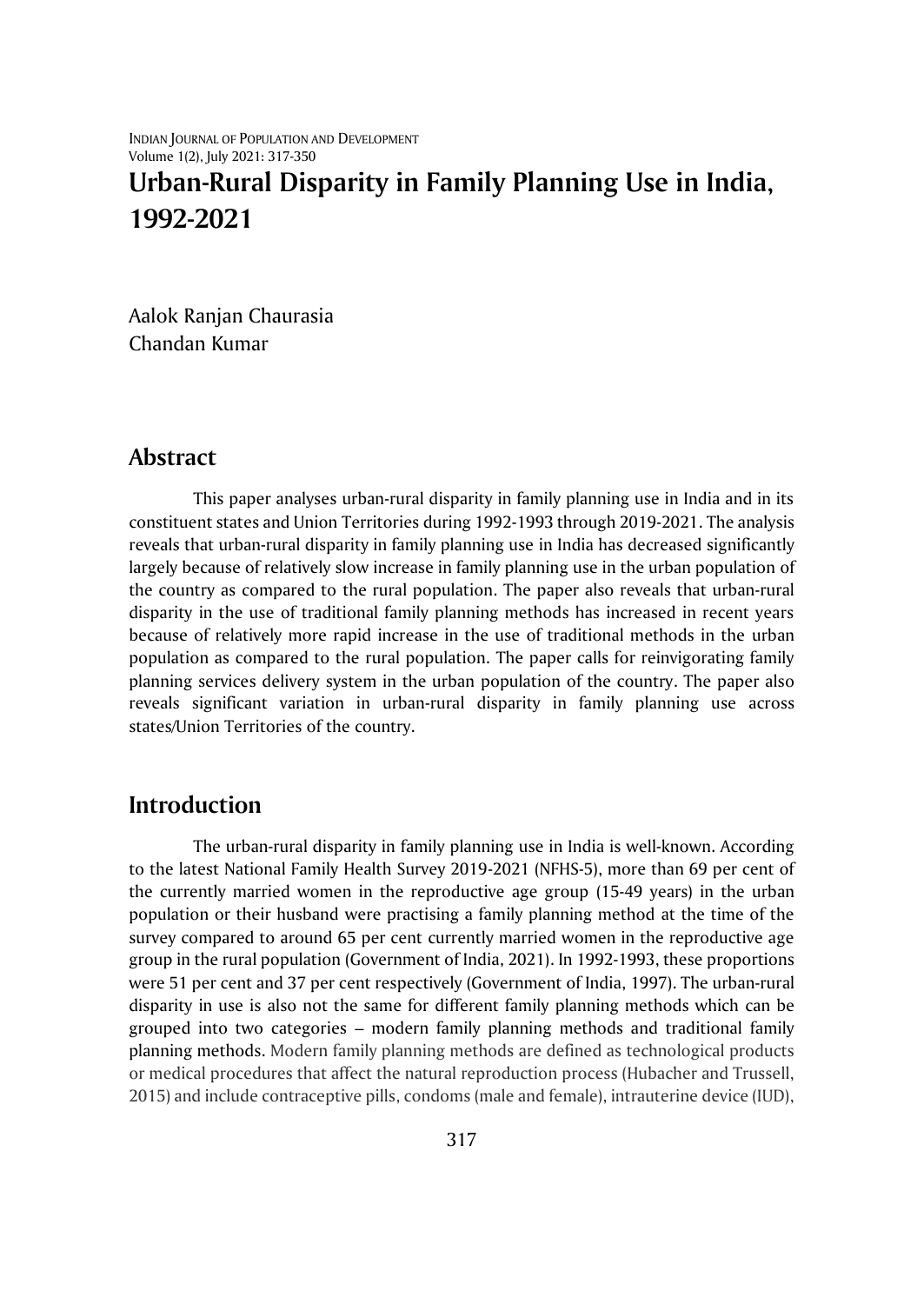sterilisation (male and female), injectables, hormone implants, patches, diaphragms, spermicidal agents (foam/jelly), and emergency contraception. Modern family planning methods are further divided into permanent methods (male and female sterilisation) and modern spacing methods (all modern methods other than male and female sterilisation). Traditional family planning methods, on the other hand, include those methods that regularly track cervical mucus, such as the Billing's method, those that track a woman's body temperature, frequent and regular breastfeeding during the first six months after birth, and abstinence during certain times of the menstrual cycle. The context of the use of permanent methods, modern spacing methods and traditional family planning methods are different. Permanent methods are nearly cent per cent effective in preventing conception, but they are not reversible. Modern spacing methods are reversible but the effectiveness of different modern spacing methods in preventing conception is different for different methods. Traditional family planning methods are also reversible, but they are mostly considered less effective in preventing conception (International Institute for Population Sciences, 2010), although it is argued that they can be highly effective if used with dedication and proper knowledge (Johnson-Hanks, 2002). According to the National Family Health Survey, 58.5 per cent of the currently married women in the reproductive age group or their husband were using a modern family planning method in the urban population corresponding to 55.5 per cent in the rural population in 2019-2021. In 1992-1993, these proportions were 45 per cent and 33 per cent respectively. It is, however, not necessary that use of different family planning methods is always high either in the urban as compared to the rural or in the rural as compared to the urban population. There may be a possibility that use of a family planning method is higher in urban than in rural population, but use of other family planning method is higher in rural than in urban population. The sum of the urban-rural difference in the use of different family planning methods, therefore, may not reflect the true urban-rural disparity in family planning use. There is, therefore, the need to measure the urban-rural disparity in the use of different family planning methods separately, and then combine the method-specific urban-rural disparity in use into a single index of urbanrural disparity in family planning use. This paper is an attempt in this direction.

Reasons for urban-rural disparity in family planning use are not known. The literature is scanty on the urban–rural difference in the use of different family planning methods. The urban-rural disparity in the use of different family planning methods reflects the difference in the choices and preferences of urban couples as compared to choices and preferences of rural couples about different family planning methods. The urban-rural disparity in the use of different family planning methods may also reflect the difference in the availability and access to different family planning methods in urban and rural populations. There are some studies in India which have analysed the urban-rural difference in family planning use (Majumdar et al, 1972; Reddy, 1984; Gore and Katkuri, 2016; Nagdeve and Bharti, 2003). These studies, however, focus on either a specific population group or a specific family planning method. There is, to the best of our knowledge, no study which has analysed the urban-rural disparity in family planning use in India through a pan-India perspective. Such an analysis is relevant to understand the impact of official family planning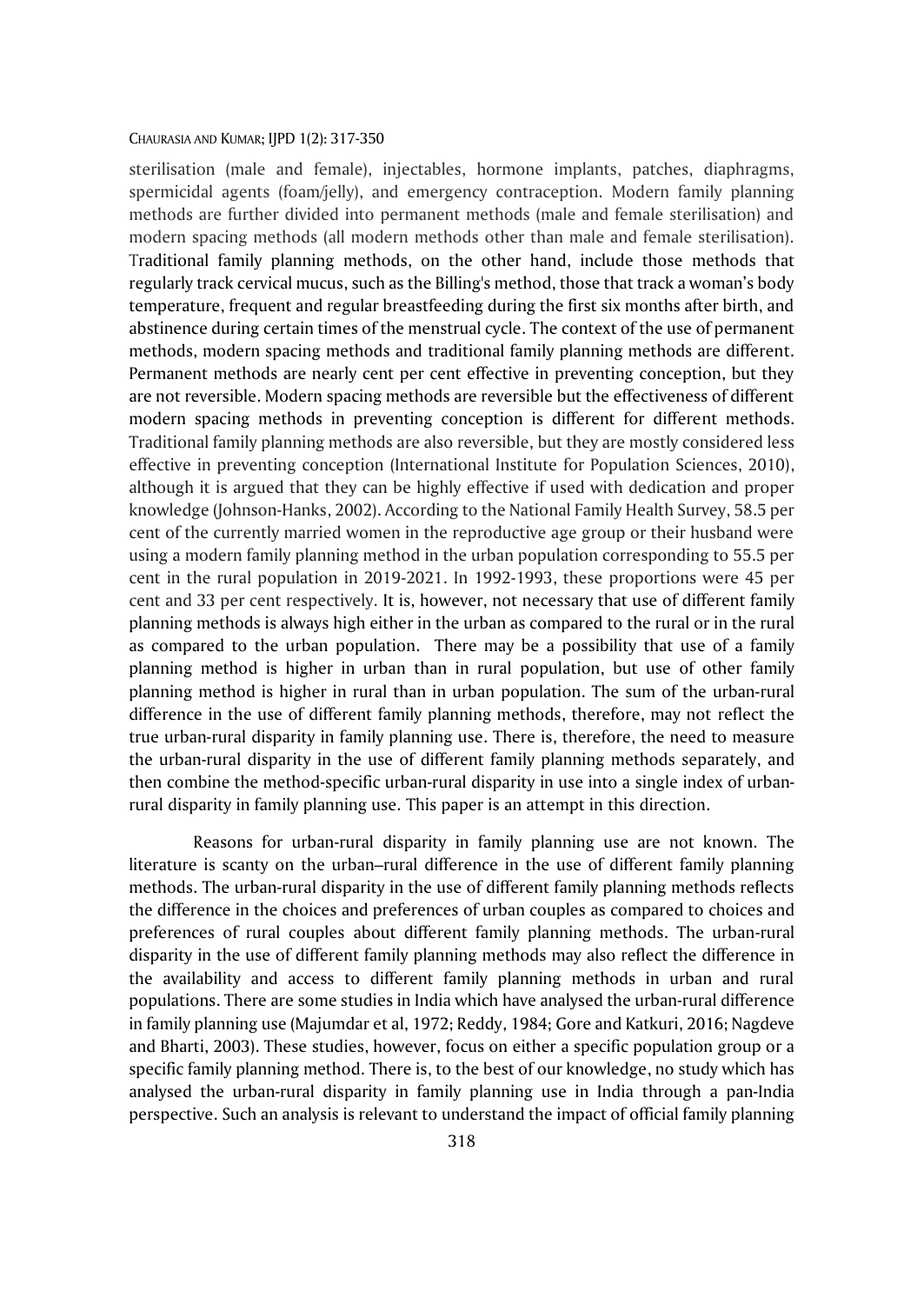policies and programmes and for strengthening the family planning services delivery system. It can be conjectured that urban-rural disparity is different for different family planning methods and the contribution of the urban-rural disparity in use of different methods to the urban-rural disparity in family planning use may be different because of the proportionate share of different methods in total family planning use is different.

In this paper, we develop an index to measure the urban-rural disparity in family planning use that considers both urban-rural disparity in the use of different family planning methods and the proportionate share of different methods in total family planning use. We use the disparity index so developed to analyse urban-rural disparity in family planning use in India and in its constituent states/Union Territories during the period 1992-1993 through 2019-2021 using the data available through the National Family Health Survey. To the best of our knowledge, the present analysis is the first to highlight the urban-rural disparity in family planning use in India and has relevance to strengthening the family planning services delivery system which largely remains official in its organisation and implementation.

The paper is organised as follows. The next section of the paper develops the index of urban-rural disparity in family planning use. Section three describes the data source used in the analysis. The paper is based on the estimates of the prevalence of modern spacing methods, permanent methods, and traditional family planning methods available from the five rounds of the National Family Health Survey that have been carried out in 1992-1993; 1998-1999; 2005-2006; 2015-2016; and 2019-2021. Section four discusses patterns and trends in the prevalence of different family planning methods in urban and rural populations. The urban-rural disparity in family planning use is presented and discussed in section five of the paper. Section six decomposes the change in urban-rural disparity in family planning use into change in urban-rural disparity in different methods, and the change in family planning method mix. The last section of the paper summarises main findings of the analysis and discusses their relevance for improving the family planning services delivery system in the country in the context of meeting the family planning needs of the people.

# **Urban-Rural Disparity in Family Planning Use**

The measurement of urban-rural disparity in family planning use is essentially an arbitrary procedure. Ideally, there should be no urban-rural disparity in the use of different family planning methods. There are, however, both endogenous and exogenous factors because of which family planning use is different in urban and rural populations. The main endogenous factor is the organisation of family planning services in urban and rural populations. The delivery of family planning services in India is an integral component of the public health care delivery system. In the rural population of the country, a nested, three tier public health care delivery system is in place in which every rural habitation is nested into the health sub-centre; every health sub-centre is nested into the primary health centre;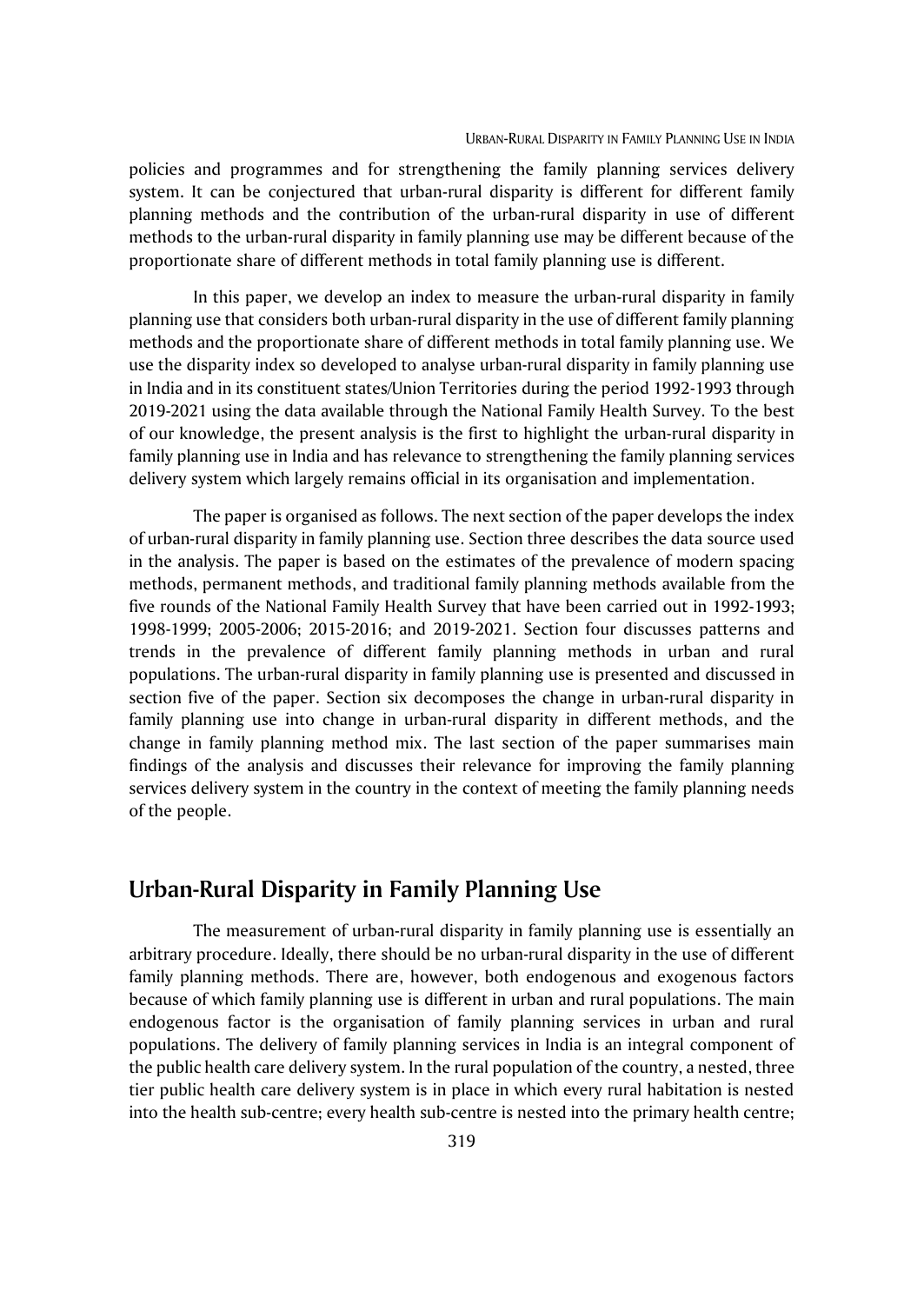and every primary health centre is nested into the community health centre. This nested system ensures, at least on paper, that every rural currently married woman of reproductive age is mapped into the family planning services delivery system. Moreover, an extension approach is adopted for the delivery of family planning services in the rural population. In the urban areas, nested public health care delivery system does not exist, and the delivery of family planning services is essentially clinic or hospital-based which does not ensure mapping of every currently married urban woman of reproductive age into the family planning services delivery system.

There are many exogenous factors also that are responsible for urban-rural disparity in the use of different family planning methods. The use of different family planning methods is found to be directly related to the educational status of women and the level of woman education is higher in urban than in rural population. The availability and access to different family planning methods, especially, modern spacing methods, is also better in urban than in rural population. It is also argued that urban-rural disparity in family planning use may be because of the difference in the number of children desired. Urban-rural disparity in the use of different family planning methods may be viewed as the inequality that reflects the inability of either urban or rural women in achieving their desired family size because of problems of availability and accessibility of family planning methods. Finally, a range of social and cultural factors also influence family planning use in urban and rural populations.

The urban-rural disparity in family planning use can be measured in both absolute and relative terms. In absolute terms, urban-rural disparity in family planning use is the sum of the arithmetic difference between the prevalence of different family planning methods in urban and rural populations. If  $u_i$  is the prevalence of method *i* in the urban population and *r<sup>i</sup>* is the prevalence in the rural population, then the absolute urban-rural disparity in family planning use is defined as

$$
AD = \sum_{i=1}^{n} AD_i = \sum_{i=1}^{n} (u_i - r_i)
$$
\n(1)

Where *n* is the number of family planning methods available. The method-specific urbanrural difference in prevalence,  $AD_i$ , can be both positive and negative. When  $u_i > r_i$ ,  $AD_i > 0$ . When  $u_i \le r_i$ ,  $AD_i \le 0$ . When  $u_i = r_i$ ,  $AD_i = 0$ . The larger the deviation of  $AD_i$  from 0 the greater the urban-rural disparity in the use of family planning method *i*. *AD* is the algebraic sum of method-specific *ADi*. An advantage of *AD* is that the change in *AD* between two points in time can be decomposed into the change in *AD<sup>i</sup>* as follows

$$
\nabla A D = A D^2 - A D^1 = \sum_{i=1}^n (u_i^2 - u_i^1) - (r_i^2 - r_i^1) = \sum_{i=1}^n \nabla u_i - \nabla r_i = \sum_{i=1}^n \nabla A D_i \tag{2}
$$

On the other hand, in relative terms, urban-rural disparity in family planning use is defined as

$$
RD = u/r \tag{3}
$$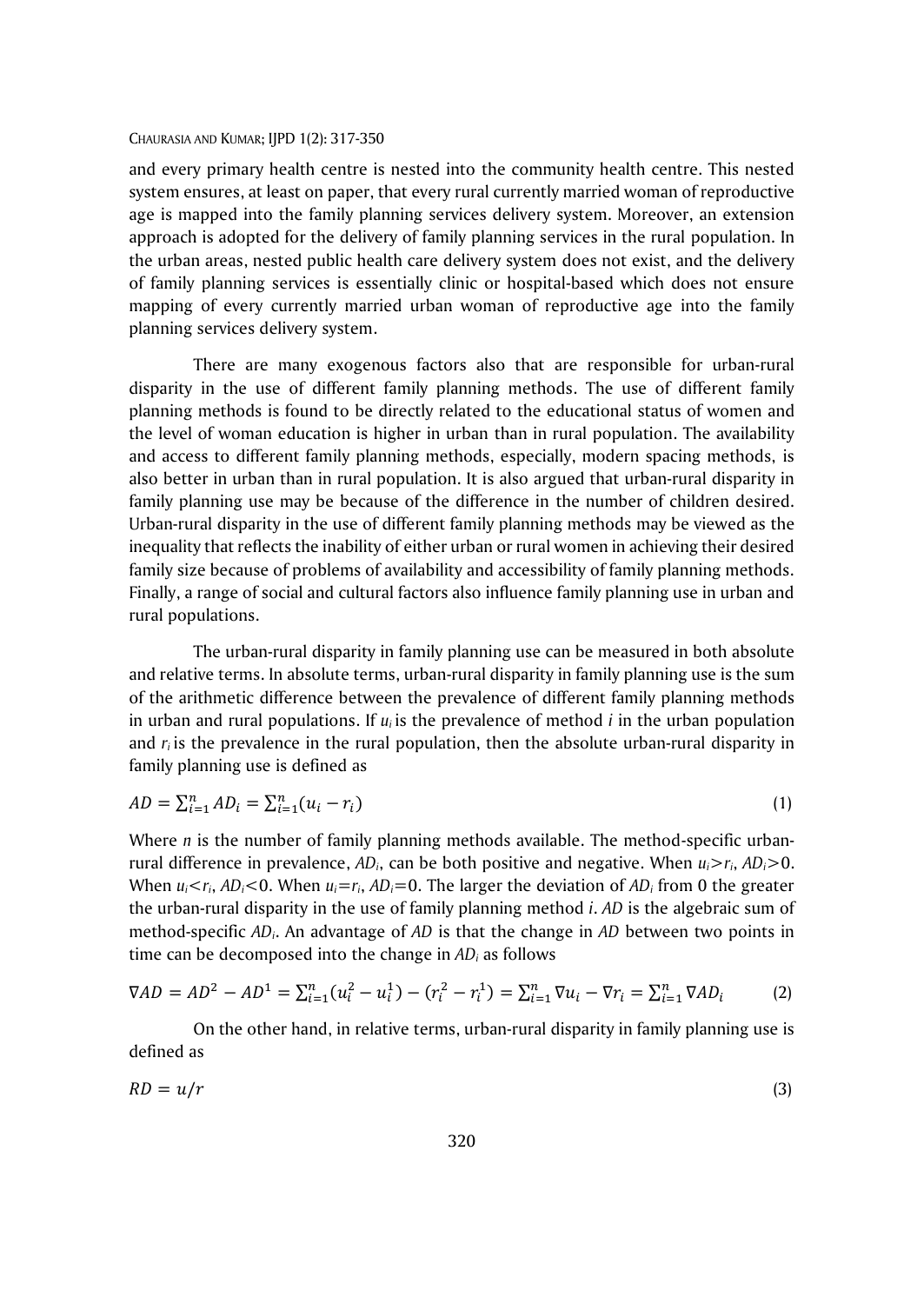Where *u* is the family planning prevalence in urban population and *r* is the family planning prevalence in the rural population. When there is no disparity in family planning use,  $RDI = 1$ . When  $u > r$ ,  $RD > 1$ . When  $u < r$ ,  $RD < 1$ . The larger the deviation of RD from 1 the greater the urban-rural disparity in family planning use.

The use of the arithmetic difference between or the ratio of urban to rural family planning prevalence to measure urban-rural disparity in family planning use is, however, hazardous because both are highly influenced by the level of family planning use and the two tend to change in opposite directions with the change in the level of use often leading to contradictory evidence of the trend in urban-rural disparity (Preston and Weed, 1976). The magnitude of both arithmetic difference and ratio is necessarily limited by the magnitude of family planning prevalence in urban and rural areas since the prevalence ranges between 0 and 1. The limitations of the arithmetic difference and the ratio in measuring urban-rural disparity can be circumvented by using the logit transformation of the prevalence. The logit of the prevalence *p* is defined as

$$
logit(p) = ln\left(\frac{p}{1-p}\right) for p \in (0,1)
$$
\n(4)

The logit transformation maps probability or prevalence which range between 0 and 1 to real numbers which range between -∞ and  $+\infty$ . On the other hand, square of the logit transformation maps probability The urban-rural disparity in the use of the family planning method *i*, *Di*, may now be defined as

$$
D_i = logit(u_i) - logit(r_i) = ln\left(\frac{u_i}{1 - u_i}\right) - ln\left(\frac{r_i}{1 - r_i}\right) = ln\left[\frac{u_i}{(1 - v_i)}\right] \tag{5}
$$

When  $u_i = r_i$ ,  $D_i = 0$  and there is no urban-rural disparity in the use of method *i*. It may be noticed that  $D_i$  can be both positive and negative. When  $D_i$  is positive, use of method *i* is higher in urban population compared to rural population. When  $D_i$  is negative, use of method *i* is higher in rural population compared to urban population and the larger the deviation of *D<sup>i</sup>* from 0, the larger the urban-rural disparity in the use of method *i*. The advantage of using the logit transformation in defining the index  $D_i$  is that  $D_i$  is invariant to the level of use. For example, if the prevalence of method *i* in urban and rural population is 0.400 and 0.300 respectively, then  $D_i = 0.442$ . On the other hand, if the prevalence in the urban population is 0.600 while that in rural population is  $0.700$ ,  $D_i = -0.442$ . The negative value indicates that the prevalence is higher in rural than in urban population.

The urban-rural disparity in family planning use may now be constructed as the algebraic sum of method-specific urban-rural disparity in use, *Di*. This sum, however, may not reflect the true urban-rural disparity in family planning use as *D<sup>i</sup>* may be positive for some methods, but negative for others so that the sum of  $D_i$  of different methods may be equal to either zero or close to zero. To circumvent this problem, we construct the urbanrural disparity index in terms of the square of *D<sup>i</sup>* values. Constructing the urban-rural disparity index as the sum of square of *D<sup>i</sup>* values gives more weight to that method in which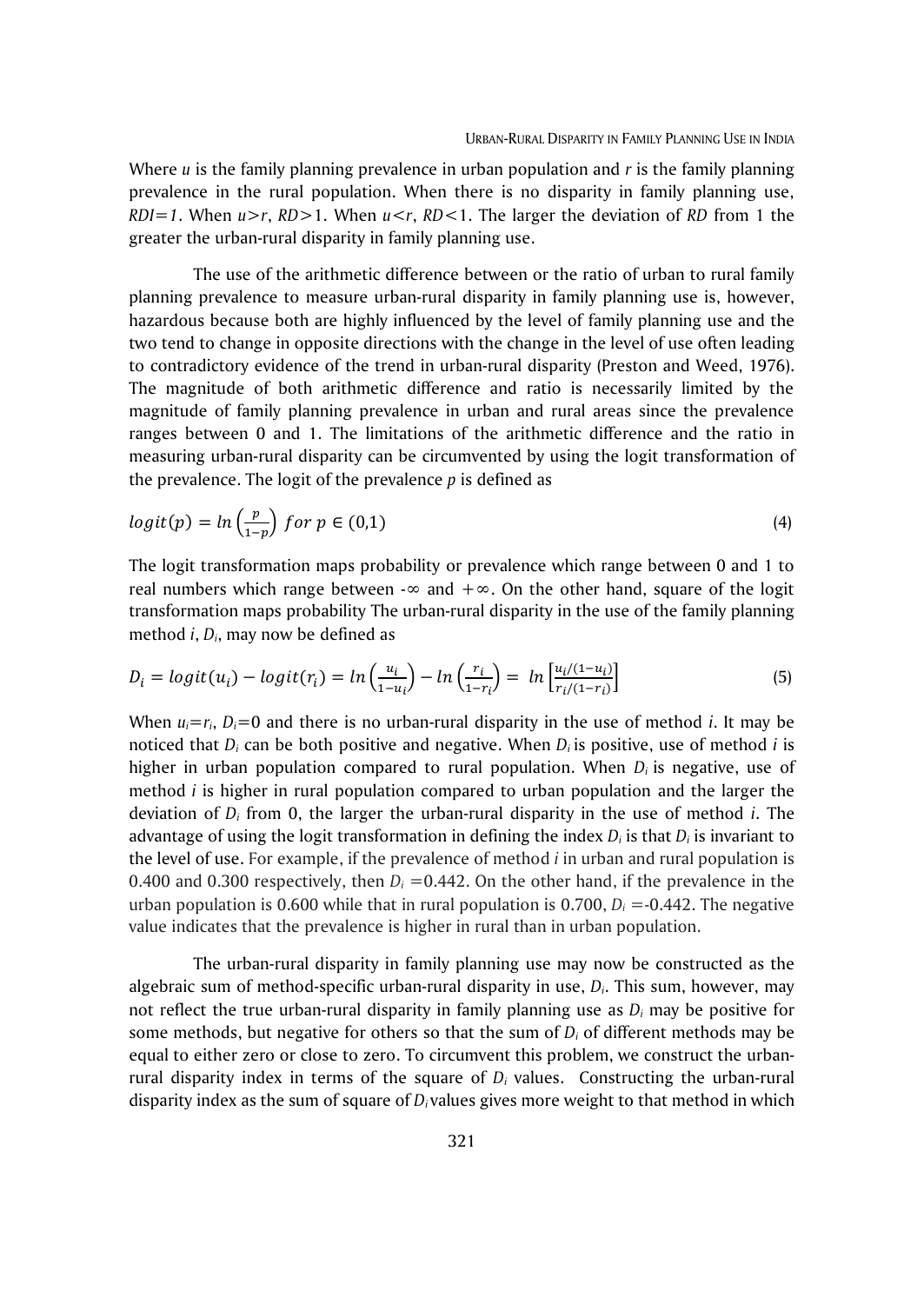urban-rural disparity in use is high compared to that method in which the urban-rural disparity in use is low. This implies that the decrease in urban-rural disparity in the use of those methods in which the disparity in use is high leads to a faster decrease in urban-rural disparity in family planning use compared to those methods in which the disparity in use is low. This is a desirable property of the disparity index.

The sum of square of *D<sup>i</sup>* values, however, gives equal weight to all family planning methods irrespective of their proportionate share in total family planning use. It is logical to argue that more weight should be given in the construction of the disparity index to that method which has a high proportionate share in total family planning use compared to that method which has low proportionate share. If *w<sup>i</sup>* is the proportionate share of method *i* in total family planning use, then the index *D* of urban-rural disparity in family planning use may be constructed as

$$
D = \sqrt{\sum_{i=1}^{n} w_i * D_i^2} \tag{6}
$$

When there is no urban-rural disparity in the use of all family planning method *D*=0 and the *D* the larger the disparity. The index *D* is a composite measure of urban-rural disparity in the use of individual family planning methods.

Calculation of *D* requires calculation of *Di* which may be calculated separately for different family planning methods or different family planning methods may be grouped into modern spacing methods, permanent methods, and traditional methods. The reason for grouping different family planning methods into modern spacing methods, permanent methods, and traditional methods is that the context of using modern family planning methods, permanent methods, and traditional methods is different. Permanent methods are irreversible so that they are used only when the family formation process is complete, or the desired family size is achieved. These methods are used only for limiting births and cannot be used for spacing births. Modern spacing methods are reversible and are used primarily to delay the first birth and to space successive births. Traditional methods are also reversible and are used for spacing births, but their use is generally argued to reflect the unmet need of modern spacing methods. Unlike most of the modern spacing methods, traditional methods do not require any supply system. They are, however, not supported by the official family planning efforts.

In the present analysis, we have grouped different family planning methods into modern spacing methods, permanent methods, and traditional methods. We have calculated the prevalence of permanent methods as the proportion of currently married women aged 15-49 years who or whose husband is using any permanent family planning method. On the other hand, prevalence of modern spacing methods is calculated as the difference between the prevalence of modern family planning methods prevalence and the prevalence of permanent methods. Finally, prevalence of traditional methods is calculated as the difference between the prevalence of all methods and the prevalence of modern family planning methods.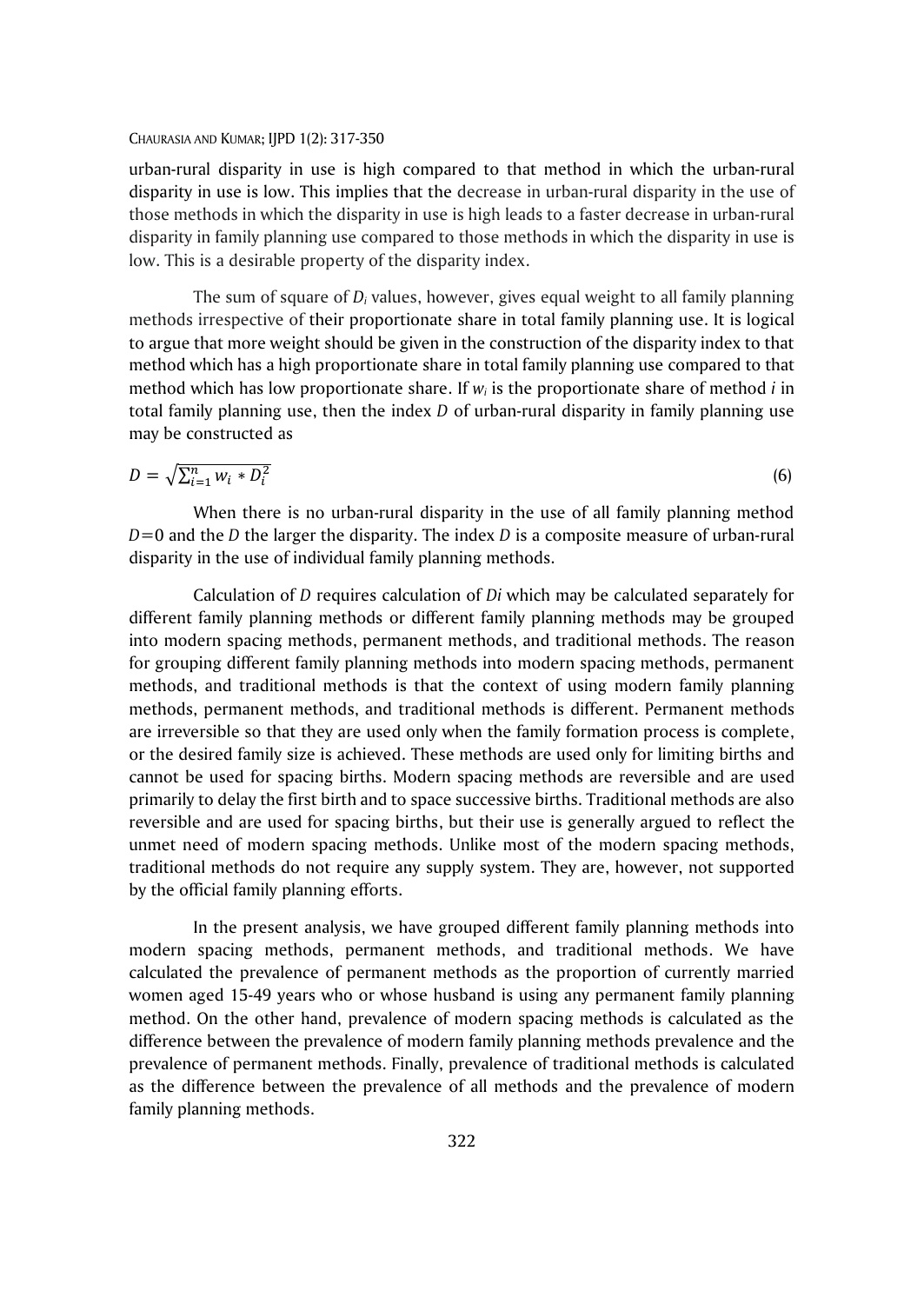### **Data**

The analysis is built upon the estimates of the prevalence of different family planning methods in urban and rural populations available through different rounds of the National Family Health Survey (NFHS). The National Family Health Survey programme was instituted by the Government of India in 1992 to generate key indicators of health and family planning based on the statistically representative household survey. Five rounds of the survey have so far been carried out (Government of India, 1995; 2000; 2007; 2017; 2021). The first three rounds of the NFHS provided estimates of the prevalence of different family planning methods in urban and rural populations for the country and for the constituent states and Union Territories of the country. The fourth and the fifth rounds of the NFHS provided estimates of method-specific prevalence rates for the districts of the country for the total population but not for urban and rural populations because of sample size restrictions so that district level analysis of the urban-rural disparity in family planning use is not possible. Details about the organisation of NFHS are given elsewhere (Government of India, 2021) and not repeated here. The population of the country has been divided into urban and rural populations according to the criteria of classifying a settlement as an urban settlement adopted at the time of 2011 population census. The population of all urban settlements constitutes the urban population. Settlements which are not classified as urban settlement are rural settlements and the total population of all rural settlements constitutes the rural population of the country.

# **Family Planning Use in Urban and Rural Population**

Estimates of the prevalence of modern spacing methods, permanent methods, and traditional methods in urban and rural populations of the country and in its constituent states and Union Territories, as derived from the data available from different rounds of the National Family Health Survey, are presented in Appendix table 1. At the national level, the prevalence of modern spacing methods and the prevalence of traditional methods has always been higher in urban as compared to rural population. However, the prevalence of permanent family planning methods was higher in the urban population up to 2005-2006 only. After 2005-2006, prevalence of permanent methods has become higher in the rural population of the country relative to the urban population. Combining the prevalence of modern spacing methods, permanent methods and traditional methods, family planning use has always been higher in the urban population of the country as compared to its rural population. Among the constituent states and Union Territories of the country, Maharashtra is the only state/Union Territory where family planning use has always been higher in the rural population. On the other hand, there are 17 states/Union Territories where family planning use has always been higher in the urban population. This leaves 16 states/Union Territories where family planning use has been higher in urban population at one time but in rural population at the other time.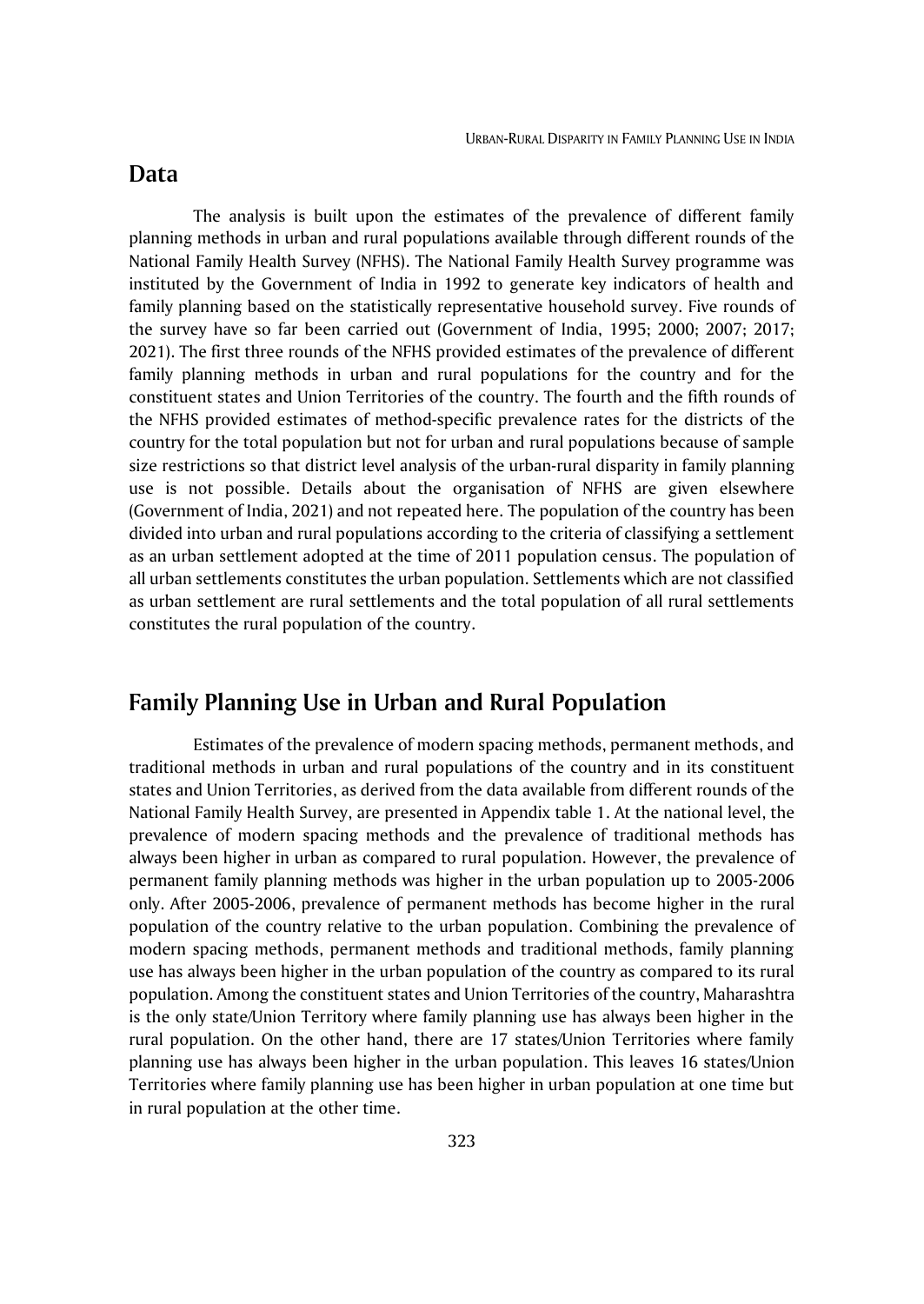|                                              | Increase in urban population |          |          |          | Increase in rural population |          |          |          | Urban-Rural difference in increase |          |          |          |
|----------------------------------------------|------------------------------|----------|----------|----------|------------------------------|----------|----------|----------|------------------------------------|----------|----------|----------|
|                                              | $p_{s}$                      | $p_p$    | $p_t$    | D        | $p_{s}$                      | $p_p$    | $p_t$    | n        | $p_{s}$                            | $p_p$    | $p_t$    | Ď        |
| India (IN)                                   | 0.103                        | 0.029    | 0.050    | 0.182    | 0.131                        | 0.091    | 0.063    | 0.285    | $-0.028$                           | $-0.062$ | $-0.013$ | $-0.103$ |
| Andaman & Nicobar Islands (AN)               | na                           | na       | na       | na       | na                           | na       | na       | na       | na                                 | na       | na       | na       |
| Andhra Pradesh (AP)                          | $-0.029$                     | 0.176    | $-0.005$ | 0.142    | $-0.024$                     | 0.302    | $-0.002$ | 0.276    | $-0.005$                           | $-0.126$ | $-0.003$ | $-0.134$ |
| Arunachal Pradesh (AR)                       | 0.154                        | 0.004    | 0.017    | 0.175    | 0.212                        | 0.088    | 0.087    | 0.387    | $-0.058$                           | $-0.084$ | $-0.070$ | $-0.212$ |
| Assam (AS)                                   | 0.220                        | $-0.133$ | $-0.096$ | $-0.009$ | 0.321                        | $-0.043$ | $-0.072$ | 0.206    | $-0.101$                           | $-0.090$ | $-0.024$ | $-0.215$ |
| Bihar (BI)                                   | 0.065                        | 0.013    | 0.120    | 0.198    | 0.066                        | 0.188    | 0.094    | 0.348    | $-0.001$                           | $-0.175$ | 0.026    | $-0.150$ |
| Chandigarh (CD)                              | na                           | na       | na       | na       | na                           | na       | na       | na       | na                                 | na       | na       | na       |
| Chhattisgarh (CH)                            | na                           | na       | na       | na       | na                           | na       | na       | na       | na                                 | na       | na       | na       |
| Daman & Diu (DD)                             | na                           | na       | na       | na       | na                           | na       | na       | na       | na                                 | na       | na       | na       |
| Dadra & Nagar Haveli and<br>Daman & Diu (DN) | na                           | na       | na       | na       | na                           | na       | na       | na       | na                                 | na       | na       | na       |
| Delhi (DE)                                   | 0.078                        | $-0.051$ | 0.131    | 0.158    | 0.122                        | $-0.031$ | 0.069    | 0.160    | $-0.044$                           | $-0.020$ | 0.062    | $-0.002$ |
| Dadra and Nagar Haveli (DA)                  | na                           | na       | na       | na       | na                           | na       | na       | na       | na                                 | na       | na       | na       |
| Goa (GO)                                     | 0.225                        | 0.058    | $-0.072$ | 0.211    | 0.221                        | $-0.087$ | 0.033    | 0.167    | 0.004                              | 0.145    | $-0.105$ | 0.044    |
| Gujarat (GU)                                 | 0.139                        | $-0.089$ | 0.118    | 0.168    | 0.092                        | $-0.016$ | 0.071    | 0.147    | 0.047                              | $-0.073$ | 0.047    | 0.021    |
| Haryana (HA)                                 | 0.138                        | $-0.035$ | 0.052    | 0.155    | 0.181                        | 0.004    | 0.077    | 0.262    | $-0.043$                           | $-0.039$ | $-0.025$ | $-0.107$ |
| Himachal Pradesh (HP)                        | 0.108                        | $-0.145$ | 0.085    | 0.048    | 0.135                        | $-0.029$ | 0.064    | 0.170    | $-0.027$                           | $-0.116$ | 0.021    | $-0.122$ |
| Jammu & Kashmir (JA)                         | 0.089                        | $-0.055$ | $-0.086$ | $-0.052$ | 0.235                        | $-0.089$ | $-0.008$ | 0.138    | $-0.146$                           | 0.034    | $-0.078$ | $-0.190$ |
| Jharkhand (JH)                               | na                           | na       | na       | na       | na                           | na       | na       | na       | na                                 | na       | na       | na       |
| Karnataka (KA)                               | 0.049                        | 0.148    | $-0.021$ | 0.176    | 0.059                        | 0.154    | $-0.008$ | 0.205    | $-0.010$                           | $-0.006$ | $-0.013$ | $-0.029$ |
| Kerala (KE)                                  | 0.001                        | $-0.068$ | $-0.001$ | $-0.068$ | $-0.004$                     | 0.020    | $-0.029$ | $-0.013$ | 0.005                              | $-0.088$ | 0.028    | $-0.055$ |
| Ladakh (LA)                                  | na                           | na       | na       | na       | na                           | na       | na       | na       | na                                 | na       | na       | na       |
| Lakshadweep (LK)                             | na                           | na       | na       | na       | na                           | na       | na       | na       | na                                 | na       | na       | na       |

Table 1: Increase in the prevalence of family planning methods in urban and rural populations in India and states/Union Territories between 1992-1993 and 2019-2021.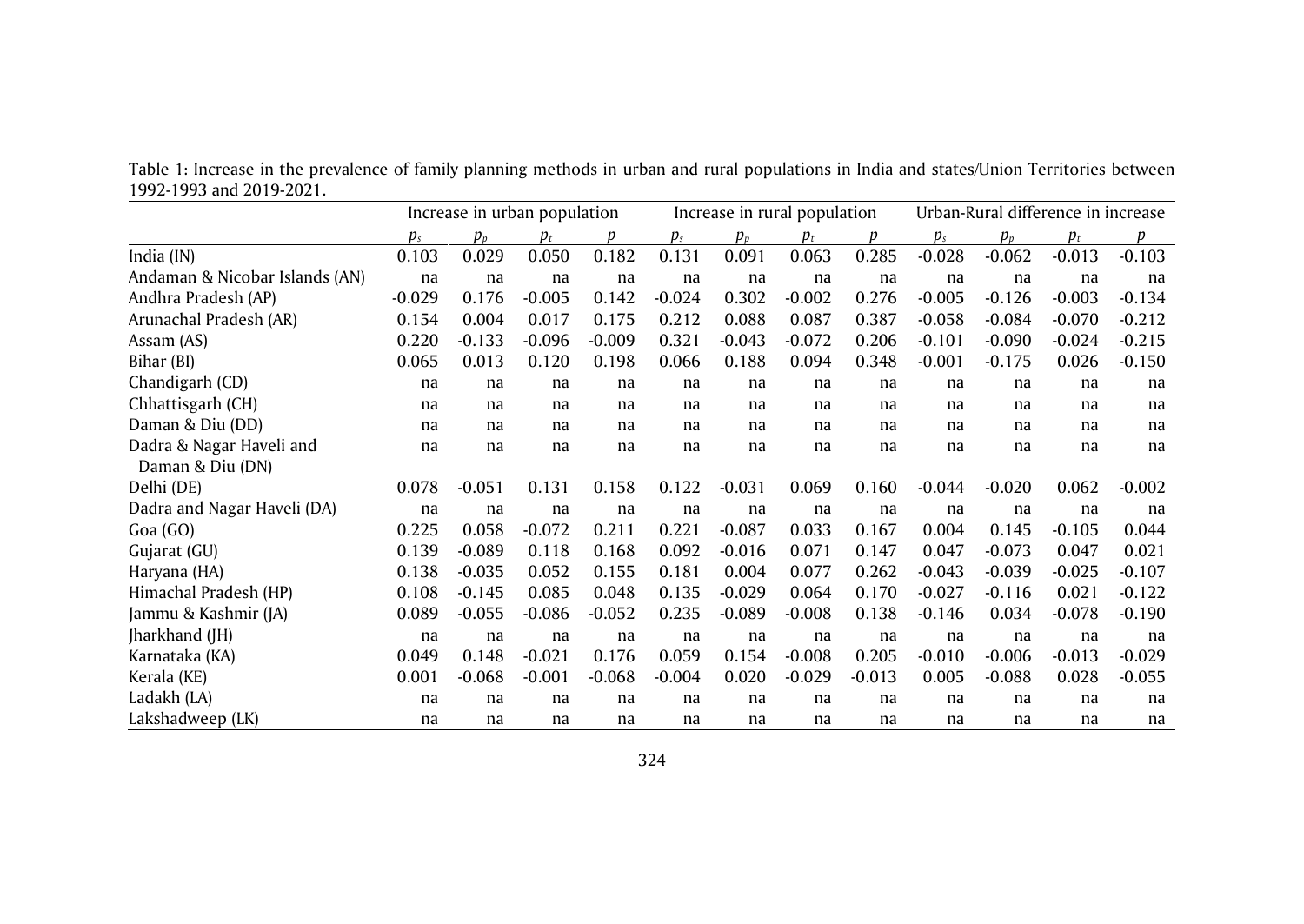|                     | Increase in urban population       |          |          |          |       | Increase in rural population |          | Urban-Rural difference in increase |                                    |          |          |              |
|---------------------|------------------------------------|----------|----------|----------|-------|------------------------------|----------|------------------------------------|------------------------------------|----------|----------|--------------|
|                     | $p_{\scriptscriptstyle\mathit{S}}$ | $p_p$    | $p_t$    |          | $p_s$ | $p_p$                        | $p_t$    | Ŋ                                  | $p_{\scriptscriptstyle\mathit{S}}$ | $p_{n}$  | $p_t$    | <sub>1</sub> |
| Madhya Pradesh (MA) | 0.099                              | 0.077    | 0.061    | 0.237    | 0.063 | 0.440                        | $-0.118$ | 0.385                              | 0.036                              | $-0.363$ | 0.179    | $-0.148$     |
| Maharashtra (MH)    | $-0.257$                           | 0.376    | 0.010    | 0.129    | 0.078 | 0.031                        | 0.013    | 0.122                              | $-0.335$                           | 0.345    | $-0.003$ | 0.007        |
| Manipur (MN)        | $-0.023$                           | $-0.100$ | 0.295    | 0.172    | 0.072 | $-0.102$                     | 0.339    | 0.309                              | $-0.095$                           | 0.002    | $-0.044$ | $-0.137$     |
| Meghalaya (MY)      | 0.061                              | $-0.128$ | 0.007    | $-0.060$ | 0.132 | $-0.024$                     | $-0.010$ | 0.098                              | $-0.071$                           | $-0.104$ | 0.017    | $-0.158$     |
| Mizoram (MZ)        | 0.053                              | $-0.325$ | $-0.008$ | $-0.280$ | 0.138 | $-0.307$                     | $-0.001$ | $-0.170$                           | $-0.085$                           | $-0.018$ | $-0.007$ | $-0.110$     |
| Nagaland (NG)       | 0.267                              | 0.012    | 0.125    | 0.404    | 0.229 | 0.100                        | 0.119    | 0.448                              | 0.038                              | $-0.088$ | 0.006    | $-0.044$     |
| Odisha (OD)         | 0.147                              | $-0.126$ | 0.274    | 0.295    | 0.179 | $-0.015$                     | 0.230    | 0.394                              | $-0.032$                           | $-0.111$ | 0.044    | $-0.099$     |
| Puducherry (PD)     | na                                 | na       | na       | na       | na    | na                           | na       | na                                 | na                                 | na       | na       | na           |
| Punjab (PU)         | 0.070                              | $-0.119$ | 0.105    | 0.056    | 0.103 | $-0.094$                     | 0.073    | 0.082                              | $-0.033$                           | $-0.025$ | 0.032    | $-0.026$     |
| Rajasthan (RA)      | 0.190                              | $-0.026$ | 0.107    | 0.271    | 0.150 | 0.197                        | 0.088    | 0.435                              | 0.040                              | $-0.223$ | 0.019    | $-0.164$     |
| Sikkim (SI)         | na                                 | na       | na       | na       | na    | na                           | na       | na                                 | na                                 | na       | na       | na           |
| Tamil Nadu (TA)     | $-0.015$                           | 0.210    | $-0.028$ | 0.167    | 0.035 | 0.178                        | $-0.010$ | 0.203                              | $-0.050$                           | 0.032    | $-0.018$ | $-0.036$     |
| Telangana (TE)      | na                                 | na       | na       | na       | na    | na                           | na       | na                                 | na                                 | na       | na       | na           |
| Tripura (TR)        | 0.253                              | $-0.112$ | $-0.083$ | 0.058    | 0.300 | $-0.085$                     | $-0.050$ | 0.165                              | $-0.047$                           | $-0.027$ | $-0.033$ | $-0.107$     |
| Uttar Pradesh (UP)  | 0.212                              | $-0.022$ | 0.166    | 0.356    | 0.217 | 0.057                        | 0.167    | 0.441                              | $-0.005$                           | $-0.079$ | $-0.001$ | $-0.085$     |
| Uttarakhand (UT)    | na                                 | na       | na       | na       | na    | na                           | na       | na                                 | na                                 | na       | na       | na           |
| West Bengal (WB)    | 0.230                              | 0.015    | $-0.088$ | 0.157    | 0.249 | $-0.019$                     | $-0.057$ | 0.173                              | $-0.019$                           | 0.034    | $-0.031$ | $-0.016$     |

*p* Prevalence of all family planning methods

*p<sup>s</sup>* Prevalence of modern spacing methods

 $p_p$  Prevalence of permanent methods

*p<sup>t</sup>* Prevalence of traditional methods

na Not available

Source: Authors' calculations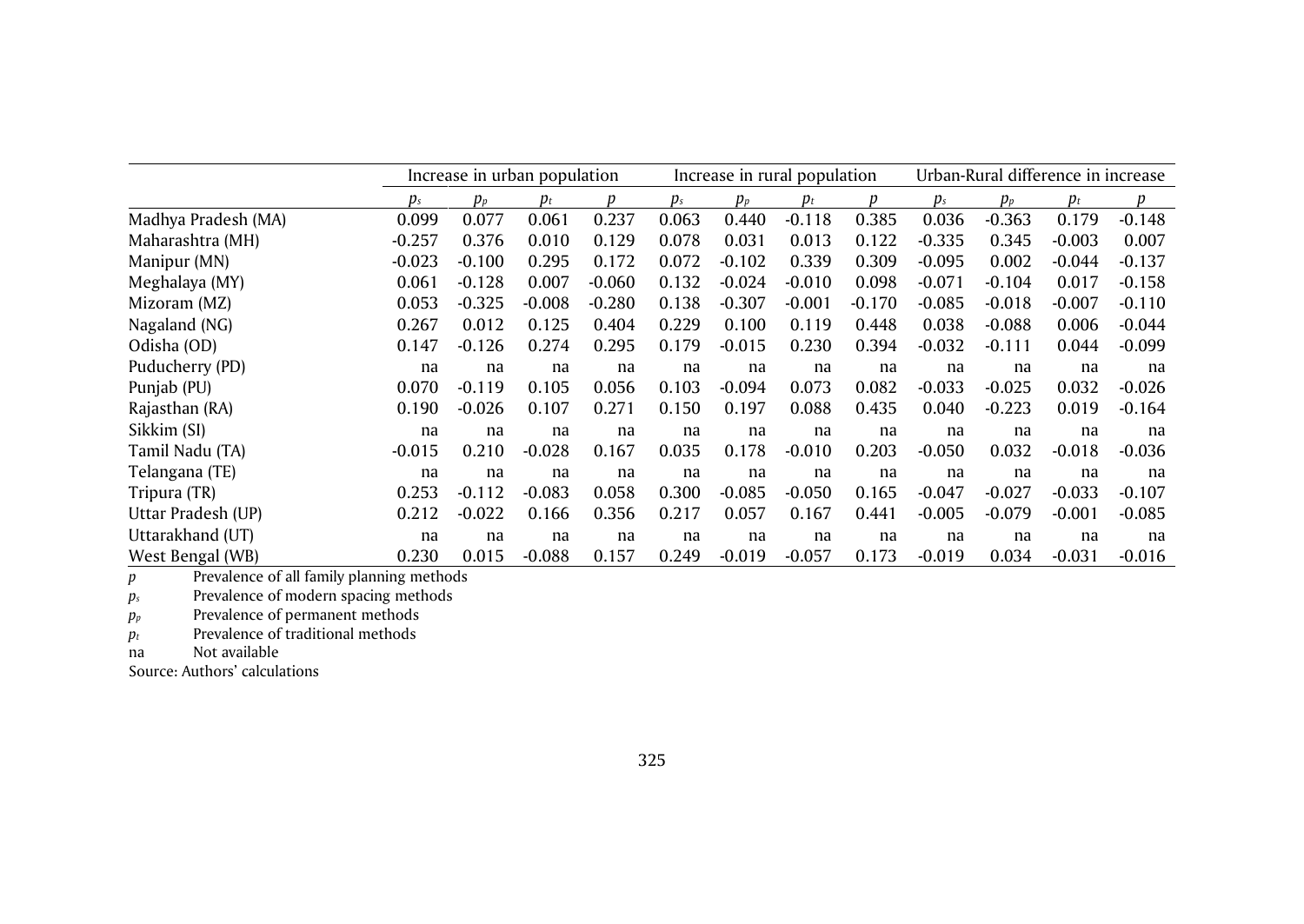The prevalence of different family planning methods has varied widely in both urban and rural populations across states and Union Territories. During 2019-2021, prevalence of permanent methods was higher in the rural population in 26 states/Union Territories whereas prevalence of modern spacing methods was higher in rural population in only 7 states/Union Territories and prevalence of traditional methods in 6 states/Union Territories. There are only two states/Union Territories – Andaman and Nicobar Islands and Sikkim - where family planning use has been higher in the rural population throughout the period under reference. Similarly, there are only two states – Jharkhand and Tripura – where family planning use has always been higher in the urban population. In remaining states/Union Territories, urban-rural difference in the use of modern spacing methods permanent methods and traditional methods has been in different direction.

In 1992-1993, 1998-1999 and 2005-2006, there was no state/Union Territory in the country where the prevalence of modern spacing methods was higher in the rural population as compared to that in the urban population. However, in 2015-2016 and 2019- 2021, there were 7 states/Union Territories where use of modern spacing methods was higher in the rural population as compared to the urban population. Similarly, there were 10 states where use of permanent methods was relatively higher in the rural population as compared to the urban population in 1992-1993. This number decreased to 9 in 1998-1999 but increased to 17 in 2005-2006 and 22 in 2015-2016. On the other hand, the number of states/Union Territories where use of traditional methods was relatively higher in the rural population as compared to the urban population decreased from 3 in 1992-1993 to 1 in 1998-1999 but increased to 5 in 2005-2006 and 7 in 2015-2016. In 2019-2021, the use of traditional methods was higher in the rural population as compared to the urban population in 6 states/Union Territories.

The change in the urban-rural difference in family planning prevalence is the result of the change in the urban-rural difference in the prevalence of three categories of family planning methods - modern spacing methods, permanent methods, and traditional family planning methods. In India, the increase in the use of all three categories of family planning methods has been more rapid in the rural population as compared to the increase in the urban population (Table 1). The urban-rural difference in family planning use in the country decreased by more than 10 per cent points between 1992-1993 and 2019-2021 and most of this decrease is attributed to the decrease in the urban-rural difference in the use of permanent family planning methods as the increase in the use of permanent methods in the urban population of the country has been very slow relative to the increase in the rural population during this period. Among different states, there is only 8 states – Andhra Pradesh, Arunachal Pradesh, Assam, Haryana, Karnataka, Mizoram, Tripura, and Uttar Pradesh – where the increase in use of all the three categories of family planning methods has been more rapid in the rural population as compared to the increase in the urban population between 1993-1993 and 2019-2021. On the other hand, there is no state in the country where the increase in the use of all the three categories of family planning methods has been more rapid in the urban population as compared to the increase in the rural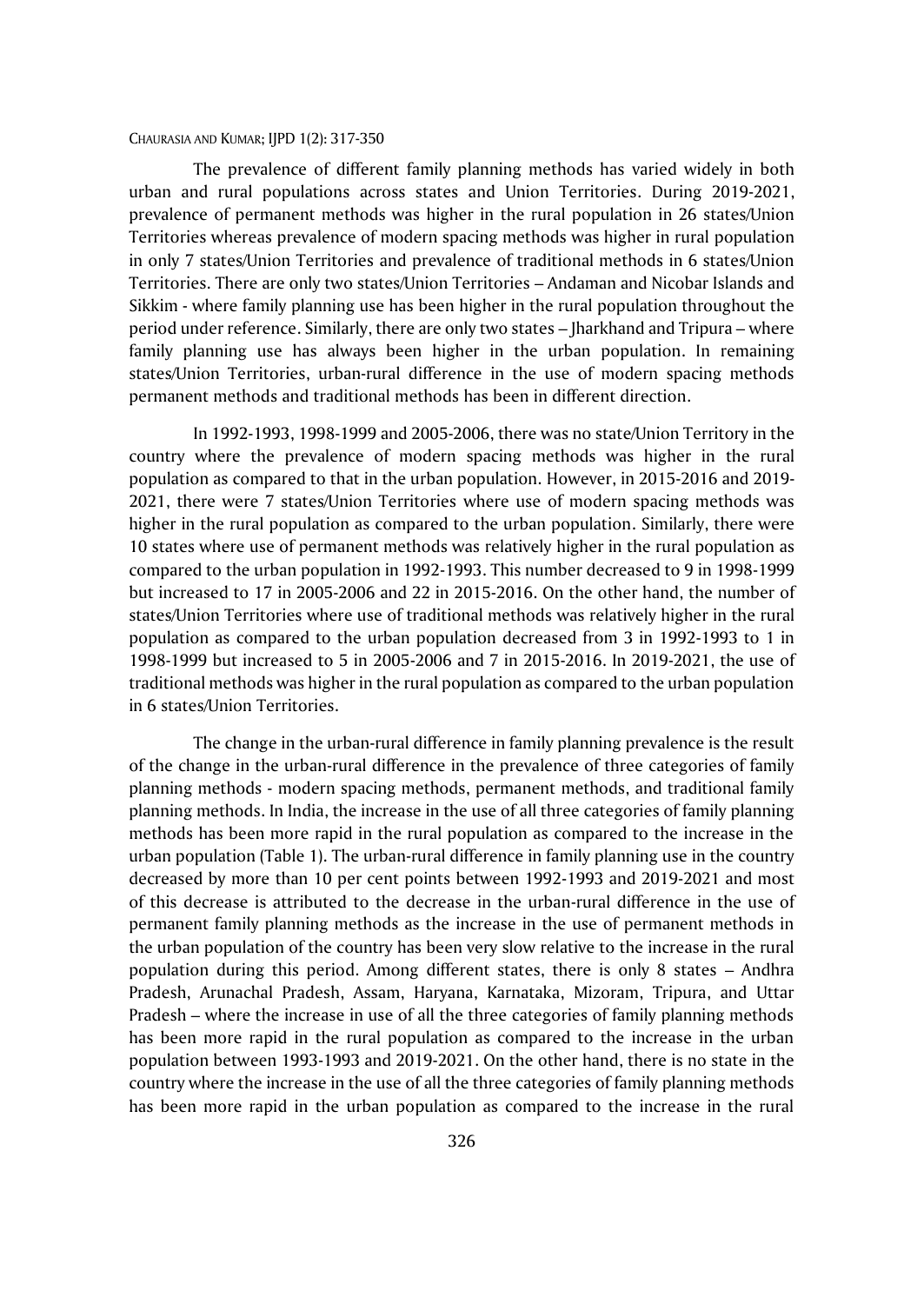population. As such, in all but three states, urban-rural difference in family planning use has narrowed down over time. The three states where urban-rural difference in family planning use has widened between 1992-1993 and 2019-2021 are Goa, Gujarat, and Maharashtra. Table 1 suggests that the trend in the use of modern spacing methods, permanent methods and traditional family planning methods has been different in different states. Table 1 also suggests that, within each state, the trend in the use of modern spacing methods, permanent methods and traditional methods has, in general, been different.

Table 2 presents urban-rural odds ratio in family planning use. In India, the odd of using a family planning method in the urban population was 77 per cent higher than the odd of using a family planning method in the rural population in 1992-1993 which reduced to around 18 per cent in 2019-2021 (Figure 1). On the other hand, the odd of using a modern spacing method in the urban population was 3.76 times higher than that in the rural population in 1992-1993 but 1.43 times in 2019-2021 whereas the odd of using a permanent method in the urban population was 1.19 times higher than that in the rural population which means that the probability of using a permanent method in the urban population was about 19 per cent higher than the probability of using a permanent method in the rural population. The odds ratio of the use of permanent methods in urban and rural populations reduced to 1.03 in 2005-2006 which means that probability of using a permanent method in the urban population was only 3 per cent higher than that in the rural population. In 2015-2016, the urban-rural odds ratio in the use of permanent methods decreased to 0.98 and to almost 0.90 in 2019-2021. An odds ratio of 0.90 implies that the probability of using a permanent method in the urban population is 10 per cent lower than that in the rural population. In other words, the prevalence of permanent family planning methods in India is now higher in the rural population as compared to the urban population.

As regards the use of traditional family planning methods, the odds of using a traditional method in the urban population was 1.56 times the odds of using a traditional method in the rural population in 1992-1993 which means that the probability of using a traditional family planning method in the urban population was almost 56 per cent higher than the probability of using a traditional family panning method in the rural population. However, the urban-rural difference in the prevalence of traditional family planning methods decreased quite rapidly after 1992-1993 so that, by 2015-2016, the probability of using a traditional family planning method in the urban population was less than 4 per cent higher than the probability of using a traditional family planning method in the rural population. However, after 2015-2016, there has been more rapid increase in the prevalence of traditional methods in the urban population as compared to that in the rural population so that, in 2019-2021, the probability of using a traditional family planning method in the urban population was almost 8 per cent higher than the probability of using a traditional family planning method in the rural population of the country. It appears that the increase in the use of modern spacing methods and permanent family planning methods in the urban population of the country has not been able to keep pace with the increase in the use of these methods in the rural population of the country in the last 30 years.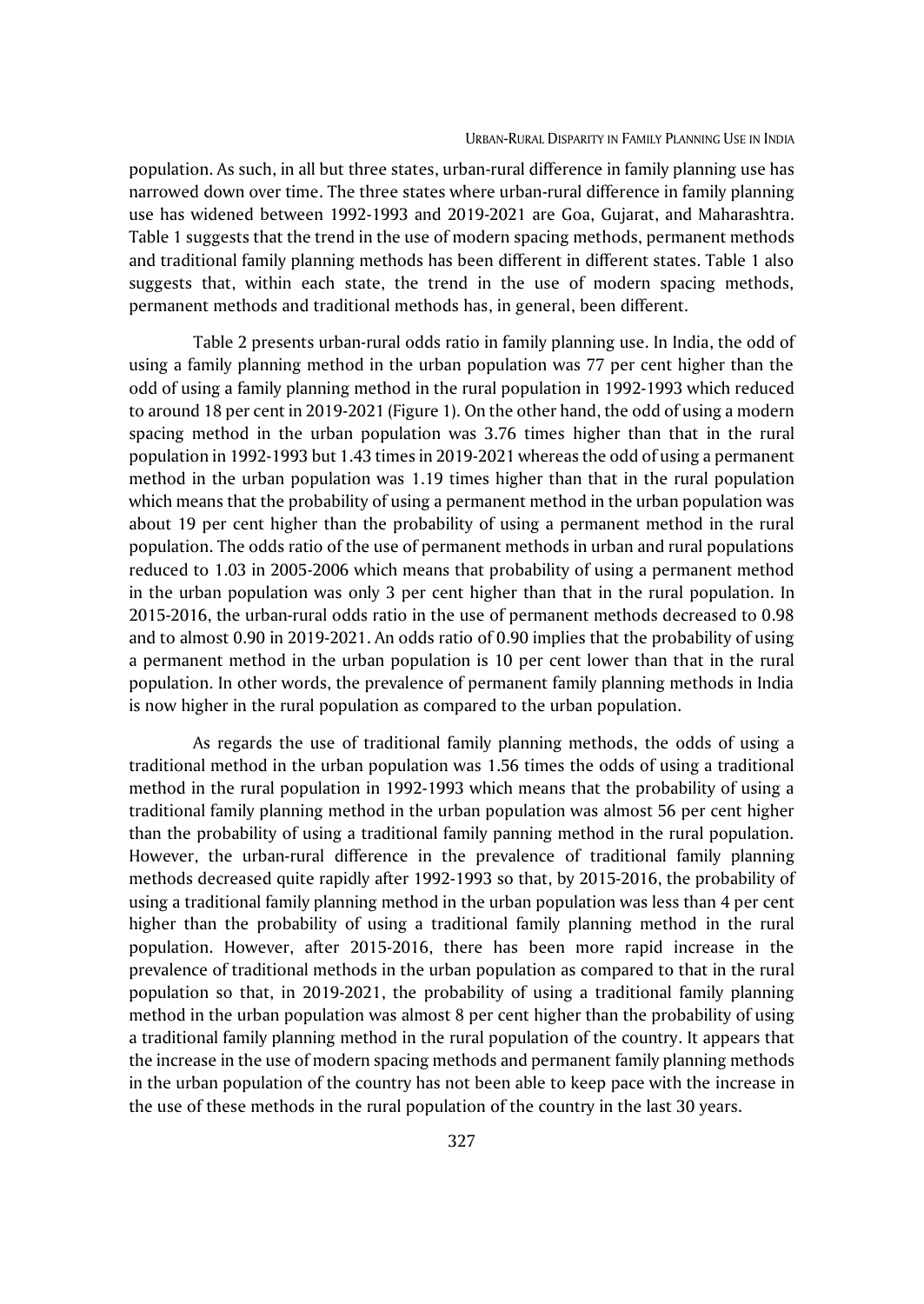

Figure 1: Urban-Rural odds ratio in the use of all methods, modern spacing methods, permanent methods, and traditional family planning use in India, 1992-1993 through 2019- 2021.

Source: Authors

In many states/Union Territories, urban-rural odds ratio in family planning use was less than 1 in 2019-2021 meaning that family panning use in the urban population of these states/Union Territories was lower than that in the rural population. The most notable of these states/Union Territories is Sikkim where odds of family planning use in the urban population was more than 63 per cent lower than that in the rural population. In Dadra & Nagar Haveli and Daman & Diu also, odds of family planning use in the urban population are almost 33 per cent lower than that in the rural population. By contrast, odds of family planning use in the urban population are more than 66 per cent higher than that in the rural population in Goa and 50 per cent in Tripura.

There is high degree of volatility in the urban-rural odds ratio in family planning use over time and across states/Union Territories and considerable inconsistency in the trend in this ratio in many states/Union Territories. There appear state/Union Territory specific factors that may be responsible for the observed volatility in the urban-rural disparity in the use of different family planning methods. These factors are largely unknown. One of these factors may be the difference in the organisation of family planning delivery services in urban and rural populations in different states/Union Territories. There may also be exogenous factors such as the degree of urbanisation, composition of the urban population by size class of urban settlements and the difference in the level of social and economic development in urban and rural areas in different states/Union Territories.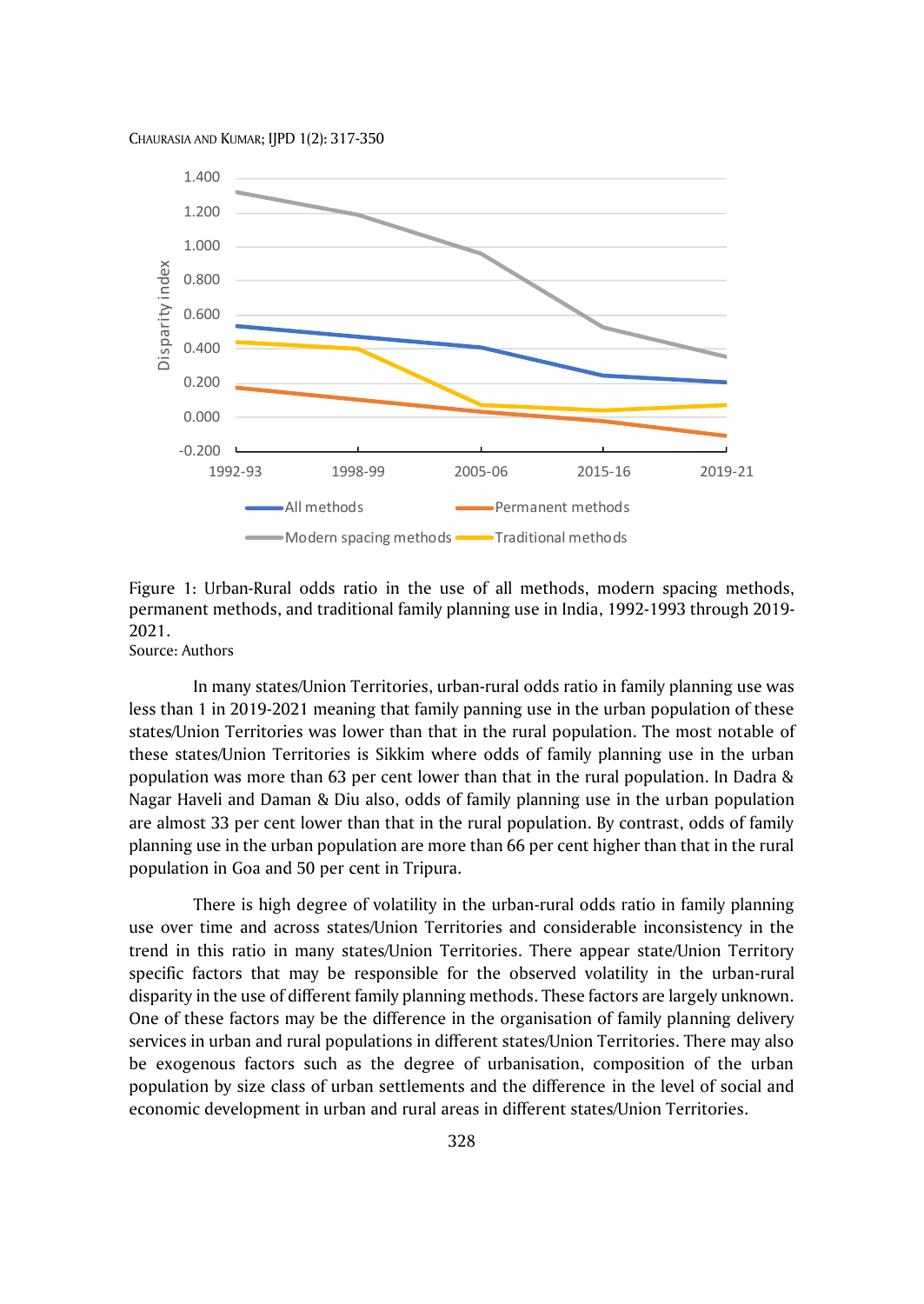URBAN-RURAL DISPARITY IN FAMILY PLANNING USE IN INDIA

| Country/State/Union Period |           | Urban-Rural odds ratio in |           |             |         |  |  |  |
|----------------------------|-----------|---------------------------|-----------|-------------|---------|--|--|--|
| Territory                  |           | Modern spacing            | Permanent | Traditional | All     |  |  |  |
|                            |           | methods                   | methods   | methods     | methods |  |  |  |
| India                      | 1992-1993 | 3.765                     | 1.186     | 1.559       | 1.772   |  |  |  |
|                            | 1998-1999 | 3.284                     | 1.109     | 1.493       | 1.723   |  |  |  |
|                            | 2005-2006 | 2.621                     | 1.034     | 1.071       | 1.577   |  |  |  |
|                            | 2015-2016 | 1.701                     | 0.983     | 1.037       | 1.249   |  |  |  |
|                            | 2019-2021 | 1.427                     | 0.899     | 1.078       | 1.184   |  |  |  |
| Andaman & Nicobar          | 1992-1993 | na                        | na        | na          | na      |  |  |  |
| Islands                    | 1998-1999 | na                        | na        | na          | na      |  |  |  |
|                            | 2005-2006 | na                        | na        | na          | na      |  |  |  |
|                            | 2015-2016 | 0.556                     | 0.708     | 0.508       | 0.569   |  |  |  |
|                            | 2019-2021 | 0.904                     | 0.551     | 0.597       | 0.432   |  |  |  |
| Andhra Pradesh             | 1992-1993 | 1.504                     | 1.554     | 3.357       | 1.687   |  |  |  |
|                            | 1998-1999 | 5.673                     | 1.021     | 2.213       | 1.239   |  |  |  |
|                            | 2005-2006 | 4.597                     | 0.919     | 0.832       | 1.005   |  |  |  |
|                            | 2015-2016 | 7.085                     | 0.867     | na          | 0.928   |  |  |  |
|                            | 2019-2021 | 2.826                     | 0.923     | 5.020       | 0.981   |  |  |  |
| Arunachal Pradesh          | 1992-1993 | 1.903                     | 1.644     | 3.549       | 2.486   |  |  |  |
|                            | 1998-1999 | 1.366                     | 1.576     | 2.048       | 1.798   |  |  |  |
|                            | 2005-2006 | 1.734                     | 0.771     | 1.564       | 1.260   |  |  |  |
|                            | 2015-2016 | 0.985                     | 0.651     | 0.512       | 0.722   |  |  |  |
|                            | 2019-2021 | 1.010                     | 0.810     | 1.029       | 0.902   |  |  |  |
| Assam                      | 1992-1993 | 2.481                     | 1.914     | 1.419       | 2.468   |  |  |  |
|                            | 1998-1999 | 1.318                     | 1.118     | 1.551       | 1.563   |  |  |  |
|                            | 2005-2006 | 2.199                     | 1.127     | 0.957       | 1.621   |  |  |  |
|                            | 2015-2016 | 1.056                     | 1.058     | 1.102       | 1.124   |  |  |  |
|                            | 2019-2021 | 0.842                     | 1.049     | 1.348       | 1.030   |  |  |  |
| Bihar                      | 1992-1993 | 4.796                     | 2.226     | 2.591       | 2.994   |  |  |  |
|                            | 1998-1999 | 4.419                     | 1.661     | 1.777       | 2.144   |  |  |  |
|                            | 2005-2006 | 2.700                     | 1.559     | 2.127       | 2.238   |  |  |  |
|                            | 2015-2016 | 2.609                     | 1.474     | 4.074       | 1.804   |  |  |  |
|                            | 2019-2021 | 1.900                     | 0.859     | 1.508       | 1.374   |  |  |  |
| Chandigarh                 | 1992-1993 | na                        | na        | na          | na      |  |  |  |
|                            | 1998-1999 | na                        | na        | na          | na      |  |  |  |
|                            | 2005-2006 | na                        | na        | na          | na      |  |  |  |
|                            | 2015-2016 | na                        | na        | na          | na      |  |  |  |
|                            | 2019-2021 | na                        | na        | na          | na      |  |  |  |
| Chhattisgarh               | 1992-1993 | na                        | na        | na          | na      |  |  |  |
|                            | 1998-1999 | na                        | na        | na          | na      |  |  |  |
|                            | 2005-2006 | 5.418                     | 1.076     | 1.917       | 1.898   |  |  |  |
|                            | 2015-2016 | 2.404                     | 0.869     | 1.598       | 1.245   |  |  |  |
|                            | 2019-2021 | 1.481                     | 0.968     | 1.071       | 1.235   |  |  |  |

Table 2: Urban-rural odds ratio in family planning use in India and states/Union Territories, 1992-1993 through 2019-2021.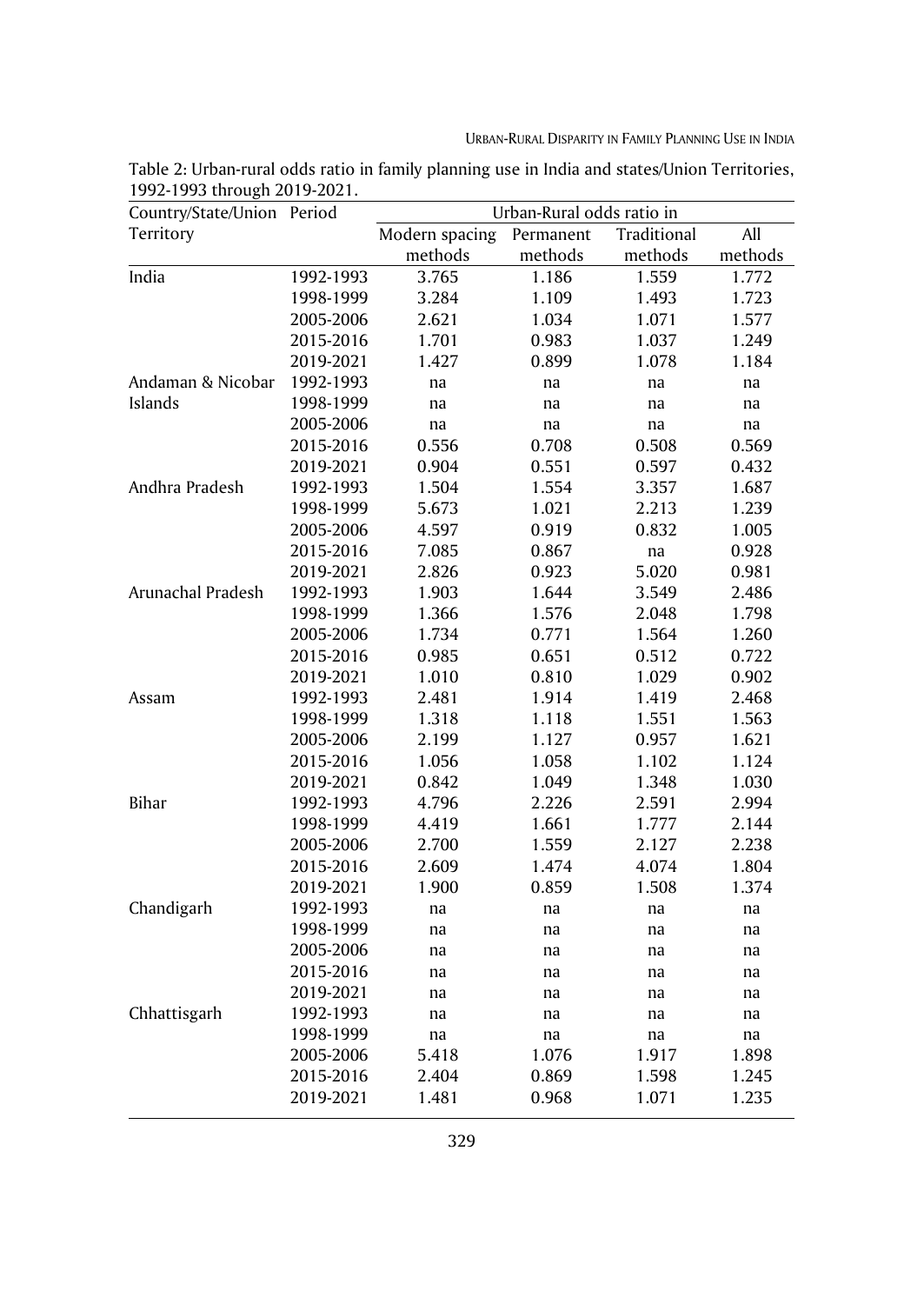| Country/State/Union Period     |           | Urban-Rural odds ratio in |           |             |         |  |  |  |  |
|--------------------------------|-----------|---------------------------|-----------|-------------|---------|--|--|--|--|
| Territory                      |           | Modern spacing            | Permanent | Traditional | All     |  |  |  |  |
|                                |           | methods                   | methods   | methods     | methods |  |  |  |  |
| Dadra & Nagar Haveli 1992-1993 |           | na                        | na        | na          | na      |  |  |  |  |
|                                | 1998-1999 | na                        | na        | na          | na      |  |  |  |  |
|                                | 2005-2006 | na                        | na        | na          | na      |  |  |  |  |
|                                | 2015-2016 | 1.847                     | 0.658     | 0.098       | 0.728   |  |  |  |  |
|                                | 2019-2021 | na                        | na        | na          | na      |  |  |  |  |
| Dadra & Nagar Haveli 1992-1993 |           | na                        | na        | na          | na      |  |  |  |  |
| and Daman & Diu                | 1998-1999 | na                        | na        | na          | na      |  |  |  |  |
|                                | 2005-2006 | na                        | na        | na          | na      |  |  |  |  |
|                                | 2015-2016 | na                        | na        | na          | na      |  |  |  |  |
|                                | 2019-2021 | 1.925                     | 0.401     | 1.589       | 0.663   |  |  |  |  |
| Daman & Diu                    | 1992-1993 | na                        | na        | na          | na      |  |  |  |  |
|                                | 1998-1999 | na                        | na        | na          | na      |  |  |  |  |
|                                | 2005-2006 | na                        | na        | na          | na      |  |  |  |  |
|                                | 2015-2016 | 3.112                     | 0.420     | na          | 0.608   |  |  |  |  |
|                                | 2019-2021 | na                        | na        | na          | na      |  |  |  |  |
| Delhi                          | 1992-1993 | 1.165                     | 1.065     | 1.248       | 1.248   |  |  |  |  |
|                                | 1998-1999 | 1.567                     | 0.713     | 1.470       | 1.146   |  |  |  |  |
|                                | 2005-2006 | 1.924                     | 0.548     | 1.276       | 1.127   |  |  |  |  |
|                                | 2015-2016 | 1.085                     | 0.739     | 1.019       | 0.868   |  |  |  |  |
|                                | 2019-2021 | 0.951                     | 0.942     | 1.776       | 1.310   |  |  |  |  |
| Goa                            | 1992-1993 | 1.796                     | 0.746     | 2.971       | 1.314   |  |  |  |  |
|                                | 1998-1999 | 1.710                     | 1.109     | 1.308       | 1.424   |  |  |  |  |
|                                | 2005-2006 | 1.924                     | 0.864     | 1.489       | 1.335   |  |  |  |  |
|                                | 2015-2016 | 1.838                     | 4.098     | 1.068       | 3.185   |  |  |  |  |
|                                | 2019-2021 | 1.229                     | 1.499     | 0.826       | 1.662   |  |  |  |  |
| Gujarat                        | 1992-1993 | 3.824                     | 0.829     | 2.096       | 1.231   |  |  |  |  |
|                                | 1998-1999 | 3.912                     | 0.672     | 2.418       | 1.220   |  |  |  |  |
|                                | 2005-2006 | 2.842                     | 0.678     | 0.947       | 1.080   |  |  |  |  |
|                                | 2015-2016 | 2.532                     | 0.601     | 2.923       | 1.016   |  |  |  |  |
|                                | 2019-2021 | 2.351                     | 0.593     | 1.878       | 1.385   |  |  |  |  |
| Haryana                        | 1992-1993 | 4.162                     | 0.672     | 2.527       | 1.576   |  |  |  |  |
|                                | 1998-1999 | 3.370                     | 0.536     | 2.033       | 1.343   |  |  |  |  |
|                                | 2005-2006 | 2.903                     | 0.395     | 2.473       | 1.217   |  |  |  |  |
|                                | 2015-2016 | 1.325                     | 0.600     | 1.237       | 0.762   |  |  |  |  |
|                                | 2019-2021 | 1.655                     | 0.552     | 1.292       | 1.031   |  |  |  |  |
| Himachal Pradesh               | 1992-1993 | 4.400                     | 0.723     | 2.080       | 1.787   |  |  |  |  |
|                                | 1998-1999 | 4.741                     | 0.533     | 1.670       | 1.424   |  |  |  |  |
|                                | 2005-2006 | 3.619                     | 0.403     | 1.684       | 1.063   |  |  |  |  |
|                                | 2015-2016 | 1.612                     | 0.668     | 1.633       | 1.033   |  |  |  |  |
|                                | 2019-2021 | 2.123                     | 0.411     | 1.683       | 1.060   |  |  |  |  |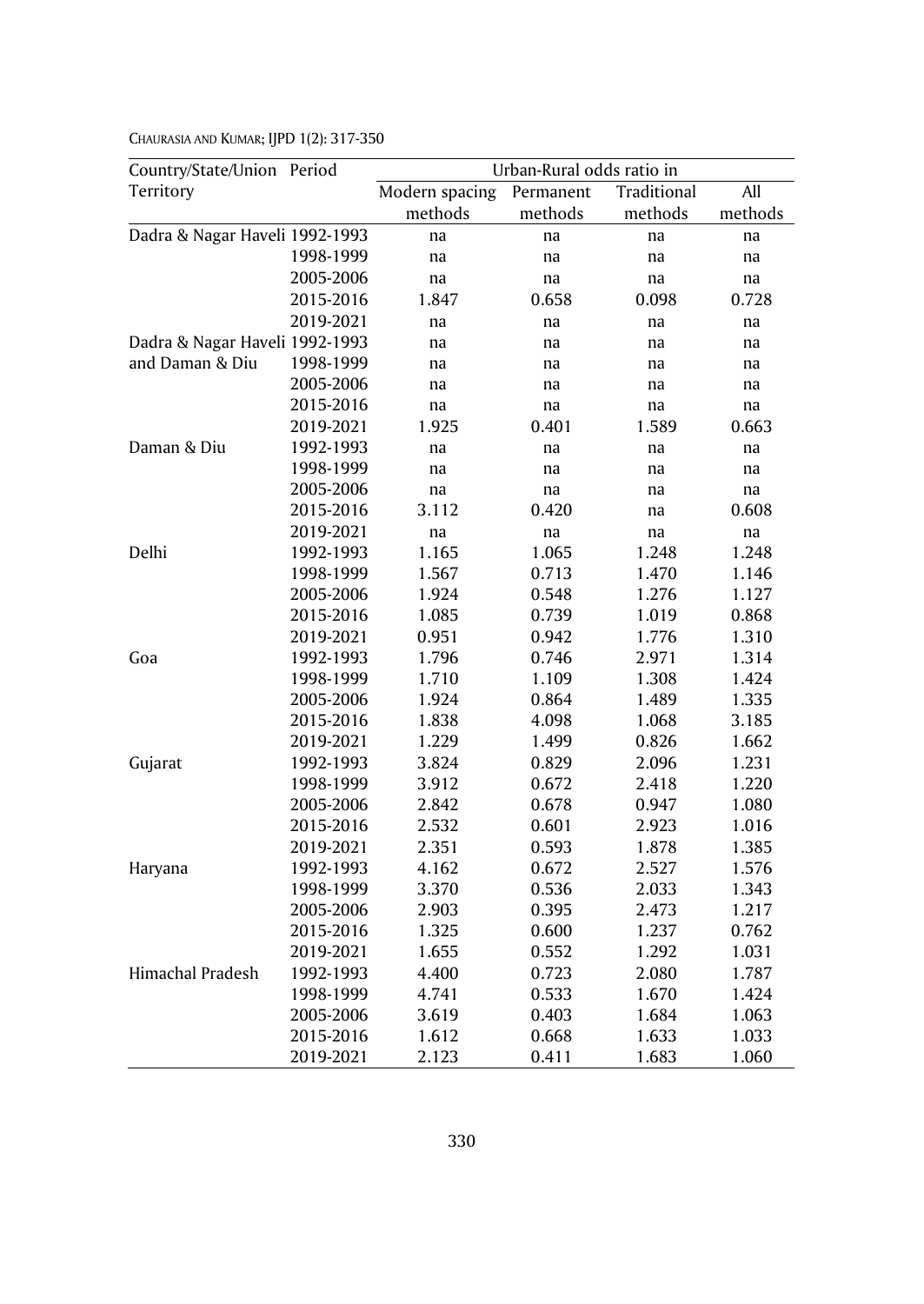| Country/State/Union | Period    | Urban-Rural odds ratio in |           |             |         |  |  |  |
|---------------------|-----------|---------------------------|-----------|-------------|---------|--|--|--|
| Territory           |           | Modern spacing            | Permanent | Traditional | All     |  |  |  |
|                     |           | methods                   | methods   | methods     | methods |  |  |  |
| Jammu and Kashmir   | 1992-1993 | 3.654                     | 0.881     | 1.751       | 2.107   |  |  |  |
|                     | 1998-1999 | 1.924                     | 2.001     | 1.184       | 2.716   |  |  |  |
|                     | 2005-2006 | 1.361                     | 1.683     | 2.320       | 2.509   |  |  |  |
|                     | 2015-2016 | 1.349                     | 1.567     | 0.725       | 1.576   |  |  |  |
|                     | 2019-2021 | 1.028                     | 1.048     | 0.705       | 0.967   |  |  |  |
| Jharkhand           | 1992-1993 | na                        | na        | na          | na      |  |  |  |
|                     | 1998-1999 | na                        | na        | na          | na      |  |  |  |
|                     | 2005-2006 | 3.130                     | 2.188     | 3.633       | 3.819   |  |  |  |
|                     | 2015-2016 | 1.976                     | 1.107     | 1.710       | 1.411   |  |  |  |
|                     | 2019-2021 | 1.246                     | 1.004     | 1.316       | 1.273   |  |  |  |
| Karnataka           | 1992-1993 | 3.191                     | 0.880     | 2.268       | 1.188   |  |  |  |
|                     | 1998-1999 | 4.077                     | 0.774     | 4.497       | 1.109   |  |  |  |
|                     | 2005-2006 | 3.857                     | 0.613     | 2.307       | 0.821   |  |  |  |
|                     | 2015-2016 | 2.879                     | 0.672     | 4.532       | 0.771   |  |  |  |
|                     | 2019-2021 | 1.631                     | 0.860     | 1.605       | 1.068   |  |  |  |
| Kerala              | 1992-1993 | 1.226                     | 1.123     | 1.370       | 1.348   |  |  |  |
|                     | 1998-1999 | 1.340                     | 1.008     | 1.087       | 1.105   |  |  |  |
|                     | 2005-2006 | 1.739                     | 0.869     | 0.949       | 1.019   |  |  |  |
|                     | 2015-2016 | 1.179                     | 0.996     | 1.000       | 1.024   |  |  |  |
|                     | 2019-2021 | 1.345                     | 0.789     | 2.163       | 1.056   |  |  |  |
| Ladakh              | 1992-1993 | na                        | na        | na          | na      |  |  |  |
|                     | 1998-1999 | na                        | na        | na          | na      |  |  |  |
|                     | 2005-2006 | na                        | na        | na          | na      |  |  |  |
|                     | 2015-2016 | na                        | na        | na          | na      |  |  |  |
|                     | 2019-2021 | 0.901                     | 0.979     | 1.559       | 0.965   |  |  |  |
| Lakshadweep         | 1992-1993 | na                        | na        | na          | na      |  |  |  |
|                     | 1998-1999 | na                        | na        | na          | na      |  |  |  |
|                     | 2005-2006 | na                        | na        | na          | na      |  |  |  |
|                     | 2015-2016 | 2.603                     | 0.613     | 4.837       | 1.642   |  |  |  |
|                     | 2019-2021 | 1.074                     | 1.232     | 0.665       | 0.865   |  |  |  |
| Madhya Pradesh      | 1992-1993 | 3.728                     | 3.737     | 0.071       | 1.819   |  |  |  |
|                     | 1998-1999 | 6.538                     | 1.135     | 1.954       | 1.795   |  |  |  |
|                     | 2005-2006 | 6.195                     | 0.673     | 1.889       | 1.333   |  |  |  |
|                     | 2015-2016 | 3.590                     | 0.654     | 1.822       | 1.016   |  |  |  |
|                     | 2019-2021 | 2.550                     | 0.567     | 1.336       | 0.976   |  |  |  |
| Maharashtra         | 1992-1993 | 25.716                    | 0.067     | 4.269       | 0.945   |  |  |  |
|                     | 1998-1999 | 2.547                     | 0.615     | 3.037       | 0.839   |  |  |  |
|                     | 2005-2006 | 4.308                     | 0.534     | 2.107       | 0.982   |  |  |  |
|                     | 2015-2016 | 2.281                     | 0.625     | 2.510       | 0.932   |  |  |  |
|                     | 2019-2021 | 1.887                     | 0.675     | 1.745       | 0.969   |  |  |  |

URBAN-RURAL DISPARITY IN FAMILY PLANNING USE IN INDIA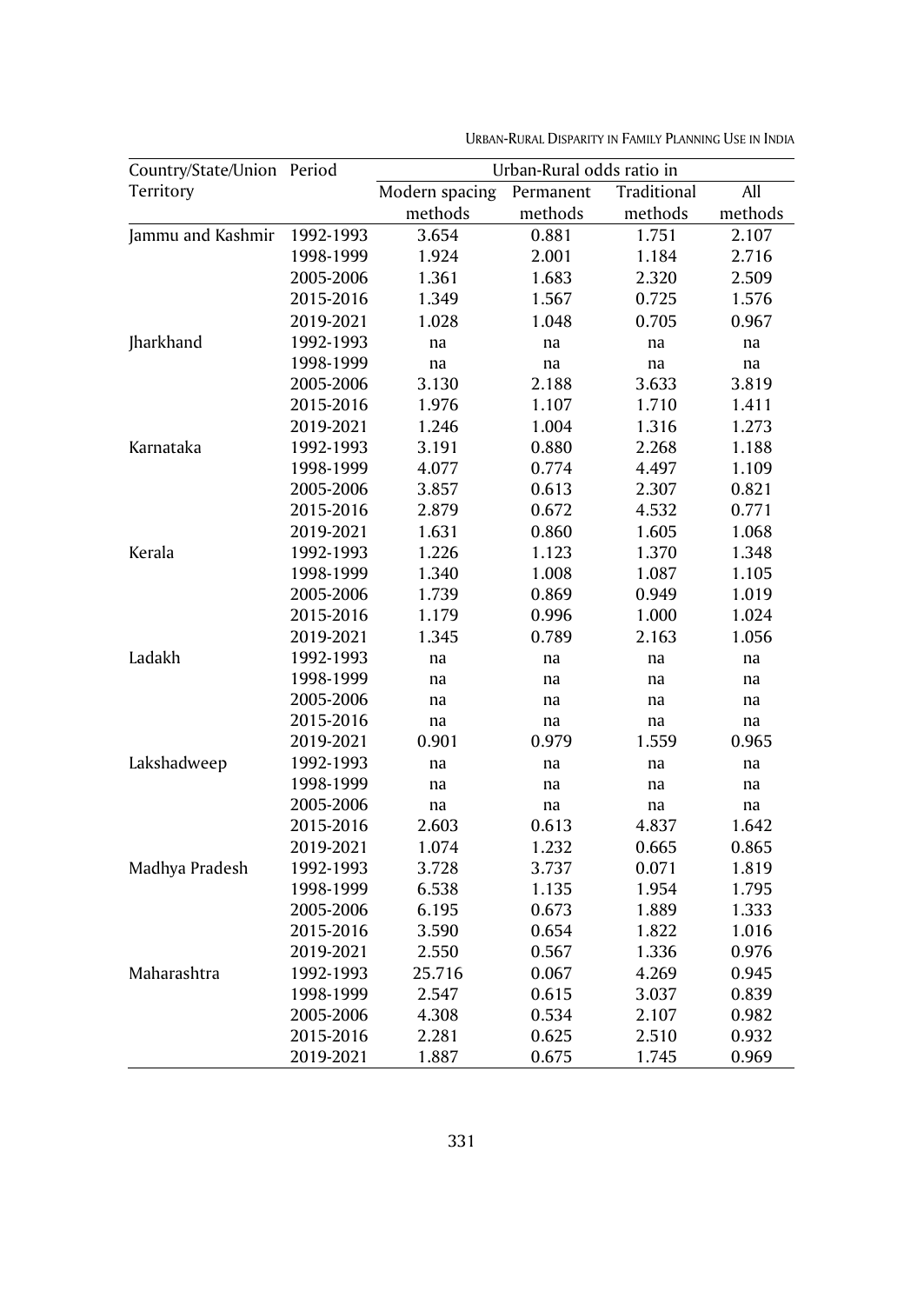| Country/State/Union | Period    | Urban-Rural odds ratio in |           |             |         |  |  |
|---------------------|-----------|---------------------------|-----------|-------------|---------|--|--|
| Territory           |           | Modern spacing            | Permanent | Traditional | All     |  |  |
|                     |           | methods                   | methods   | methods     | methods |  |  |
| Manipur             | 1992-1993 | 2.760                     | 1.078     | 1.339       | 1.830   |  |  |
|                     | 1998-1999 | 1.449                     | 1.415     | 1.092       | 1.474   |  |  |
|                     | 2005-2006 | 1.048                     | 1.160     | 1.414       | 1.406   |  |  |
|                     | 2015-2016 | 0.932                     | 1.371     | 1.225       | 1.142   |  |  |
|                     | 2019-2021 | 1.058                     | 1.349     | 0.941       | 1.013   |  |  |
| Meghalaya           | 1992-1993 | 1.795                     | 3.021     | 0.699       | 2.134   |  |  |
|                     | 1998-1999 | 3.170                     | 8.687     | 1.522       | 5.173   |  |  |
|                     | 2005-2006 | 3.124                     | 3.341     | 1.319       | 3.442   |  |  |
|                     | 2015-2016 | 0.955                     | 2.807     | 2.992       | 1.691   |  |  |
|                     | 2019-2021 | 0.751                     | 1.393     | 1.000       | 0.908   |  |  |
| Mizoram             | 1992-1993 | 1.390                     | 1.138     | 3.280       | 1.305   |  |  |
|                     | 1998-1999 | 1.640                     | 1.562     | 0.398       | 1.888   |  |  |
|                     | 2005-2006 | 1.225                     | 1.310     | 1.502       | 1.486   |  |  |
|                     | 2015-2016 | 1.196                     | 1.353     | na          | 1.356   |  |  |
|                     | 2019-2021 | 0.663                     | 1.132     | 1.670       | 0.815   |  |  |
| Nagaland            | 1992-1993 | 1.375                     | 2.807     | na          | 2.121   |  |  |
|                     | 1998-1999 | 1.917                     | 2.078     | 1.781       | 2.481   |  |  |
|                     | 2005-2006 | 1.668                     | 2.029     | 1.760       | 2.187   |  |  |
|                     | 2015-2016 | 1.496                     | 1.236     | 1.191       | 1.434   |  |  |
|                     | 2019-2021 | 1.313                     | 0.906     | 1.058       | 1.244   |  |  |
| Odisha              | 1992-1993 | 3.999                     | 1.343     | 1.546       | 1.734   |  |  |
|                     | 1998-1999 | 3.617                     | 0.868     | 1.460       | 1.384   |  |  |
|                     | 2005-2006 | 2.354                     | 0.861     | 1.796       | 1.523   |  |  |
|                     | 2015-2016 | 1.518                     | 0.864     | 1.128       | 1.220   |  |  |
|                     | 2019-2021 | 1.168                     | 0.795     | 1.302       | 1.194   |  |  |
| Puducherry          | 1992-1993 | na                        | na        | na          | na      |  |  |
|                     | 1998-1999 | na                        | na        | na          | na      |  |  |
|                     | 2005-2006 | na                        | na        | na          | na      |  |  |
|                     | 2015-2016 | 0.521                     | 1.163     | 1.605       | 1.061   |  |  |
|                     | 2019-2021 | 1.626                     | 0.772     | 2.248       | 0.974   |  |  |
| Punjab              | 1992-1993 | 1.808                     | 0.797     | 1.234       | 1.263   |  |  |
|                     | 1998-1999 | 2.543                     | 0.408     | 1.826       | 1.407   |  |  |
|                     | 2005-2006 | 1.542                     | 0.487     | 1.852       | 0.898   |  |  |
|                     | 2015-2016 | 1.449                     | 0.670     | 1.393       | 1.068   |  |  |
|                     | 2019-2021 | 1.334                     | 0.646     | 1.406       | 1.145   |  |  |
| Rajasthan           | 1992-1993 | 4.552                     | 1.852     | 0.271       | 2.267   |  |  |
|                     | 1998-1999 | 3.360                     | 1.171     | 1.979       | 1.723   |  |  |
|                     | 2005-2006 | 4.664                     | 1.448     | 1.498       | 2.814   |  |  |
|                     | 2015-2016 | 2.798                     | 0.739     | 1.000       | 1.283   |  |  |
|                     | 2019-2021 | 1.852                     | 0.684     | 1.125       | 1.135   |  |  |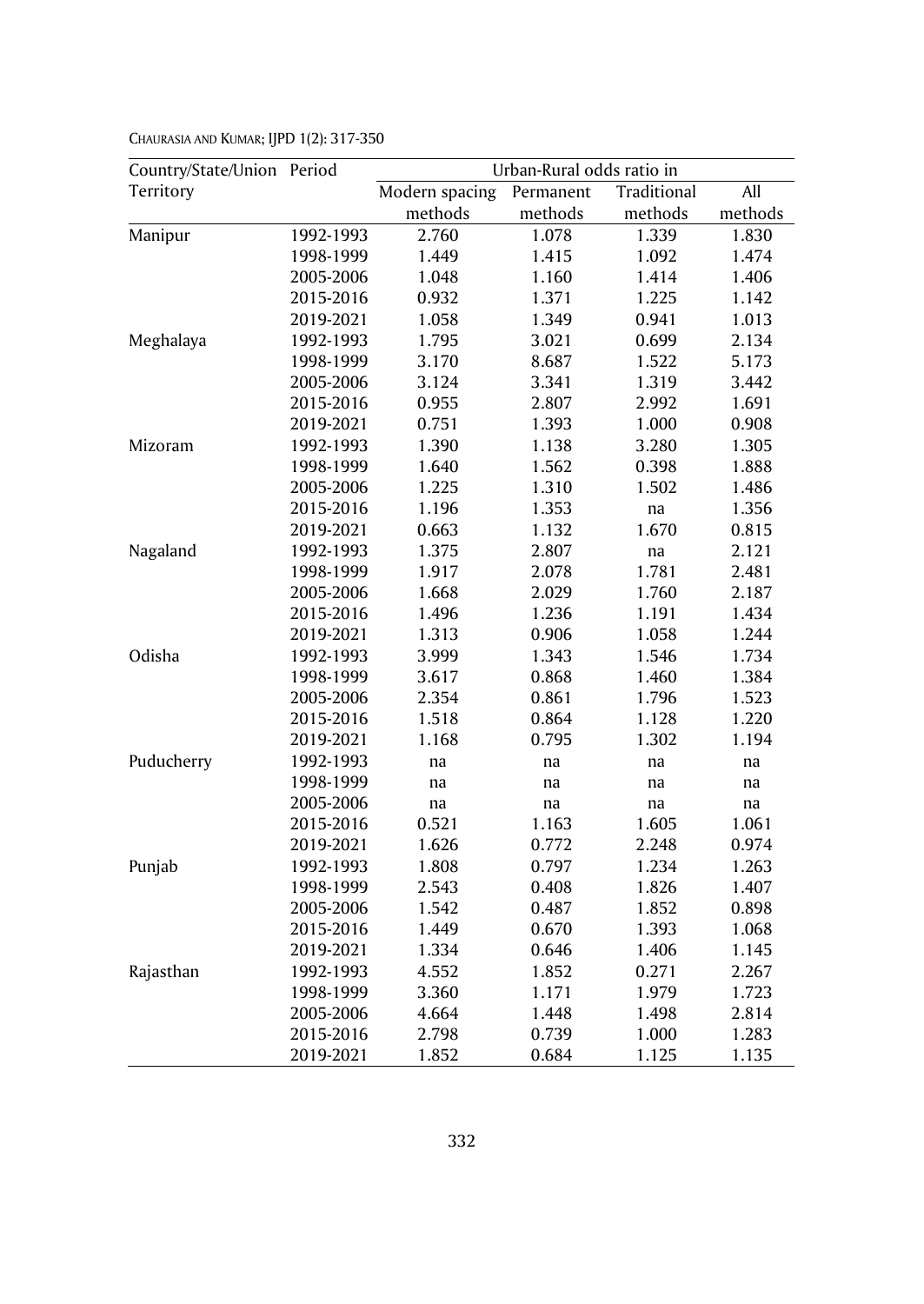| Country/State/Union Period |           | Urban-Rural odds ratio in |           |             |         |  |  |  |
|----------------------------|-----------|---------------------------|-----------|-------------|---------|--|--|--|
| Territory                  |           | Modern spacing            | Permanent | Traditional | All     |  |  |  |
|                            |           | methods                   | methods   | methods     | methods |  |  |  |
| Sikkim                     | 1992-1993 | na                        | na        | na          | na      |  |  |  |
|                            | 1998-1999 | na                        | na        | na          | na      |  |  |  |
|                            | 2005-2006 | 1.142                     | 1.070     | 1.403       | 1.322   |  |  |  |
|                            | 2015-2016 | 0.718                     | 0.550     | 2.012       | 0.551   |  |  |  |
|                            | 2019-2021 | 0.503                     | 0.835     | 0.736       | 0.366   |  |  |  |
| Tamil Nadu                 | 1992-1993 | 3.184                     | 0.728     | 1.780       | 1.070   |  |  |  |
|                            | 1998-1999 | 4.552                     | 1.041     | 2.634       | 1.461   |  |  |  |
|                            | 2005-2006 | 2.588                     | 0.800     | 1.235       | 0.951   |  |  |  |
|                            | 2015-2016 | 1.901                     | 1.000     | 1.000       | 1.079   |  |  |  |
|                            | 2019-2021 | 1.241                     | 0.838     | 1.346       | 0.916   |  |  |  |
| Telangana                  | 1992-1993 | na                        | na        | na          | na      |  |  |  |
|                            | 1998-1999 | na                        | na        | na          | na      |  |  |  |
|                            | 2005-2006 | na                        | na        | na          | na      |  |  |  |
|                            | 2015-2016 | 4.061                     | 1.041     | na          | 1.130   |  |  |  |
|                            | 2019-2021 | 2.148                     | 0.925     | 1.929       | 1.067   |  |  |  |
| Tripura                    | 1992-1993 | 1.784                     | 1.594     | 1.293       | 2.235   |  |  |  |
|                            | 1998-1999 | na                        | na        | na          | na      |  |  |  |
|                            | 2005-2006 | 1.031                     | 0.921     | 1.119       | 1.060   |  |  |  |
|                            | 2015-2016 | 0.787                     | 1.509     | 1.220       | 1.182   |  |  |  |
|                            | 2019-2021 | 1.039                     | 1.653     | 1.122       | 1.503   |  |  |  |
| <b>Uttar Pradesh</b>       | 1992-1993 | 4.549                     | 1.326     | 2.708       | 2.347   |  |  |  |
|                            | 1998-1999 | 5.720                     | 1.361     | 1.506       | 2.584   |  |  |  |
|                            | 2005-2006 | 3.092                     | 1.211     | 0.960       | 1.957   |  |  |  |
|                            | 2015-2016 | 2.681                     | 0.805     | 1.245       | 1.722   |  |  |  |
|                            | 2019-2021 | 1.607                     | 0.712     | 1.098       | 1.345   |  |  |  |
| Uttarakhand                | 1992-1993 | na                        | na        | na          | na      |  |  |  |
|                            | 1998-1999 | na                        | na        | na          | na      |  |  |  |
|                            | 2005-2006 | 2.859                     | 0.496     | 2.100       | 1.408   |  |  |  |
|                            | 2015-2016 | 2.052                     | 0.477     | 1.705       | 1.029   |  |  |  |
|                            | 2019-2021 | 1.978                     | 0.496     | 1.150       | 1.217   |  |  |  |
| West Bengal                | 1992-1993 | 2.323                     | 0.707     | 1.533       | 1.287   |  |  |  |
|                            | 1998-1999 | 1.632                     | 0.714     | 1.806       | 1.519   |  |  |  |
|                            | 2005-2006 | 1.404                     | 0.794     | 1.411       | 1.352   |  |  |  |
|                            | 2015-2016 | 1.206                     | 0.616     | 1.275       | 0.874   |  |  |  |
|                            | 2019-2021 | 1.207                     | 0.835     | 1.396       | 1.274   |  |  |  |

URBAN-RURAL DISPARITY IN FAMILY PLANNING USE IN INDIA

Remarks: na - Data not available

Source: Authors' calculations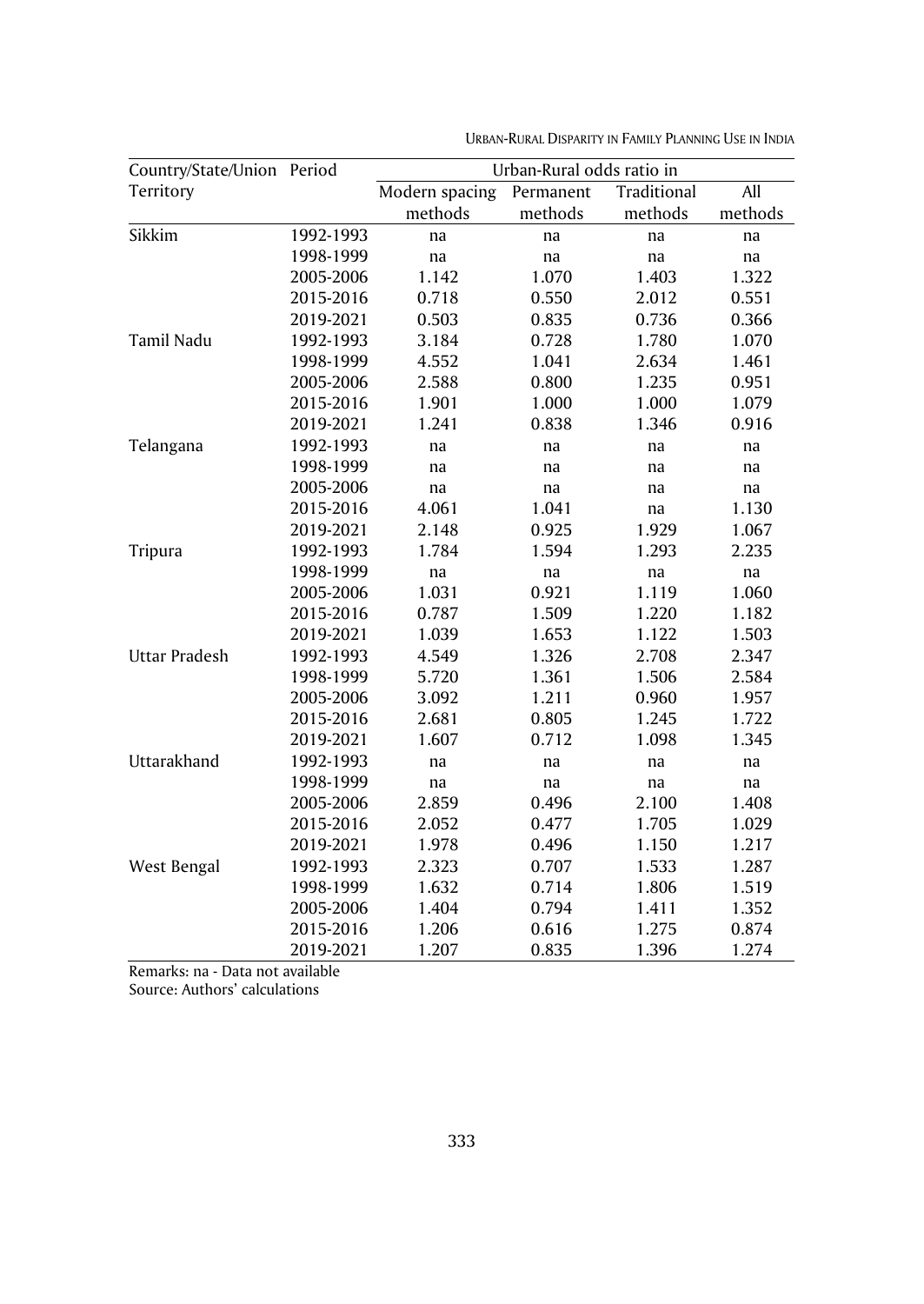# **Urban-Rural Disparity in Family Planning Use**

The urban-rural disparity in family planning use in India and in its constituent states and Union Territories is presented in table 3 for the period 1992-1993 through 2019-2021. The table also presents urban-rural disparity in the use of modern spacing methods, permanent methods, and traditional family planning. In India, the urban-rural disparity in family planning use has decreased very sharply during the period 1992-1993 through 2019- 2021. The decrease in the urban-rural disparity in use of modern spacing methods, as measured by the index *Ds*, decreased from 1.326 in 1992-1993 to 0.356 in 2019-2021. On the other hand, the urban-rural disparity in the use of permanent methods turned negative in 2015-2016 suggesting that the use of permanent methods became higher in the rural population as compared to the urban population of the country and the rural-urban gap widened further in 2019-2021. By contrast, the urban-rural disparity in the use of traditional family planning methods decreased up to 2015-16 but increased in 2019-2021 because of the increase in the use of traditional family planning methods in the urban population has been more rapid than the increase in the use of these methods in the rural population.

Urban-rural disparity in family planning use varies widely across states/Union Territories (Figure 2). In 2019-2021, this disparity was the highest in the Union Territory of Dadra & Nagar Haveli and Daman and Diu, closely followed by Himachal Pradesh. In these states/Union Territories, the urban-rural gap in family planning use is very wide. The urbanrural disparity in family planning use has also been found to be very substantial in Gujarat, Madhya Pradesh, and Uttarakhand. On the other hand, in most of the states/Union Territories of the country, the urban-rural disparity in family planning use has been found to be either very low or low with the lowest in Manipur. There are 10 states/Union Territories where the urban-rural disparity in family planning use is found to be lower than the national average.

Table 3 also suggests that, in general, urban-rural disparity in family planning use has decreased in 2019-2021 compared to 1992-1993 in most of the states and Union Territories of the country with the decrease in disparity being the most marked in Maharashtra and Madhya Pradesh. There are, however, five states – Delhi, Gujarat, Himachal Pradesh, Kerala, and Mizoram – where the urban-rural disparity in family planning use has increased in 2019-2021 as compared to the urban-rural disparity in family planning use in 1992-1993 with the increase being the most marked in Himachal Pradesh followed by Gujarat. On the other hand, in the recent period, between 2015-2016 and 2019-2021, the urban-rural disparity in family planning use has increased in 11 states/Union Territories of the country with the increase in disparity being the most marked in Himachal Pradesh followed by Kerala. The increase in the urban-rural disparity in family planning use is the net result of the increase in the urban-rural disparity in modern spacing methods, permanent methods, and traditional family planning methods. There is, however, lot of volatility in the trend in urban-rural disparity in the use of three categories of family planning methods.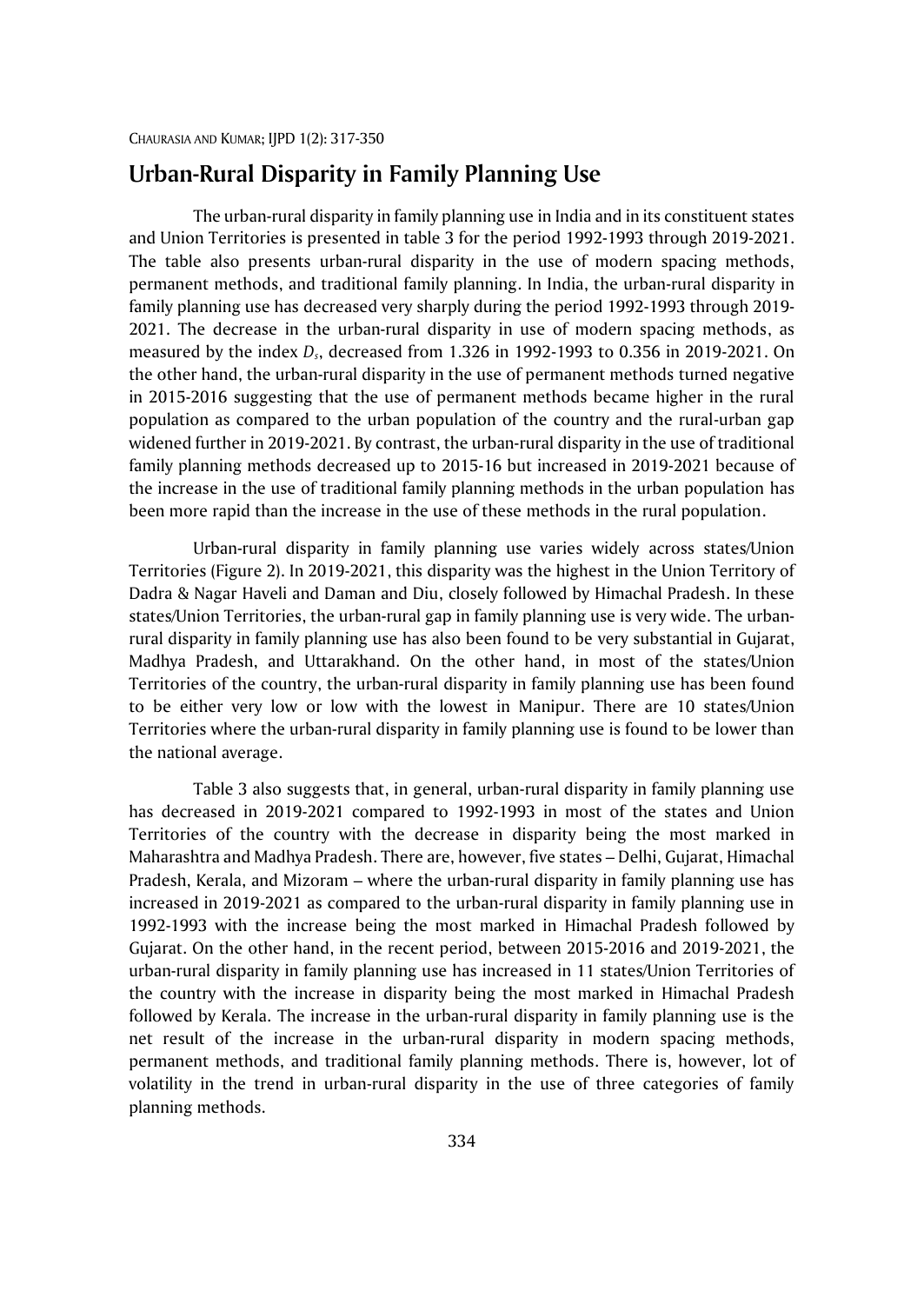

URBAN-RURAL DISPARITY IN FAMILY PLANNING USE IN INDIA



Remarks: There is no rural population in Chandigarh (CD). Dadra and Nagar Haveli (DA) and Daman and Diu (DD) are merged into Dadra & Nagar Haveli and Daman and Diu (DN) Source: Authors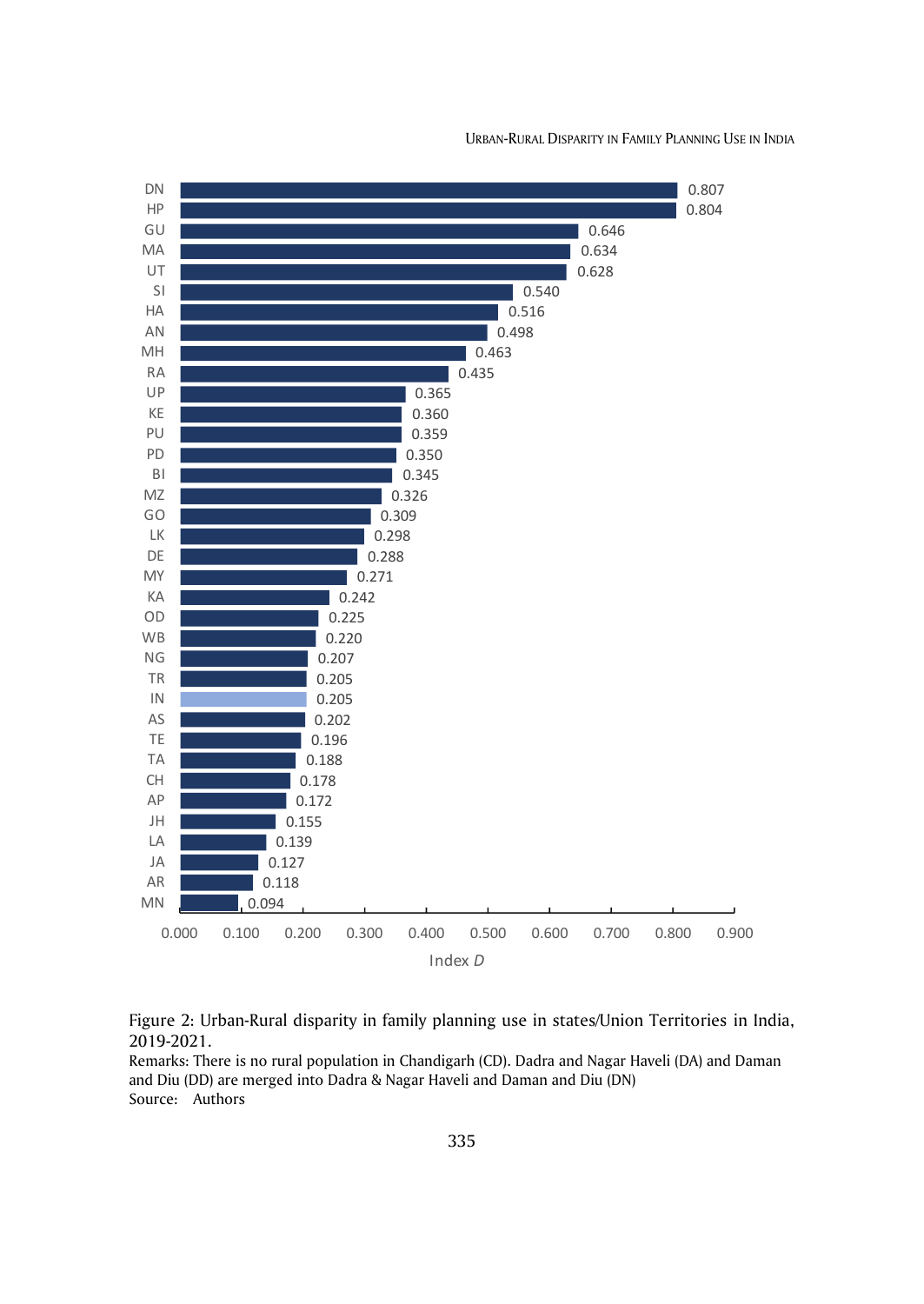Table 3: Urban-rural disparity in the use of family planning methods, 1992-2021.

| Country/State/Union Territory        |       |                                       | Period |       |       |
|--------------------------------------|-------|---------------------------------------|--------|-------|-------|
|                                      | 1992- | 1998-                                 | 2005-  | 2015- | 2019- |
|                                      | 1993  | 1999                                  | 2006   | 2016  | 2021  |
|                                      |       | All family planning methods (Index D) |        |       |       |
| India                                | 0.533 | 0.475                                 | 0.412  | 0.245 | 0.205 |
| Andaman and Nicobar Islands          | na    | na                                    | na     | 0.420 | 0.498 |
| Andhra Pradesh                       | 0.452 | 0.322                                 | 0.220  | 0.233 | 0.172 |
| Arunachal Pradesh                    | 0.745 | 0.438                                 | 0.407  | 0.370 | 0.118 |
| Assam                                | 0.557 | 0.310                                 | 0.395  | 0.069 | 0.202 |
| <b>Bihar</b>                         | 0.945 | 0.663                                 | 0.599  | 0.548 | 0.345 |
| Chandigarh                           | na    | na                                    | na     | na    | na    |
| Chhattisgarh                         | na    | na                                    | 0.557  | 0.359 | 0.178 |
| Daman & Nagar Haveli                 | na    | na                                    | na     | 0.953 | na    |
| Dadra & Nagar Haveli and Daman & Diu | na    | na                                    | na     | na    | 0.807 |
| Daman & Diu                          | na    | na                                    | na     | 0.554 | na    |
| Delhi                                | 0.135 | 0.395                                 | 0.589  | 0.194 | 0.288 |
| Goa                                  | 0.595 | 0.266                                 | 0.385  | 1.161 | 0.309 |
| Gujarat                              | 0.521 | 0.670                                 | 0.559  | 0.674 | 0.646 |
| Haryana                              | 0.771 | 0.788                                 | 0.971  | 0.431 | 0.516 |
| Himachal Pradesh                     | 0.665 | 0.796                                 | 0.996  | 0.433 | 0.804 |
| Jammu & Kashmir                      | 0.641 | 0.633                                 | 0.531  | 0.375 | 0.127 |
| Jharkhand                            | na    | na                                    | 0.943  | 0.316 | 0.155 |
| Karnataka                            | 0.415 | 0.524                                 | 0.608  | 0.472 | 0.242 |
| Kerala                               | 0.168 | 0.088                                 | 0.226  | 0.046 | 0.360 |
| Ladakh                               | na    | na                                    | na     | na    | 0.139 |
| Lakshadweep                          | na    | na                                    | na     | 1.177 | 0.298 |
| Madhya Pradesh                       | 1.371 | 0.636                                 | 0.761  | 0.622 | 0.634 |
| Maharashtra                          | 2.748 | 0.578                                 | 0.838  | 0.565 | 0.463 |
| Manipur                              | 0.577 | 0.296                                 | 0.258  | 0.179 | 0.094 |
| Meghalaya                            | 0.842 | 1.462                                 | 1.034  | 0.631 | 0.271 |
| Mizoram                              | 0.233 | 0.464                                 | 0.254  | 0.262 | 0.326 |
| Nagaland                             | na    | 0.671                                 | 0.596  | 0.306 | 0.207 |
| Odisha                               | 0.493 | 0.449                                 | 0.457  | 0.255 | 0.225 |
| Puducherry                           | na    | na                                    | na     | 0.223 | 0.350 |
| Punjab                               | 0.372 | 0.861                                 | 0.614  | 0.382 | 0.359 |
| Rajasthan                            | 0.779 | 0.507                                 | 0.764  | 0.537 | 0.435 |
| Sikkim                               | na    | na                                    | 0.164  | 0.480 | 0.540 |
| Tamil Nadu                           | 0.512 | 0.473                                 | 0.337  | 0.151 | 0.188 |
| Telangana                            | na    | na                                    | na     | 0.286 | 0.196 |
| Tripura                              | 0.404 | na                                    | 0.079  | 0.276 | 0.205 |
| <b>Uttar Pradesh</b>                 | 0.862 | 0.884                                 | 0.600  | 0.582 | 0.365 |
| Uttarakhand                          | na    | na                                    | 0.847  | 0.716 | 0.628 |
| West Bengal                          | 0.460 | 0.456                                 | 0.296  | 0.348 | 0.220 |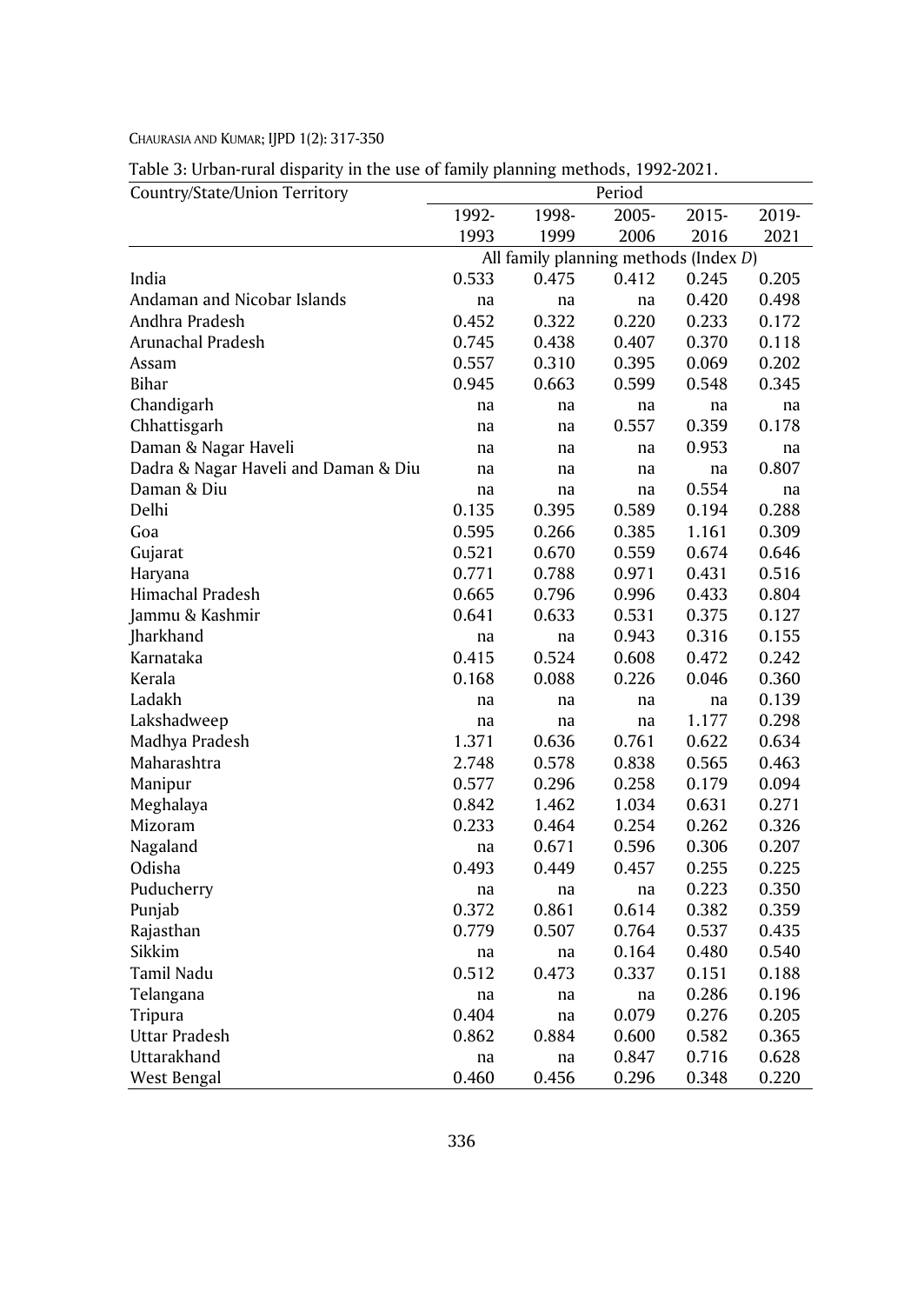| Country/State/Union Territory        | Period |                                       |       |          |          |  |  |
|--------------------------------------|--------|---------------------------------------|-------|----------|----------|--|--|
|                                      | 1992-  | 1998-                                 | 2005- | 2015-    | 2019-    |  |  |
|                                      | 1993   | 1999                                  | 2006  | 2016     | 2021     |  |  |
|                                      |        | Modern spacing methods (Index $D_s$ ) |       |          |          |  |  |
| India                                | 1.326  | 1.189                                 | 0.964 | 0.527    | 0.356    |  |  |
| Andaman and Nicobar Islands          | na     | na                                    | na    | $-0.600$ | -0.101   |  |  |
| Andhra Pradesh                       | 0.408  | 1.736                                 | 1.525 | 1.958    | 1.039    |  |  |
| Arunachal Pradesh                    | 0.643  | 0.312                                 | 0.551 | $-0.015$ | 0.010    |  |  |
| Assam                                | 0.908  | 0.276                                 | 0.788 | 0.055    | $-0.172$ |  |  |
| Bihar                                | 1.568  | 1.486                                 | 0.993 | 0.950    | 0.642    |  |  |
| Chandigarh                           | na     | na                                    | na    | na       | na       |  |  |
| Chhattisgarh                         | na     | na                                    | 1.690 | 0.871    | 0.393    |  |  |
| Dadra & Nagar Haveli                 | na     | na                                    | na    | 1.134    | na       |  |  |
| Dadra & Nagar Haveli and Daman & Diu | na     | na                                    | na    | na       | 0.655    |  |  |
| Daman & Diu                          | na     | na                                    | na    | 0.614    | na       |  |  |
| Delhi                                | 0.152  | 0.449                                 | 0.654 | 0.078    | $-0.050$ |  |  |
| Goa                                  | 0.586  | 0.537                                 | 0.655 | 0.608    | 0.206    |  |  |
| Gujarat                              | 1.341  | 1.364                                 | 1.045 | 0.933    | 0.855    |  |  |
| Haryana                              | 1.426  | 1.215                                 | 1.066 | 0.282    | 0.504    |  |  |
| Himachal Pradesh                     | 1.482  | 1.556                                 | 1.286 | 0.478    | 0.753    |  |  |
| Jammu & Kashmir                      | 1.296  | 0.654                                 | 0.308 | 0.299    | 0.028    |  |  |
| Jharkhand                            | na     | na                                    | 1.141 | 0.681    | 0.220    |  |  |
| Karnataka                            | 1.160  | 1.405                                 | 1.350 | 1.048    | 0.489    |  |  |
| Kerala                               | 0.204  | 0.293                                 | 0.553 | 0.155    | 0.296    |  |  |
| Ladakh                               | na     | na                                    | na    | na       | -0.104   |  |  |
| Lakshadweep                          | na     | na                                    | na    | 0.945    | 0.071    |  |  |
| Madhya Pradesh                       | 1.316  | 1.878                                 | 1.824 | 1.289    | 0.936    |  |  |
| Maharashtra                          | 3.247  | 0.935                                 | 1.461 | 0.819    | 0.635    |  |  |
| Manipur                              | 1.015  | 0.371                                 | 0.047 | $-0.073$ | 0.056    |  |  |
| Meghalaya                            | 0.585  | 1.154                                 | 1.139 | $-0.046$ | -0.287   |  |  |
| Mizoram                              | 0.329  | 0.494                                 | 0.203 | 0.177    | $-0.412$ |  |  |
| Nagaland                             | 0.318  | 0.651                                 | 0.511 | 0.399    | 0.272    |  |  |
| Odisha                               | 1.386  | 1.286                                 | 0.856 | 0.415    | 0.155    |  |  |
| Puducherry                           | na     | na                                    | na    | $-0.647$ | 0.486    |  |  |
| Punjab                               | 0.592  | 0.933                                 | 0.433 | 0.370    | 0.288    |  |  |
| Rajasthan                            | 1.516  | 1.212                                 | 1.540 | 1.030    | 0.616    |  |  |
| Sikkim                               | na     | na                                    | 0.132 | $-0.331$ | $-0.687$ |  |  |
| Tamil Nadu                           | 1.158  | 1.516                                 | 0.951 | 0.616    | 0.216    |  |  |
| Telangana                            | na     | na                                    | na    | 1.485    | 0.765    |  |  |
| Tripura                              | 0.579  | na                                    | 0.030 | $-0.241$ | 0.038    |  |  |
| Uttar Pradesh                        | 1.515  | 1.744                                 | 1.129 | 0.985    | 0.474    |  |  |
| Uttarakhand                          | na     | na                                    | 1.050 | 0.721    | 0.682    |  |  |
| West Bengal                          | 0.843  | 0.490                                 | 0.339 | 0.188    | 0.188    |  |  |

URBAN-RURAL DISPARITY IN FAMILY PLANNING USE IN INDIA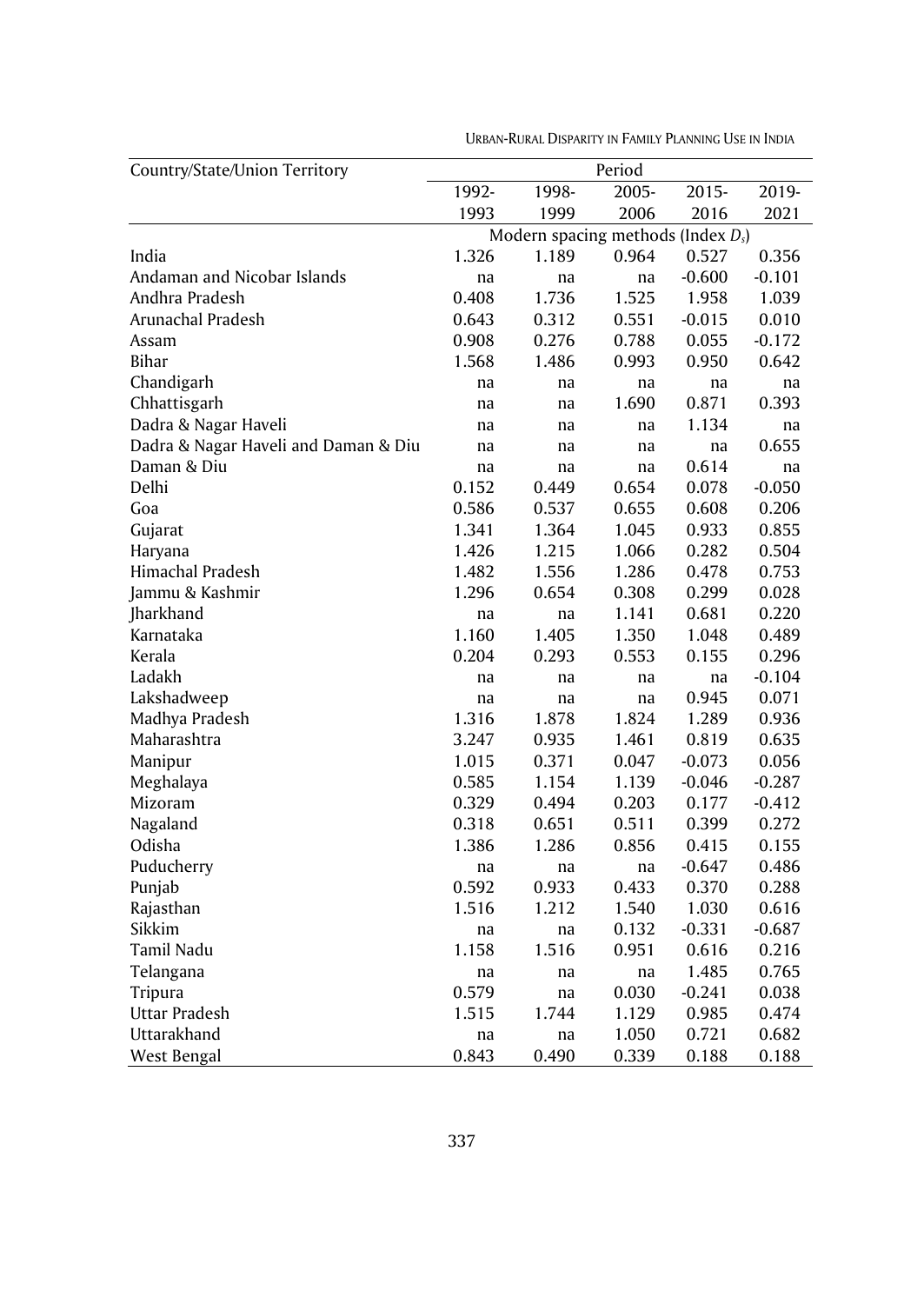| Country/State/Union Territory        | Period   |                                  |          |          |          |  |
|--------------------------------------|----------|----------------------------------|----------|----------|----------|--|
|                                      | 1992-    | 1998-                            | 2005-    | 2015-    | 2019-    |  |
|                                      | 1993     | 1999                             | 2006     | 2016     | 2021     |  |
|                                      |          | Permanent methods (Index $D_p$ ) |          |          |          |  |
| India                                | 0.171    | 0.103                            | 0.034    | $-0.019$ | $-0.106$ |  |
| Andaman and Nicobar Islands          | na       | na                               | na       | $-0.344$ | $-0.595$ |  |
| Andhra Pradesh                       | 0.441    | 0.020                            | $-0.084$ | $-0.143$ | $-0.081$ |  |
| Arunachal Pradesh                    | 0.497    | 0.455                            | $-0.261$ | $-0.429$ | $-0.211$ |  |
| Assam                                | 0.649    | 0.111                            | 0.119    | 0.055    | 0.048    |  |
| Bihar                                | 0.800    | 0.507                            | 0.444    | 0.390    | $-0.152$ |  |
| Chandigarh                           | na       | na                               | na       | na       | na       |  |
| Chhattisgarh                         | na       | na                               | 0.073    | $-0.142$ | $-0.032$ |  |
| Dadra & Nagar Haveli                 | na       | na                               | na       | $-0.868$ | na       |  |
| Dadra & Nagar Haveli and Daman & Diu | na       | na                               | na       | na       | $-0.913$ |  |
| Daman & Diu                          | na       | na                               | na       | $-0.420$ | na       |  |
| Delhi                                | 0.063    | $-0.339$                         | $-0.601$ | $-0.307$ | $-0.059$ |  |
| Goa                                  | $-0.293$ | 0.103                            | $-0.146$ | 1.407    | 0.405    |  |
| Gujarat                              | -0.187   | $-0.398$                         | $-0.389$ | $-0.512$ | $-0.522$ |  |
| Haryana                              | -0.397   | $-0.623$                         | $-0.930$ | $-0.508$ | $-0.594$ |  |
| Himachal Pradesh                     | -0.324   | $-0.629$                         | $-0.908$ | $-0.405$ | $-0.888$ |  |
| Jammu & Kashmir                      | -0.127   | 0.694                            | 0.521    | 0.449    | 0.047    |  |
| Jharkhand                            | na       | na                               | 0.783    | 0.101    | 0.004    |  |
| Karnataka                            | $-0.127$ | $-0.256$                         | $-0.490$ | $-0.398$ | $-0.151$ |  |
| Kerala                               | 0.116    | 0.008                            | $-0.140$ | $-0.008$ | $-0.237$ |  |
| Ladakh                               | na       | na                               | na       | na       | $-0.021$ |  |
| Lakshadweep                          | na       | na                               | na       | $-0.483$ | 0.209    |  |
| Madhya Pradesh                       | 1.318    | 0.127                            | -0.397   | $-0.427$ | $-0.568$ |  |
| Maharashtra                          | -2.698   | $-0.487$                         | $-0.627$ | $-0.467$ | $-0.393$ |  |
| Manipur                              | 0.075    | 0.347                            | 0.148    | 0.296    | 0.299    |  |
| Meghalaya                            | 1.105    | 2.162                            | 1.206    | 1.033    | 0.332    |  |
| Mizoram                              | 0.130    | 0.446                            | 0.270    | 0.304    | 0.124    |  |
| Nagaland                             | 1.032    | 0.731                            | 0.708    | 0.206    | $-0.099$ |  |
| Odisha                               | 0.295    | $-0.142$                         | $-0.149$ | $-0.146$ | $-0.230$ |  |
| Puducherry                           | na       | na                               | na       | 0.150    | $-0.259$ |  |
| Punjab                               | $-0.227$ | $-0.896$                         | $-0.720$ | $-0.403$ | $-0.437$ |  |
| Rajasthan                            | 0.616    | 0.158                            | 0.370    | $-0.307$ | $-0.380$ |  |
| Sikkim                               | na       | na                               | 0.067    | $-0.600$ | $-0.180$ |  |
| Tamil Nadu                           | $-0.318$ | 0.040                            | $-0.223$ | 0.002    | $-0.176$ |  |
| Telangana                            | na       | na                               | na       | 0.041    | $-0.078$ |  |
| Tripura                              | 0.466    | na                               | $-0.082$ | 0.414    | 0.503    |  |
| Uttar Pradesh                        | 0.282    | 0.308                            | 0.192    | $-0.221$ | $-0.339$ |  |
| Uttarakhand                          | na       | na                               | -0.700   | $-0.737$ | $-0.702$ |  |
| West Bengal                          | $-0.347$ | $-0.337$                         | $-0.231$ | $-0.482$ | $-0.181$ |  |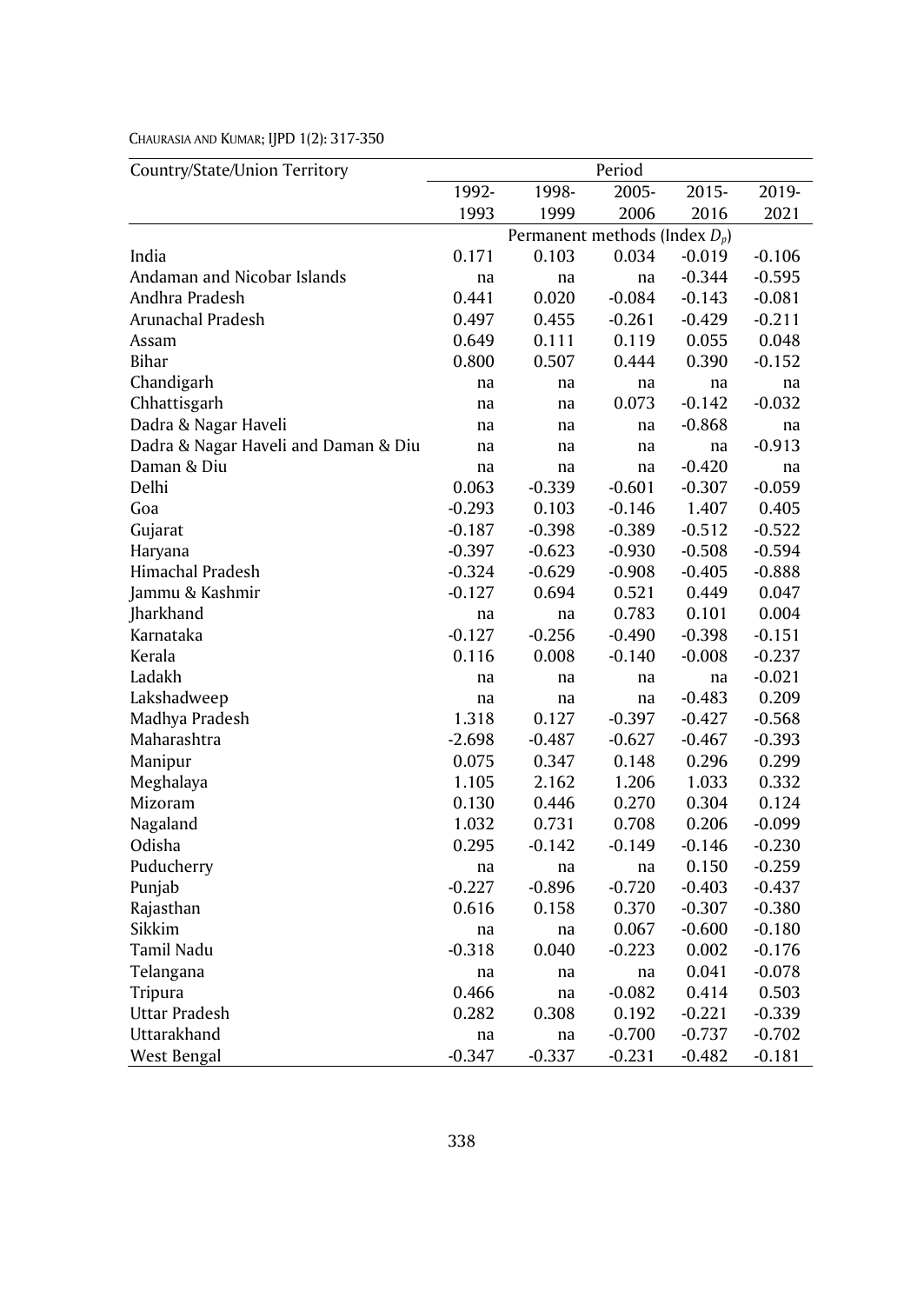| Country/State/Union Territory        |          |                                    | Period   |          |          |
|--------------------------------------|----------|------------------------------------|----------|----------|----------|
|                                      | 1992-    | 1998-                              | 2005-    | 2015-    | 2019-    |
|                                      | 1993     | 1999                               | 2006     | 2016     | 2021     |
|                                      |          | Traditional methods (Index $D_t$ ) |          |          |          |
| India                                | 0.444    | 0.401                              | 0.068    | 0.040    | 0.075    |
| Andaman and Nicobar Islands          | na       | na                                 | na       | -0.699   | $-0.515$ |
| Andhra Pradesh                       | 1.211    | 0.795                              | $-0.183$ | 2.122    | 1.613    |
| Arunachal Pradesh                    | 1.267    | 0.717                              | 0.447    | $-0.670$ | 0.028    |
| Assam                                | 0.350    | 0.439                              | $-0.043$ | 0.094    | 0.299    |
| Bihar                                | 0.952    | 0.575                              | 0.754    | 1.473    | 0.410    |
| Chandigarh                           | na       | na                                 | na       | na       | na       |
| Chhattisgarh                         | na       | na                                 | 0.651    | 0.481    | 0.069    |
| Dadra & Nagar Haveli                 | na       | na                                 | na       | 5.168    | na       |
| Dadra & Nagar Haveli and Daman & Diu | na       | na                                 | na       | na       | 0.463    |
| Daman & Diu                          | na       | na                                 | na       | $-2.117$ | na       |
| Delhi                                | 0.222    | 0.385                              | 0.244    | 0.021    | 0.574    |
| Goa                                  | 1.089    | 0.268                              | 0.398    | 0.066    | -0.191   |
| Gujarat                              | 0.740    | 0.883                              | $-0.055$ | 1.061    | 0.630    |
| Haryana                              | 0.927    | 0.709                              | 0.905    | 0.206    | 0.256    |
| Himachal Pradesh                     | 0.732    | 0.513                              | 0.521    | 0.487    | 0.520    |
| Jammu & Kashmir                      | 0.560    | 0.169                              | 0.842    | $-0.321$ | $-0.350$ |
| Jharkhand                            | na       | na                                 | 1.290    | 0.536    | 0.274    |
| Karnataka                            | 0.819    | 1.504                              | 0.836    | 1.393    | 0.473    |
| Kerala                               | 0.314    | 0.083                              | $-0.053$ | -0.026   | 0.772    |
| Ladakh                               | na       | na                                 | na       | na       | 0.444    |
| Lakshadweep                          | na       | na                                 | na       | 1.562    | $-0.407$ |
| Madhya Pradesh                       | $-2.641$ | 0.670                              | 0.636    | 0.601    | 0.290    |
| Maharashtra                          | 1.451    | 1.111                              | 0.745    | 0.916    | 0.557    |
| Manipur                              | 0.292    | 0.088                              | 0.347    | 0.198    | $-0.061$ |
| Meghalaya                            | $-0.358$ | 0.420                              | 0.277    | 1.123    | 0.000    |
| Mizoram                              | 1.188    | $-0.922$                           | 0.406    | 1.610    | 0.513    |
| Nagaland                             | na       | 0.577                              | 0.565    | 0.175    | 0.056    |
| Odisha                               | 0.436    | 0.378                              | 0.586    | 0.127    | 0.264    |
| Puducherry                           | na       | na                                 | na       | 0.518    | 0.810    |
| Punjab                               | 0.210    | 0.602                              | 0.616    | 0.325    | 0.341    |
| Rajasthan                            | $-1.307$ | 0.682                              | 0.404    | -0.007   | 0.118    |
| Sikkim                               | na       | na                                 | 0.339    | 0.776    | $-0.306$ |
| Tamil Nadu                           | 0.576    | 0.968                              | 0.211    | $-0.032$ | 0.297    |
| Telangana                            | na       | na                                 | na       | 3.118    | 0.657    |
| Tripura                              | 0.257    | na                                 | 0.113    | 0.198    | 0.115    |
| Uttar Pradesh                        | 0.996    | 0.409                              | $-0.041$ | 0.219    | 0.094    |
| Uttarakhand                          | na       | na                                 | 0.742    | 0.523    | 0.140    |
| West Bengal                          | 0.427    | 0.591                              | 0.345    | 0.239    | 0.334    |

URBAN-RURAL DISPARITY IN FAMILY PLANNING USE IN INDIA

Remarks: na – data not available

Source: Authors' calculations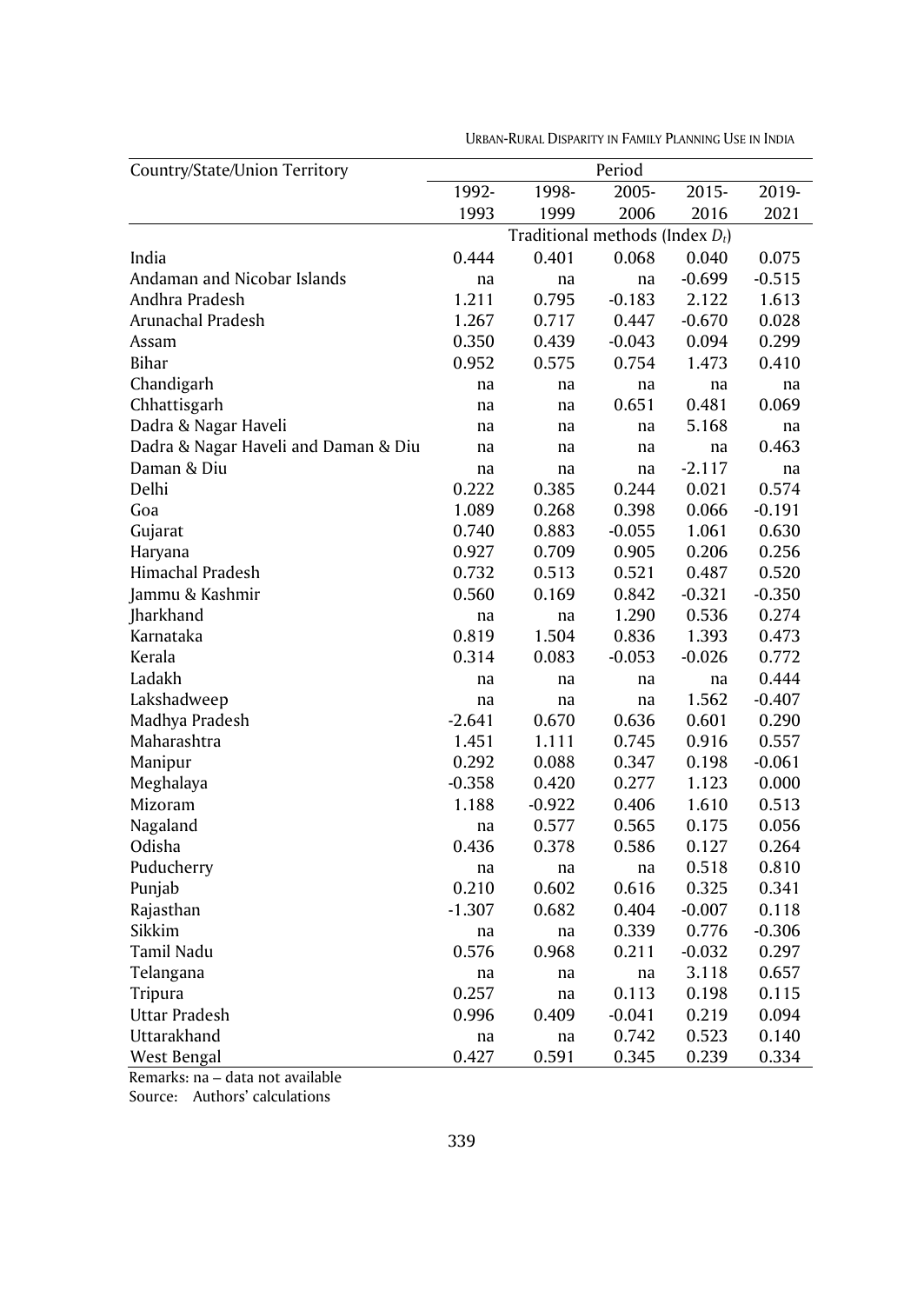### **Discussion and Conclusions**

The present analysis is probably the first to analyse the urban-rural disparity in family planning use in India. The available evidence suggests that family planning use has always been higher in the urban population as compared to the rural population of the country but the urban-rural disparity in family planning use has decreased rapidly over time. The primary reason behind the decrease in the urban-rural disparity in family planning use has been the slow increase in family planning use in the urban population relative to the rural population of the country. There has, however, been little attempt to measure the urban-rural disparity in family planning use and to explore the factors responsible for the disparity in the urban-rural disparity in family planning use in the country. The evidence world over suggests that family planning use in the urban population is higher than the family planning use in the rural population because of a number of factors. An important factor that contributes to higher family planning use in the urban population is the easy availability and access to a range of family planning methods, especially modern spacing methods. In addition, higher level of education, especially of women, and better life-style factors in the urban population as compared to the rural population are also responsible for relatively higher family planning use in the urban population. However, the reasons behind relatively slow increase in family planning use in India, as revealed through the present analysis are not known at present. The family planning use in India remains low by international standards and one possible reason may be the slow increase in the use of family planning methods in the urban population of the country.

The relatively higher family planning use in the urban population in India is primarily due to higher use of modern spacing methods. This is expected as the availability and access to modern family planning methods is generally better in the urban population as compared to the rural population. However, the urban-rural gap in the use of modern spacing methods has narrowed down considerably in the country because of the faster increase in the use of these methods in the rural population relative to the urban population. It appears that the family planning services delivery system in the urban population is not able to meet the need of modern spacing methods of the urban population. The use of traditional methods has also increased recently more rapidly in the urban population as compared to the rural population which also supports the view that the family planning services delivery system is not able to meet the need of modern spacing methods of the urban population as the use of traditional methods is seen as a reflection of the unmet need for modern spacing methods. It appears that the availability of and access to modern spacing methods is not uniform in different sub-groups of the urban population and there are sub-groups where availability of and access to modern spacing methods is compromised. The urban population of the country is highly heterogenous. Urban settlements in India are divided into six categories based on their population size: 1) urban settlements having at least 100 thousand population; 2) urban settlements having population in the range of 50000-99999; 3) urban settlements having population in the range of 20000-49999; 4) urban settlements having population in the range 10000-19999;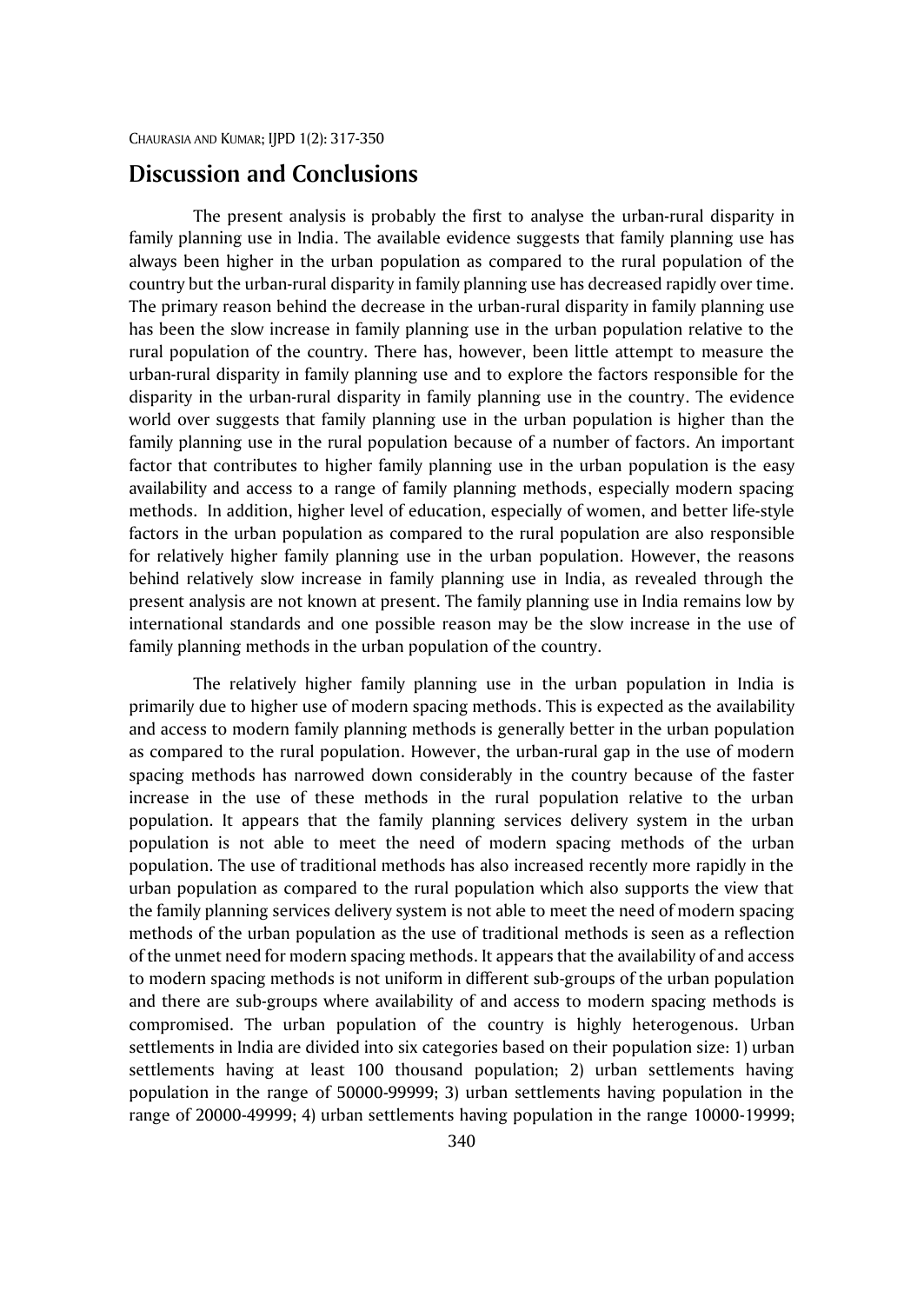5) urban settlements having population in the range 5000-9999; and 6) urban settlements with a population of less than 5000 (Government of India, 2001). There is little information about the variation in family planning use across different size class of urban settlements. At the same time, within the same urban settlement, family planning use may be different in different population sub-groups, especially urban poor, and urban non-poor. The increase in the urban population in the country has primarily been the result of large rural to urban migration in search of better livelihood opportunities. It appears that this migrant population remains devoid of the access to modern family planning methods.

The use of permanent family planning methods in India is now higher in the rural population as compared to the urban population which also indicates that the family planning services delivery system in the urban population is not in good shape. One reason is that the family planning services delivery system is a part of the public health care system in the country and the presence of the public health care system in the urban population, especially, the primary health care system, may be termed as notional, at best. There is heavy concentration of private health care facilities in the urban population, especially in large, metropolitan urban settlements. The services available from these private health facilities are costly and beyond the reach of the urban poor. Under the National Health Mission, there are attempts to strengthen urban primary health care services including family planning services but there remains substantial scope for improvement.

The urban-rural disparity in family planning use is found to be exceptionally high in four states - Himachal Pradesh, Gujarat, Madhya Pradesh, and Telangana - and in the Union Territory of Dadra & Nagar Haveli and Daman & Diu. The high urban-rural disparity in family planning use in these states and Union Territories is the result of the low family planning use in the rural population. On the other hand, the urban-rural disparity in family planning use is found to be low in most of the states and Union Territories. It appears that there are state-specific factors that influence the urban-rural disparity in family planning use. An understanding of state-specific factors responsible for the prevailing urban-rural disparity in family planning use may help in reducing the urban-rural disparity in family planning use at the state/Union Territory level.

From the policy perspective, the present analysis calls for reinvigorating the family planning services delivery system in the urban population of the country. The current policy of family planning services delivery in India does not distinguish between family planning services delivery in the urban population and family planning services delivery in the rural population. We recommend that the approach for the delivery of family planning services in the country should be different for urban and rural populations because the organisation of the family planning services delivery in the urban population is different from the organisation of family planning services delivery in the rural population. The recent increase in the use of traditional family planning methods in the urban population of the country also justifies adopting such a stratified approach for the delivery of family planning services delivery in urban and rural populations. Although India has now achieved the replacement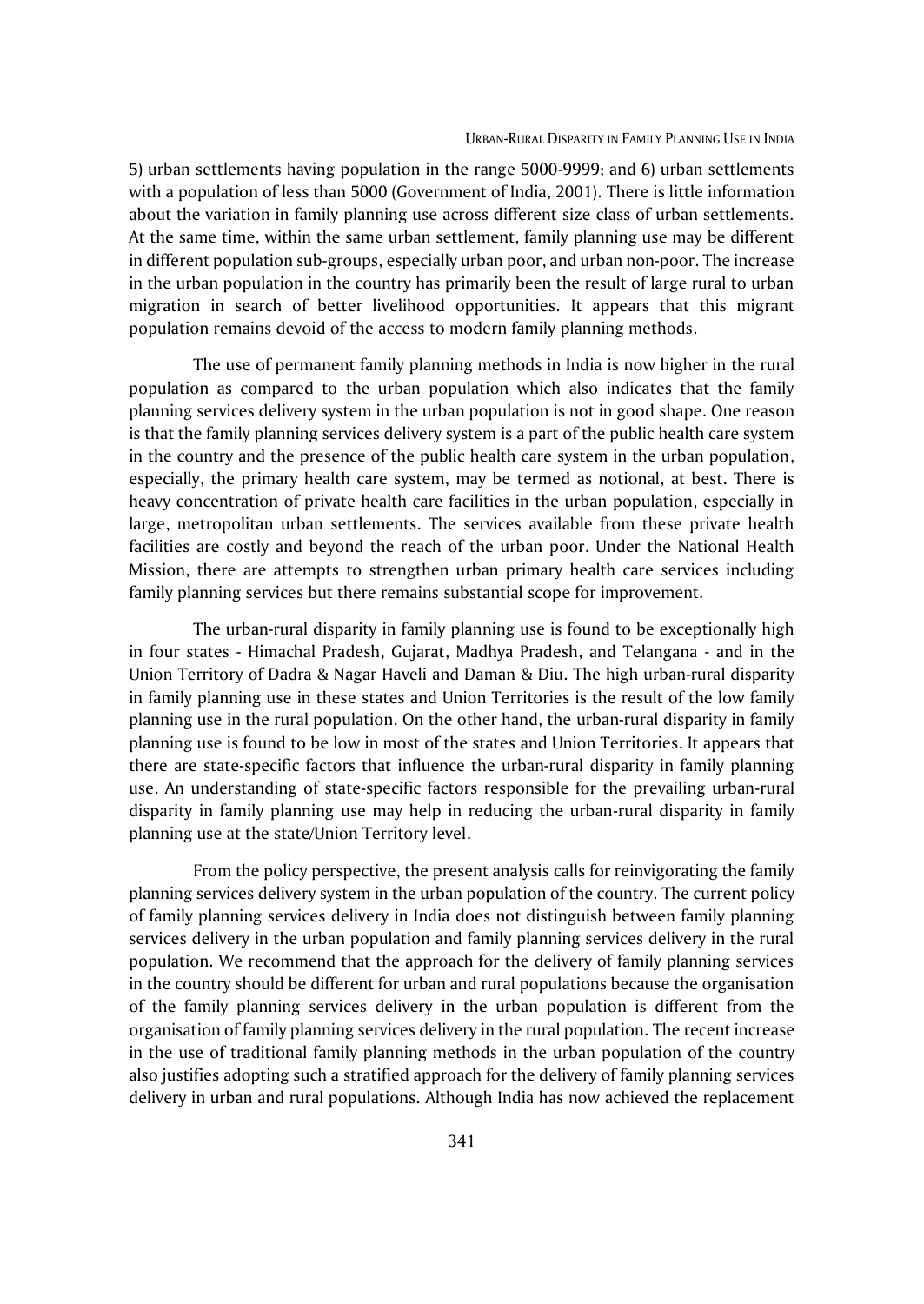fertility, yet role of family planning in India's development is going to remain crucial because of health and other benefits of family planning and because of the important role of family planning in managing the future population growth in the country.

# **References**

- Gore S, Katkuri S (2016) A study to assess contraceptive use among married women in urban and rural areas: a comparative study. *International Journal of Reproduction, Contraception, Obstetrics and Gynecology* 5(9): 2978-2982
- Government of India (1997) *National Family Health Survey (MCH and Family Planning), India 1992-93*. Bombay, International Institute for Population Sciences.
- Government of India (2000) *National Family Health Survey (NFHS-2), 1998–99: India*. Mumbai, International Institute for Population Sciences.
- Government of India (2001) *Census of India 2011. Provisional Population Totals*. New Delhi, Office of the Registrar General and Census Commissioner.
- Government of India (2007) *National Family Health Survey (NFHS-3), 2005–06: India: Volume I*. Mumbai, International Institute for Population Sciences.
- Government of India (2010) *District Level Household and Facility Survey (DLHS-3), 2007-08: India*. Mumbai, International Institute for Population Sciences.
- Government of India (2017) *National Family Health Survey (NFHS-4), 2015-16: India.* Mumbai, International Institute for Population Sciences.
- Government of India (2021) *National Family Health Survey (NFHS-5) 2019-21. India Fact Sheets.* Mumbai, International Institute for Population Sciences.
- Hubacher D, Trussell J (2015) A definition of modern contraceptive methods. *Contraception* 92: 420–421.
- Johnson-Hanks J (2002) On the modernity of traditional contraception: time and the social context of fertility. *Population and Development Review* 28: 229–249.
- Majumdar M, Mullick BC, Moitra A, Mosley KT (1972) Use of oral contraceptives in urban, rural, and slum areas. *Studies in Family Planning* 3: 227-232.
- Nagdeve D, Bharati D (2003) Urban-rural differentials in maternal and child health in Andhra Pradesh, India. *Rural and Remote Health* 3: 146.
- Preston SH, Weed JA (1976) Causes of death responsible international and intertemporal variation in sex mortality differentials. *World Health Statistics Quarterly* 29(3): 144- 188.
- Reddy PJ (1984) Differential contraceptive use among the slum and non-slum dwellers: a study of Hyderabad city. *Health and Population Perspectives and Issues* 7(2): 115-28.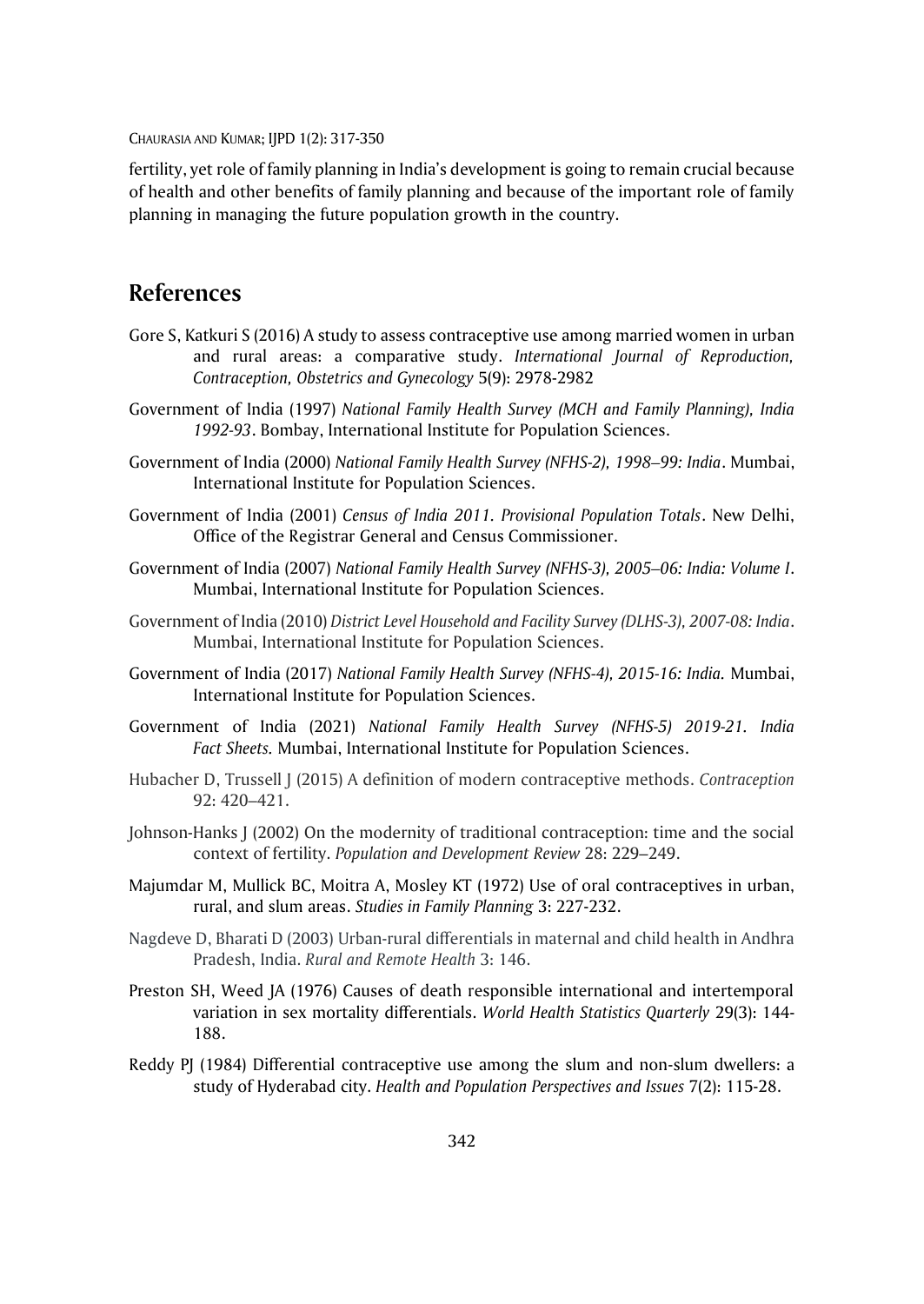| Country/State/Union Territory | Year    | Urban   |           |             |         |         | Rural     |             |         |
|-------------------------------|---------|---------|-----------|-------------|---------|---------|-----------|-------------|---------|
|                               |         | Modern  | Permanent | Traditional | All     | Modern  | Permanent | Traditional | All     |
|                               |         | spacing | methods   | methods     | methods | spacing | methods   | methods     | methods |
|                               |         | methods |           |             |         | methods |           |             |         |
| India                         | 1992-93 | 0.117   | 0.336     | 0.058       | 0.511   | 0.034   | 0.299     | 0.038       | 0.371   |
|                               | 1998-99 | 0.134   | 0.378     | 0.07        | 0.582   | 0.045   | 0.354     | 0.048       | 0.447   |
|                               | 2005-06 | 0.169   | 0.389     | 0.082       | 0.640   | 0.072   | 0.381     | 0.077       | 0.530   |
|                               | 2015-16 | 0.153   | 0.360     | 0.059       | 0.572   | 0.096   | 0.364     | 0.057       | 0.517   |
|                               | 2019-21 | 0.220   | 0.365     | 0.108       | 0.693   | 0.165   | 0.390     | 0.101       | 0.656   |
| Andaman & Nicobar Islands     | 1992-93 | na      | na        | na          | na      | na      | na        | na          | na      |
|                               | 1998-99 | na      | na        | na          | na      | na      | na        | na          | na      |
|                               | 2005-06 | na      | na        | na          | na      | na      | na        | na          | na      |
|                               | 2015-16 | 0.060   | 0.352     | 0.016       | 0.428   | 0.103   | 0.434     | 0.031       | 0.568   |
|                               | 2019-21 | 0.175   | 0.310     | 0.059       | 0.544   | 0.190   | 0.449     | 0.095       | 0.734   |
| Andhra Pradesh                | 1992-93 | 0.043   | 0.513     | 0.010       | 0.566   | 0.029   | 0.404     | 0.003       | 0.436   |
|                               | 1998-99 | 0.049   | 0.574     | 0.011       | 0.634   | 0.009   | 0.569     | 0.005       | 0.583   |
|                               | 2005-06 | 0.027   | 0.645     | 0.005       | 0.677   | 0.006   | 0.664     | 0.006       | 0.676   |
|                               | 2015-16 | 0.014   | 0.667     | 0.003       | 0.684   | 0.002   | 0.698     | 0           | 0.700   |
|                               | 2019-21 | 0.014   | 0.689     | 0.005       | 0.708   | 0.005   | 0.706     | 0.001       | 0.712   |
| Arunachal Pradesh             | 1992-93 | 0.137   | 0.153     | 0.105       | 0.395   | 0.077   | 0.099     | 0.032       | 0.208   |
|                               | 1998-99 | 0.152   | 0.275     | 0.046       | 0.473   | 0.116   | 0.194     | 0.023       | 0.333   |
|                               | 2005-06 | 0.200   | 0.194     | 0.079       | 0.473   | 0.126   | 0.238     | 0.052       | 0.416   |
|                               | 2015-16 | 0.152   | 0.083     | 0.030       | 0.265   | 0.154   | 0.122     | 0.057       | 0.333   |
|                               | 2019-21 | 0.291   | 0.157     | 0.122       | 0.570   | 0.289   | 0.187     | 0.119       | 0.595   |
| Assam                         | 1992-93 | 0.109   | 0.227     | 0.287       | 0.623   | 0.047   | 0.133     | 0.221       | 0.401   |
|                               | 1998-99 | 0.124   | 0.182     | 0.228       | 0.534   | 0.097   | 0.166     | 0.160       | 0.423   |
|                               | 2005-06 | 0.229   | 0.143     | 0.288       | 0.660   | 0.119   | 0.129     | 0.297       | 0.545   |
|                               | 2015-16 | 0.283   | 0.101     | 0.165       | 0.549   | 0.272   | 0.096     | 0.152       | 0.520   |

Appendix table 1: Prevalence of modern spacing methods, permanent methods, and traditional methods of family planning in urban and rural areas of India and states/Union Territories, 1992-2021.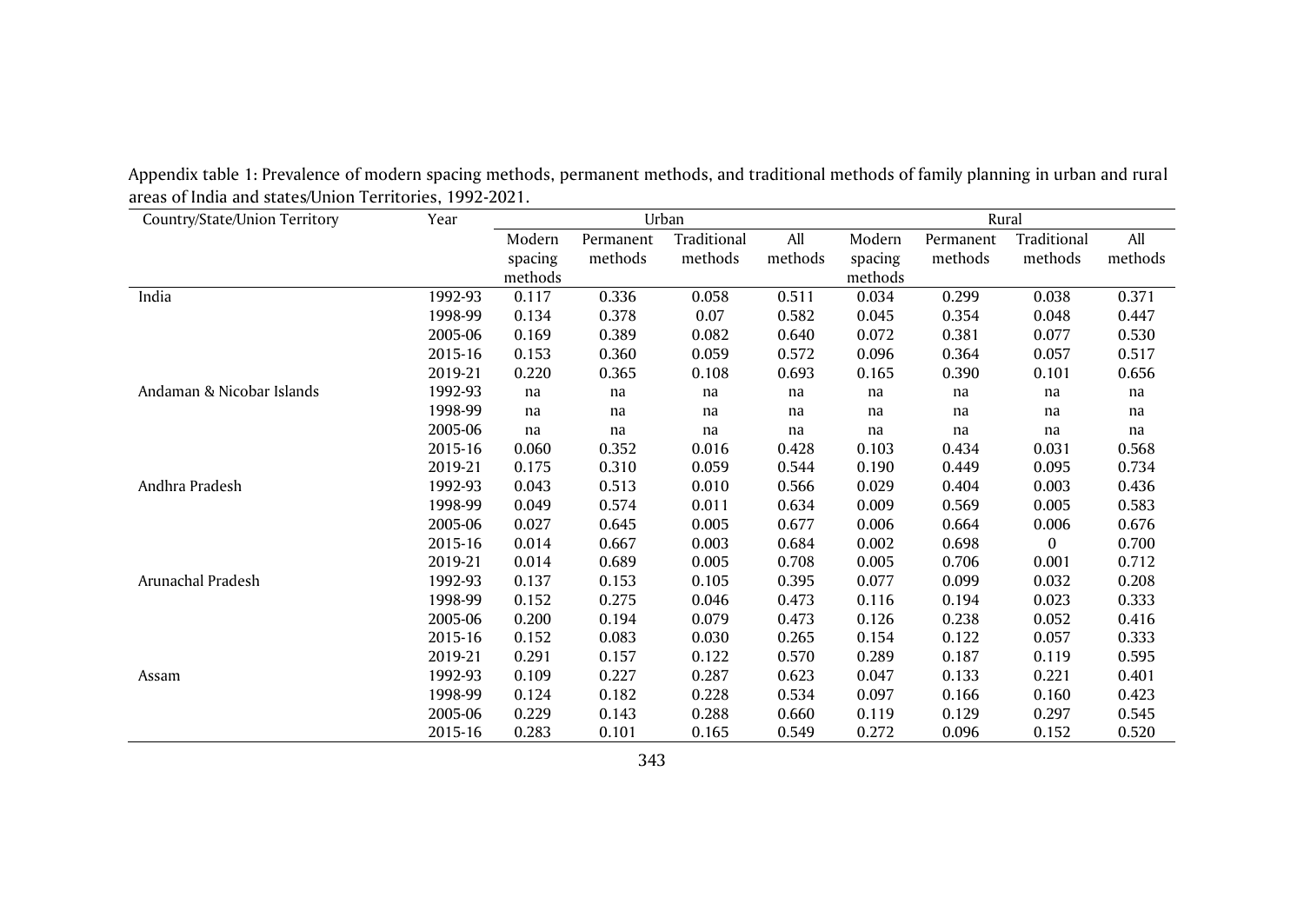| Country/State/Union Territory        | Year    |         |           | Urban       |         | Rural   |           |             |         |  |
|--------------------------------------|---------|---------|-----------|-------------|---------|---------|-----------|-------------|---------|--|
|                                      |         | Modern  | Permanent | Traditional | All     | Modern  | Permanent | Traditional | All     |  |
|                                      |         | spacing | methods   | methods     | methods | spacing | methods   | methods     | methods |  |
|                                      |         | methods |           |             |         | methods |           |             |         |  |
|                                      | 2019-21 | 0.329   | 0.094     | 0.191       | 0.614   | 0.368   | 0.090     | 0.149       | 0.607   |  |
| Bihar                                | 1992-93 | 0.085   | 0.307     | 0.033       | 0.425   | 0.019   | 0.166     | 0.013       | 0.198   |  |
|                                      | 1998-99 | 0.071   | 0.283     | 0.035       | 0.389   | 0.017   | 0.192     | 0.020       | 0.229   |  |
|                                      | 2005-06 | 0.094   | 0.319     | 0.093       | 0.506   | 0.037   | 0.231     | 0.046       | 0.314   |  |
|                                      | 2015-16 | 0.053   | 0.268     | 0.024       | 0.345   | 0.021   | 0.199     | 0.006       | 0.226   |  |
|                                      | 2019-21 | 0.150   | 0.320     | 0.153       | 0.623   | 0.085   | 0.354     | 0.107       | 0.546   |  |
| Chandigarh                           | 1992-93 | na      | na        | na          | na      | na      | na        | na          | na      |  |
|                                      | 1998-99 | na      | na        | na          | na      | na      | na        | na          | na      |  |
|                                      | 2005-06 | na      | na        | na          | na      | na      | na        | na          | na      |  |
|                                      | 2015-16 | na      | na        | na          | na      | na      | na        | na          | na      |  |
|                                      | 2019-21 | 0.365   | 0.193     | 0.217       | 0.775   | na      | na        | na          | na      |  |
| Chhattisgarh                         | 1992-93 | na      | na        | na          | na      | na      | na        | na          | na      |  |
|                                      | 1998-99 | na      | na        | na          | na      | na      | na        | na          | na      |  |
|                                      | 2005-06 | 0.135   | 0.454     | 0.065       | 0.654   | 0.028   | 0.436     | 0.035       | 0.499   |  |
|                                      | 2015-16 | 0.131   | 0.442     | 0.044       | 0.617   | 0.059   | 0.477     | 0.028       | 0.564   |  |
|                                      | 2019-21 | 0.172   | 0.477     | 0.064       | 0.713   | 0.123   | 0.485     | 0.060       | 0.668   |  |
| Dadra & Nagar Haveli                 | 1992-93 | na      | na        | na          | na      | na      | na        | na          | na      |  |
|                                      | 1998-99 | na      | na        | na          | na      | na      | na        | na          | na      |  |
|                                      | 2005-06 | na      | na        | na          | na      | na      | na        | na          | na      |  |
|                                      | 2015-16 | 0.068   | 0.234     | 0.002       | 0.304   | 0.038   | 0.317     | 0.020       | 0.375   |  |
|                                      | 2019-21 | na      | na        | na          | na      | na      | na        | na          | na      |  |
| Dadra & Nagar Haveli and Daman & Diu | 1992-93 | na      | na        | na          | na      | na      | na        | na          | na      |  |
|                                      | 1998-99 | na      | na        | na          | na      | na      | na        | na          | na      |  |
|                                      | 2005-06 | na      | na        | na          | na      | na      | na        | na          | na      |  |
|                                      | 2015-16 | na      | na        | na          | na      | na      | na        | na          | na      |  |
|                                      | 2019-21 | 0.228   | 0.309     | 0.098       | 0.635   | 0.133   | 0.527     | 0.064       | 0.724   |  |
| Daman & Diu                          | 1992-93 | na      | na        | na          | na      | na      | na        | na          | na      |  |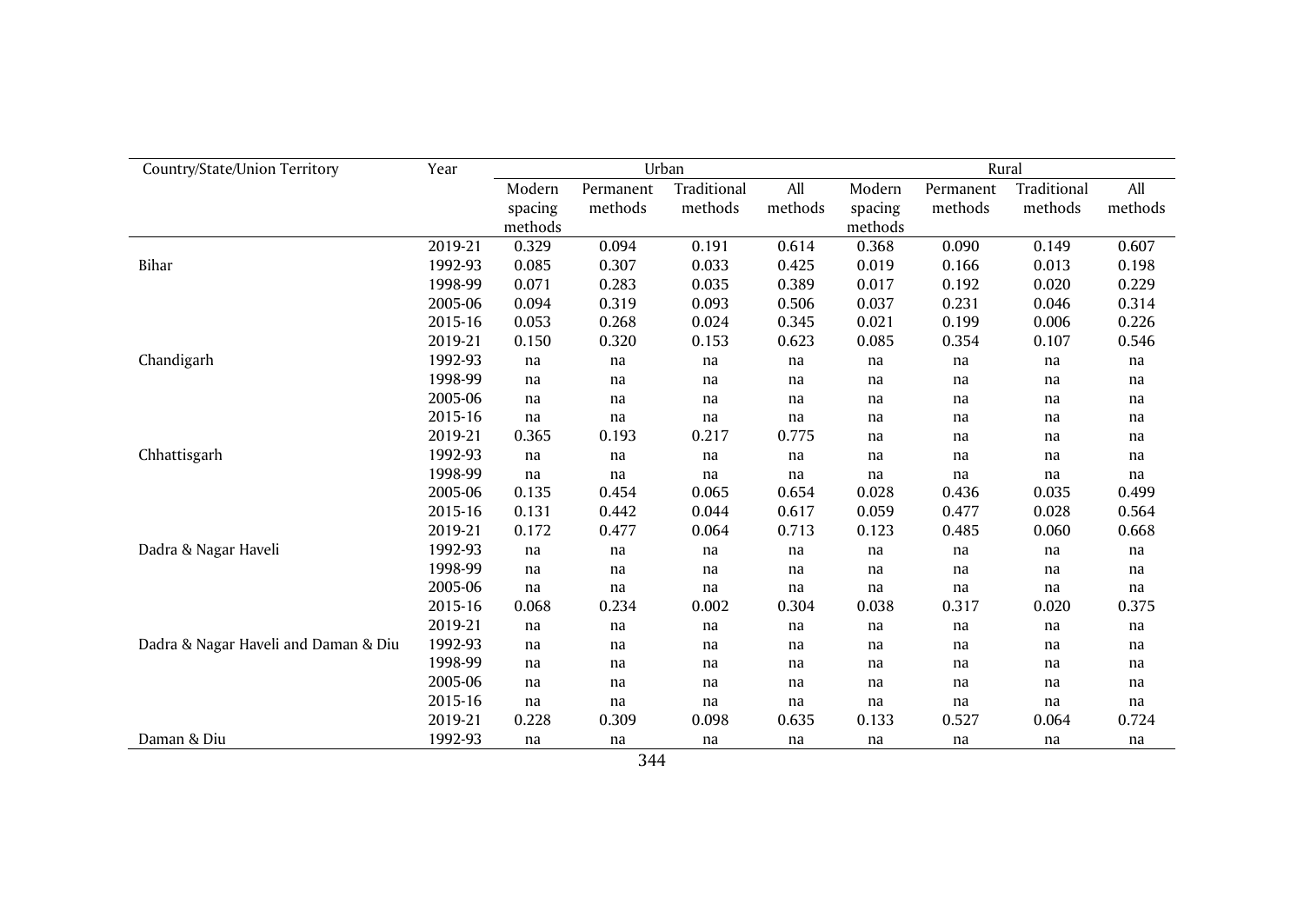| Country/State/Union Territory | Year    |                              |                      | Urban                  |                | Rural                        |                      |                        |                |  |  |
|-------------------------------|---------|------------------------------|----------------------|------------------------|----------------|------------------------------|----------------------|------------------------|----------------|--|--|
|                               |         | Modern<br>spacing<br>methods | Permanent<br>methods | Traditional<br>methods | All<br>methods | Modern<br>spacing<br>methods | Permanent<br>methods | Traditional<br>methods | All<br>methods |  |  |
|                               | 1998-99 | na                           | na                   | na                     | na             | na                           | na                   | na                     | na             |  |  |
|                               | 2005-06 | na                           | na                   | na                     | na             | na                           | na                   | na                     | na             |  |  |
|                               | 2015-16 | 0.096                        | 0.220                | 0.003                  | 0.319          | 0.033                        | 0.402                | $\bf{0}$               | 0.435          |  |  |
|                               | 2019-21 | na                           | na                   | na                     | na             | na                           | na                   | na                     | na             |  |  |
| Delhi                         | 1992-93 | 0.316                        | 0.233                | 0.058                  | 0.607          | 0.284                        | 0.222                | 0.047                  | 0.553          |  |  |
|                               | 1998-99 | 0.284                        | 0.28                 | 0.076                  | 0.640          | 0.202                        | 0.353                | 0.053                  | 0.608          |  |  |
|                               | 2005-06 | 0.337                        | 0.228                | 0.106                  | 0.671          | 0.209                        | 0.350                | 0.085                  | 0.644          |  |  |
|                               | 2015-16 | 0.277                        | 0.196                | 0.057                  | 0.530          | 0.261                        | 0.248                | 0.056                  | 0.565          |  |  |
|                               | 2019-21 | 0.394                        | 0.182                | 0.189                  | 0.765          | 0.406                        | 0.191                | 0.116                  | 0.713          |  |  |
| Goa                           | 1992-93 | 0.093                        | 0.274                | 0.145                  | 0.512          | 0.054                        | 0.336                | 0.054                  | 0.444          |  |  |
|                               | 1998-99 | 0.100                        | 0.294                | 0.133                  | 0.527          | 0.061                        | 0.273                | 0.105                  | 0.439          |  |  |
|                               | 2005-06 | 0.140                        | 0.246                | 0.127                  | 0.513          | 0.078                        | 0.274                | 0.089                  | 0.441          |  |  |
|                               | 2015-16 | 0.100                        | 0.216                | 0.016                  | 0.332          | 0.057                        | 0.063                | 0.015                  | 0.135          |  |  |
|                               | 2019-21 | 0.318                        | 0.332                | 0.073                  | 0.723          | 0.275                        | 0.249                | 0.087                  | 0.611          |  |  |
| Gujarat                       | 1992-93 | 0.109                        | 0.381                | 0.037                  | 0.527          | 0.031                        | 0.426                | 0.018                  | 0.475          |  |  |
|                               | 1998-99 | 0.137                        | 0.396                | 0.085                  | 0.618          | 0.039                        | 0.494                | 0.037                  | 0.570          |  |  |
|                               | 2005-06 | 0.196                        | 0.381                | 0.099                  | 0.676          | 0.079                        | 0.476                | 0.104                  | 0.659          |  |  |
|                               | 2015-16 | 0.137                        | 0.275                | 0.059                  | 0.471          | 0.059                        | 0.387                | 0.021                  | 0.467          |  |  |
|                               | 2019-21 | 0.248                        | 0.292                | 0.155                  | 0.695          | 0.123                        | 0.410                | 0.089                  | 0.622          |  |  |
| Haryana                       | 1992-93 | 0.204                        | 0.283                | 0.093                  | 0.580          | 0.058                        | 0.370                | 0.039                  | 0.467          |  |  |
|                               | 1998-99 | 0.229                        | 0.305                | 0.138                  | 0.672          | 0.081                        | 0.450                | 0.073                  | 0.604          |  |  |
|                               | 2005-06 | 0.337                        | 0.228                | 0.100                  | 0.665          | 0.149                        | 0.428                | 0.043                  | 0.620          |  |  |
|                               | 2015-16 | 0.236                        | 0.315                | 0.049                  | 0.600          | 0.189                        | 0.434                | 0.040                  | 0.663          |  |  |
|                               | 2019-21 | 0.342                        | 0.248                | 0.145                  | 0.735          | 0.239                        | 0.374                | 0.116                  | 0.729          |  |  |
| Himachal Pradesh              | 1992-93 | 0.243                        | 0.387                | 0.074                  | 0.704          | 0.068                        | 0.466                | 0.037                  | 0.571          |  |  |
|                               | 1998-99 | 0.257                        | 0.382                | 0.104                  | 0.743          | 0.068                        | 0.537                | 0.065                  | 0.670          |  |  |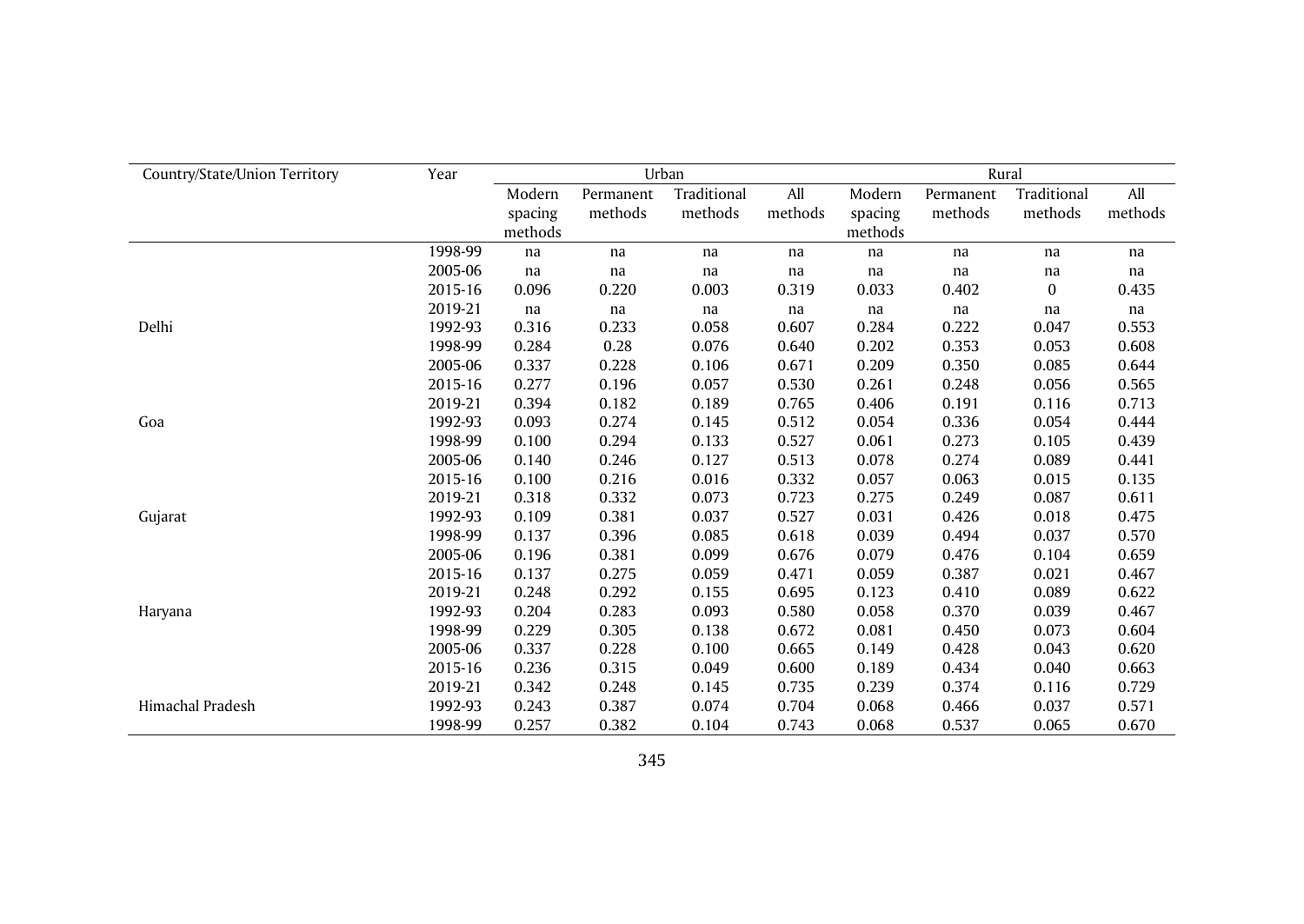| Country/State/Union Territory | Year    |         |           | Urban       |         | Rural   |           |             |         |  |
|-------------------------------|---------|---------|-----------|-------------|---------|---------|-----------|-------------|---------|--|
|                               |         | Modern  | Permanent | Traditional | All     | Modern  | Permanent | Traditional | All     |  |
|                               |         | spacing | methods   | methods     | methods | spacing | methods   | methods     | methods |  |
|                               |         | methods |           |             |         | methods |           |             |         |  |
|                               | 2005-06 | 0.357   | 0.355     | 0.025       | 0.737   | 0.133   | 0.577     | 0.015       | 0.725   |  |
|                               | 2015-16 | 0.216   | 0.288     | 0.073       | 0.577   | 0.146   | 0.377     | 0.046       | 0.569   |  |
|                               | 2019-21 | 0.351   | 0.242     | 0.159       | 0.752   | 0.203   | 0.437     | 0.101       | 0.741   |  |
| Jammu and Kashmir             | 1992-93 | 0.226   | 0.275     | 0.143       | 0.644   | 0.074   | 0.301     | 0.087       | 0.462   |  |
|                               | 1998-99 | 0.168   | 0.429     | 0.083       | 0.680   | 0.095   | 0.273     | 0.071       | 0.439   |  |
|                               | 2005-06 | 0.190   | 0.368     | 0.125       | 0.683   | 0.147   | 0.257     | 0.058       | 0.462   |  |
|                               | 2015-16 | 0.251   | 0.309     | 0.090       | 0.650   | 0.199   | 0.222     | 0.120       | 0.541   |  |
|                               | 2019-21 | 0.315   | 0.220     | 0.057       | 0.592   | 0.309   | 0.212     | 0.079       | 0.600   |  |
| Jharkhand                     | 1992-93 | na      | na        | na          | na      | na      | na        | na          | na      |  |
|                               | 1998-99 | na      | na        | na          | na      | na      | na        | na          | na      |  |
|                               | 2005-06 | 0.144   | 0.355     | 0.101       | 0.600   | 0.051   | 0.201     | 0.030       | 0.282   |  |
|                               | 2015-16 | 0.096   | 0.329     | 0.042       | 0.467   | 0.051   | 0.307     | 0.025       | 0.383   |  |
|                               | 2019-21 | 0.137   | 0.377     | 0.146       | 0.660   | 0.113   | 0.376     | 0.115       | 0.604   |  |
| Karnataka                     | 1992-93 | 0.087   | 0.404     | 0.029       | 0.520   | 0.029   | 0.435     | 0.013       | 0.477   |  |
|                               | 1998-99 | 0.084   | 0.480     | 0.035       | 0.599   | 0.022   | 0.544     | 0.008       | 0.574   |  |
|                               | 2005-06 | 0.090   | 0.502     | 0.016       | 0.608   | 0.025   | 0.622     | 0.007       | 0.654   |  |
|                               | 2015-16 | 0.042   | 0.429     | 0.009       | 0.480   | 0.015   | 0.528     | 0.002       | 0.545   |  |
|                               | 2019-21 | 0.136   | 0.552     | 0.008       | 0.696   | 0.088   | 0.589     | 0.005       | 0.682   |  |
| Kerala                        | 1992-93 | 0.069   | 0.504     | 0.109       | 0.682   | 0.057   | 0.475     | 0.082       | 0.614   |  |
|                               | 1998-99 | 0.062   | 0.512     | 0.081       | 0.655   | 0.047   | 0.510     | 0.075       | 0.632   |  |
|                               | 2005-06 | 0.111   | 0.474     | 0.104       | 0.689   | 0.067   | 0.509     | 0.109       | 0.685   |  |
|                               | 2015-16 | 0.048   | 0.458     | 0.028       | 0.534   | 0.041   | 0.459     | 0.028       | 0.528   |  |
|                               | 2019-21 | 0.070   | 0.436     | 0.108       | 0.614   | 0.053   | 0.495     | 0.053       | 0.601   |  |
| Ladakh                        | 1992-93 | na      | na        | na          | na      | na      | na        | na          | na      |  |
|                               | 1998-99 | na      | na        | na          | na      | na      | na        | na          | na      |  |
|                               | 2005-06 | na      | na        | na          | na      | na      | na        | na          | na      |  |
|                               | 2015-16 | na      | na        | na          | na      | na      | na        | na          | na      |  |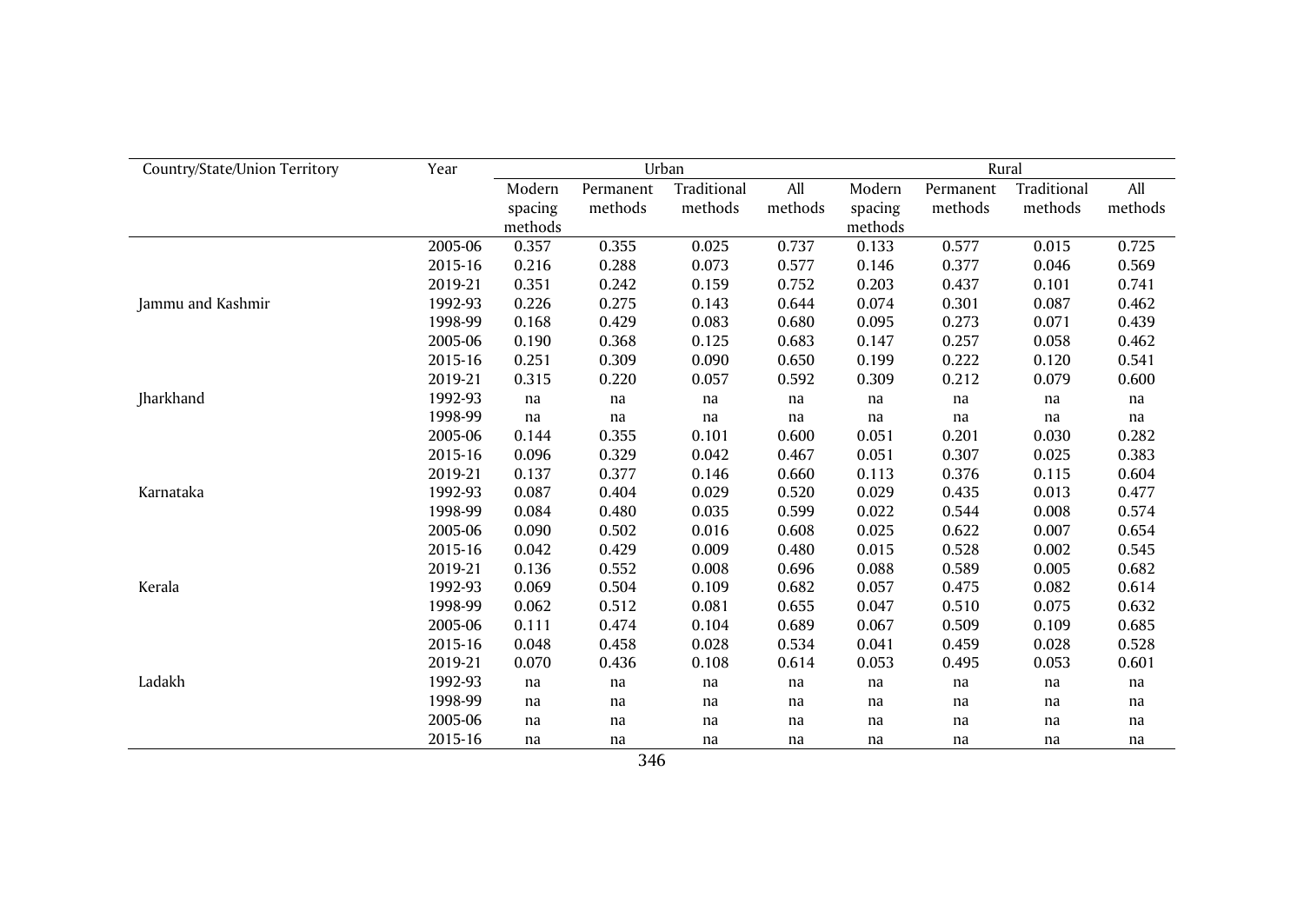| Country/State/Union Territory | Year    |         |           | Urban       |         | Rural   |           |             |         |  |
|-------------------------------|---------|---------|-----------|-------------|---------|---------|-----------|-------------|---------|--|
|                               |         | Modern  | Permanent | Traditional | All     | Modern  | Permanent | Traditional | All     |  |
|                               |         | spacing | methods   | methods     | methods | spacing | methods   | methods     | methods |  |
|                               |         | methods |           |             |         | methods |           |             |         |  |
|                               | 2019-21 | 0.291   | 0.169     | 0.046       | 0.506   | 0.313   | 0.172     | 0.030       | 0.515   |  |
| Lakshadweep                   | 1992-93 | na      | na        | na          | na      | na      | na        | na          | na      |  |
|                               | 1998-99 | na      | na        | na          | na      | na      | na        | na          | na      |  |
|                               | 2005-06 | na      | na        | na          | na      | na      | na        | na          | na      |  |
|                               | 2015-16 | 0.048   | 0.099     | 0.153       | 0.300   | 0.019   | 0.152     | 0.036       | 0.207   |  |
|                               | 2019-21 | 0.096   | 0.214     | 0.208       | 0.518   | 0.090   | 0.181     | 0.283       | 0.554   |  |
| Madhya Pradesh                | 1992-93 | 0.116   | 0.346     | 0.015       | 0.477   | 0.034   | 0.124     | 0.176       | 0.334   |  |
|                               | 1998-99 | 0.123   | 0.402     | 0.027       | 0.552   | 0.021   | 0.372     | 0.014       | 0.407   |  |
|                               | 2005-06 | 0.179   | 0.384     | 0.048       | 0.611   | 0.034   | 0.481     | 0.026       | 0.541   |  |
|                               | 2015-16 | 0.136   | 0.354     | 0.027       | 0.517   | 0.042   | 0.456     | 0.015       | 0.513   |  |
|                               | 2019-21 | 0.215   | 0.423     | 0.076       | 0.714   | 0.097   | 0.564     | 0.058       | 0.719   |  |
| Maharashtra                   | 1992-93 | 0.443   | 0.065     | 0.021       | 0.529   | 0.030   | 0.508     | 0.005       | 0.543   |  |
|                               | 1998-99 | 0.116   | 0.451     | 0.018       | 0.585   | 0.049   | 0.572     | 0.006       | 0.627   |  |
|                               | 2005-06 | 0.188   | 0.452     | 0.027       | 0.667   | 0.051   | 0.607     | 0.013       | 0.671   |  |
|                               | 2015-16 | 0.158   | 0.449     | 0.032       | 0.639   | 0.076   | 0.566     | 0.013       | 0.655   |  |
|                               | 2019-21 | 0.186   | 0.441     | 0.031       | 0.658   | 0.108   | 0.539     | 0.018       | 0.665   |  |
| Manipur                       | 1992-93 | 0.172   | 0.144     | 0.127       | 0.443   | 0.070   | 0.135     | 0.098       | 0.303   |  |
|                               | 1998-99 | 0.128   | 0.186     | 0.135       | 0.449   | 0.092   | 0.139     | 0.125       | 0.356   |  |
|                               | 2005-06 | 0.153   | 0.095     | 0.297       | 0.545   | 0.147   | 0.083     | 0.230       | 0.460   |  |
|                               | 2015-16 | 0.091   | 0.038     | 0.121       | 0.250   | 0.097   | 0.028     | 0.101       | 0.226   |  |
|                               | 2019-21 | 0.149   | 0.044     | 0.422       | 0.615   | 0.142   | 0.033     | 0.437       | 0.612   |  |
| Meghalaya                     | 1992-93 | 0.078   | 0.199     | 0.042       | 0.319   | 0.045   | 0.076     | 0.059       | 0.180   |  |
|                               | 1998-99 | 0.183   | 0.206     | 0.064       | 0.453   | 0.066   | 0.029     | 0.043       | 0.138   |  |
|                               | 2005-06 | 0.176   | 0.191     | 0.070       | 0.437   | 0.064   | 0.066     | 0.054       | 0.184   |  |
|                               | 2015-16 | 0.152   | 0.124     | 0.052       | 0.328   | 0.158   | 0.048     | 0.018       | 0.224   |  |
|                               | 2019-21 | 0.139   | 0.071     | 0.049       | 0.259   | 0.177   | 0.052     | 0.049       | 0.278   |  |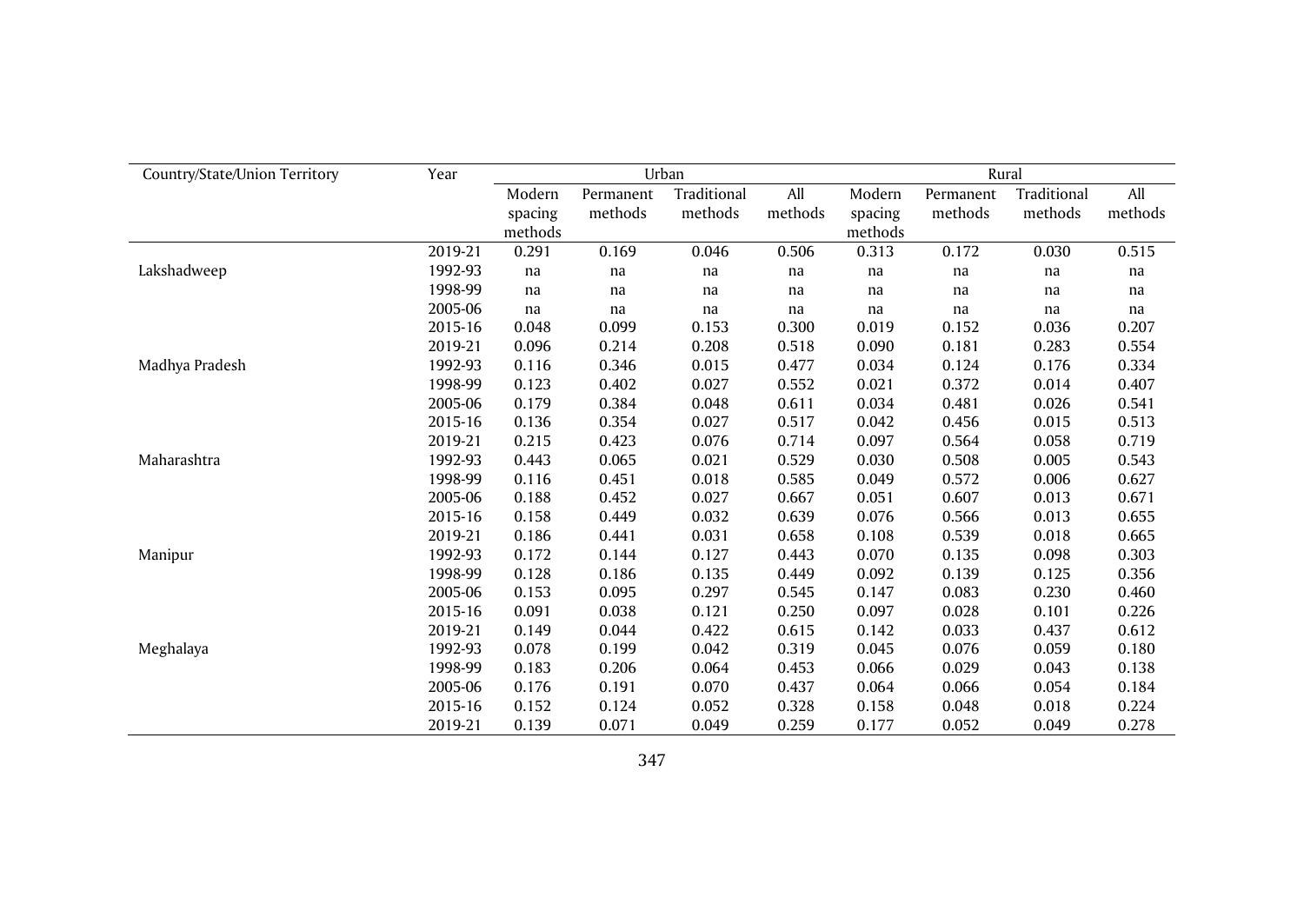| Country/State/Union Territory | Year    |         |           | Urban        |         | Rural   |           |              |         |  |
|-------------------------------|---------|---------|-----------|--------------|---------|---------|-----------|--------------|---------|--|
|                               |         | Modern  | Permanent | Traditional  | All     | Modern  | Permanent | Traditional  | All     |  |
|                               |         | spacing | methods   | methods      | methods | spacing | methods   | methods      | methods |  |
|                               |         | methods |           |              |         | methods |           |              |         |  |
| Mizoram                       | 1992-93 | 0.096   | 0.462     | 0.013        | 0.571   | 0.071   | 0.430     | 0.004        | 0.505   |  |
|                               | 1998-99 | 0.141   | 0.506     | 0.004        | 0.651   | 0.091   | 0.396     | 0.010        | 0.497   |  |
|                               | 2005-06 | 0.180   | 0.460     | 0.003        | 0.643   | 0.152   | 0.394     | 0.002        | 0.548   |  |
|                               | 2015-16 | 0.190   | 0.194     | $\mathbf{0}$ | 0.384   | 0.164   | 0.151     | $\mathbf{0}$ | 0.315   |  |
|                               | 2019-21 | 0.149   | 0.137     | 0.005        | 0.291   | 0.209   | 0.123     | 0.003        | 0.335   |  |
| Nagaland                      | 1992-93 | 0.082   | 0.124     | $\mathbf{0}$ | 0.206   | 0.061   | 0.048     | $\bf{0}$     | 0.109   |  |
|                               | 1998-99 | 0.182   | 0.196     | 0.089        | 0.467   | 0.104   | 0.105     | 0.052        | 0.261   |  |
|                               | 2005-06 | 0.168   | 0.150     | 0.101        | 0.419   | 0.108   | 0.080     | 0.060        | 0.248   |  |
|                               | 2015-16 | 0.152   | 0.103     | 0.059        | 0.314   | 0.107   | 0.085     | 0.050        | 0.242   |  |
|                               | 2019-21 | 0.349   | 0.136     | 0.125        | 0.610   | 0.29    | 0.148     | 0.119        | 0.557   |  |
| Odisha                        | 1992-93 | 0.079   | 0.372     | 0.023        | 0.474   | 0.021   | 0.306     | 0.015        | 0.342   |  |
|                               | 1998-99 | 0.125   | 0.327     | 0.088        | 0.540   | 0.038   | 0.359     | 0.062        | 0.459   |  |
|                               | 2005-06 | 0.187   | 0.314     | 0.093        | 0.594   | 0.089   | 0.347     | 0.054        | 0.490   |  |
|                               | 2015-16 | 0.223   | 0.260     | 0.130        | 0.613   | 0.159   | 0.289     | 0.117        | 0.565   |  |
|                               | 2019-21 | 0.226   | 0.246     | 0.297        | 0.769   | 0.200   | 0.291     | 0.245        | 0.736   |  |
| Puducherry                    | 1992-93 | na      | na        | na           | na      | na      | na        | na           | na      |  |
|                               | 1998-99 | na      | na        | na           | na      | na      | na        | na           | na      |  |
|                               | 2005-06 | na      | na        | na           | na      | na      | na        | na           | na      |  |
|                               | 2015-16 | 0.030   | 0.585     | 0.008        | 0.623   | 0.056   | 0.548     | 0.005        | 0.609   |  |
|                               | 2019-21 | 0.091   | 0.521     | 0.046        | 0.658   | 0.058   | 0.585     | 0.021        | 0.664   |  |
| Punjab                        | 1992-93 | 0.239   | 0.304     | 0.085        | 0.628   | 0.148   | 0.354     | 0.070        | 0.572   |  |
|                               | 1998-99 | 0.352   | 0.188     | 0.178        | 0.718   | 0.176   | 0.362     | 0.106        | 0.644   |  |
|                               | 2005-06 | 0.292   | 0.226     | 0.099        | 0.617   | 0.211   | 0.375     | 0.056        | 0.642   |  |
|                               | 2015-16 | 0.328   | 0.325     | 0.112        | 0.765   | 0.252   | 0.418     | 0.083        | 0.753   |  |
|                               | 2019-21 | 0.309   | 0.185     | 0.190        | 0.684   | 0.251   | 0.260     | 0.143        | 0.654   |  |
| Rajasthan                     | 1992-93 | 0.085   | 0.383     | 0.003        | 0.471   | 0.020   | 0.251     | 0.011        | 0.282   |  |
|                               | 1998-99 | 0.12    | 0.349     | 0.035        | 0.504   | 0.039   | 0.314     | 0.018        | 0.371   |  |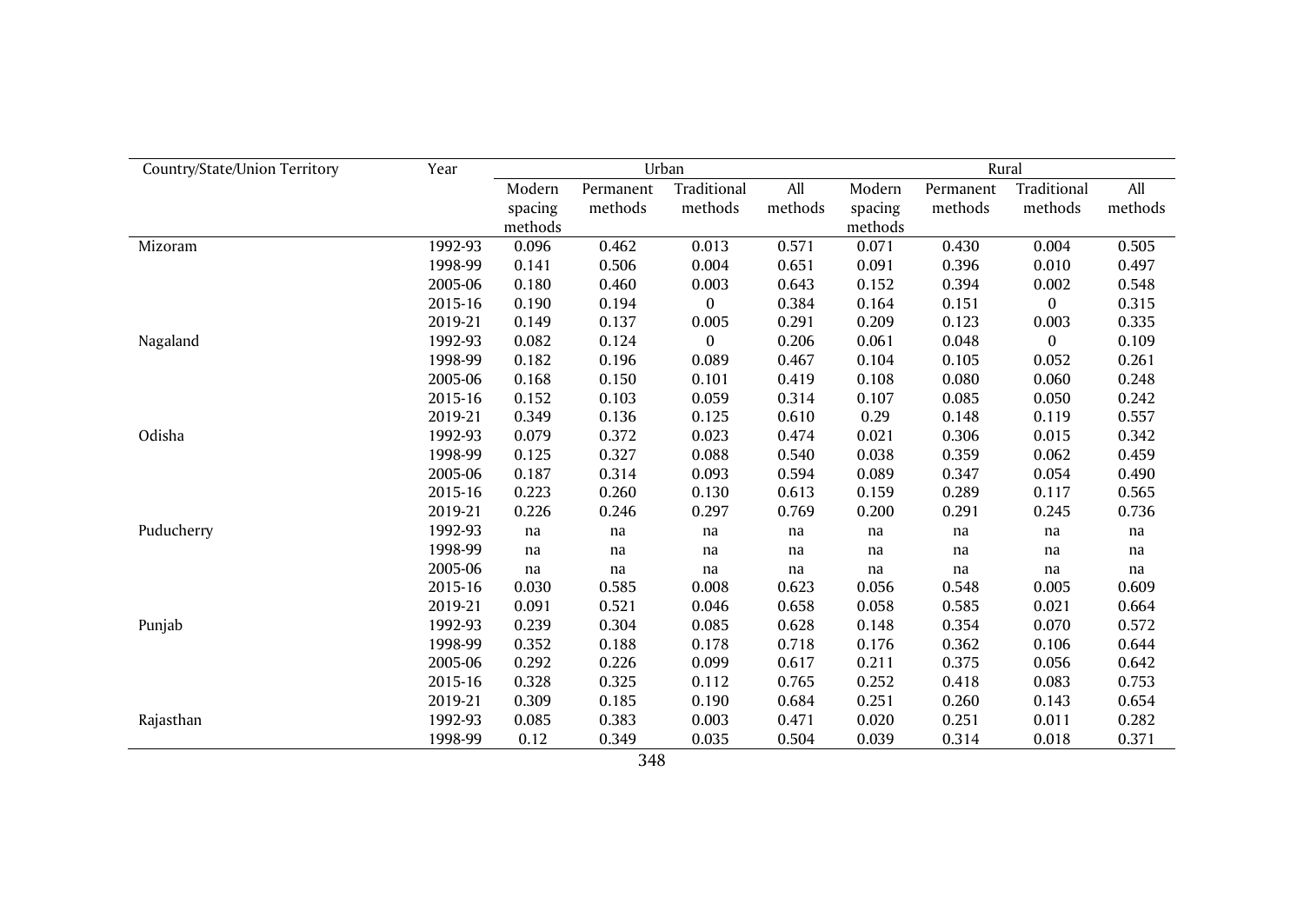| Country/State/Union Territory | Year    |         |           | Urban       |         | Rural   |           |             |         |  |  |
|-------------------------------|---------|---------|-----------|-------------|---------|---------|-----------|-------------|---------|--|--|
|                               |         | Modern  | Permanent | Traditional | All     | Modern  | Permanent | Traditional | All     |  |  |
|                               |         | spacing | methods   | methods     | methods | spacing | methods   | methods     | methods |  |  |
|                               |         | methods |           |             |         | methods |           |             |         |  |  |
|                               | 2005-06 | 0.207   | 0.413     | 0.037       | 0.657   | 0.053   | 0.327     | 0.025       | 0.405   |  |  |
|                               | 2015-16 | 0.225   | 0.355     | 0.062       | 0.642   | 0.094   | 0.427     | 0.062       | 0.583   |  |  |
|                               | 2019-21 | 0.275   | 0.357     | 0.110       | 0.742   | 0.170   | 0.448     | 0.099       | 0.717   |  |  |
| Sikkim                        | 1992-93 | na      | na        | na          | na      | na      | na        | na          | na      |  |  |
|                               | 1998-99 | na      | na        | na          | na      | na      | na        | na          | na      |  |  |
|                               | 2005-06 | 0.25    | 0.267     | 0.114       | 0.631   | 0.226   | 0.254     | 0.084       | 0.564   |  |  |
|                               | 2015-16 | 0.209   | 0.148     | 0.012       | 0.369   | 0.269   | 0.24      | 0.006       | 0.515   |  |  |
|                               | 2019-21 | 0.289   | 0.147     | 0.119       | 0.555   | 0.447   | 0.171     | 0.155       | 0.773   |  |  |
| Tamil Nadu                    | 1992-93 | 0.098   | 0.347     | 0.064       | 0.509   | 0.033   | 0.422     | 0.037       | 0.492   |  |  |
|                               | 1998-99 | 0.085   | 0.466     | 0.031       | 0.582   | 0.02    | 0.456     | 0.012       | 0.488   |  |  |
|                               | 2005-06 | 0.067   | 0.525     | 0.016       | 0.608   | 0.027   | 0.58      | 0.013       | 0.62    |  |  |
|                               | 2015-16 | 0.041   | 0.494     | 0.006       | 0.541   | 0.022   | 0.494     | 0.006       | 0.522   |  |  |
|                               | 2019-21 | 0.083   | 0.557     | 0.036       | 0.676   | 0.068   | 0.600     | 0.027       | 0.695   |  |  |
| Telangana                     | 1992-93 | na      | na        | na          | na      | na      | na        | na          | na      |  |  |
|                               | 1998-99 | na      | na        | na          | na      | na      | na        | na          | na      |  |  |
|                               | 2005-06 | na      | na        | na          | na      | na      | na        | na          | na      |  |  |
|                               | 2015-16 | 0.020   | 0.563     | 0.005       | 0.588   | 0.005   | 0.553     | $\bf{0}$    | 0.558   |  |  |
|                               | 2019-21 | 0.042   | 0.627     | 0.021       | 0.690   | 0.020   | 0.645     | 0.011       | 0.676   |  |  |
| Tripura                       | 1992-93 | 0.139   | 0.254     | 0.318       | 0.711   | 0.083   | 0.176     | 0.265       | 0.524   |  |  |
|                               | 1998-99 | na      | na        | na          | na      | na      | na        | na          | na      |  |  |
|                               | 2005-06 | 0.273   | 0.171     | 0.224       | 0.668   | 0.267   | 0.183     | 0.205       | 0.655   |  |  |
|                               | 2015-16 | 0.255   | 0.176     | 0.237       | 0.668   | 0.303   | 0.124     | 0.203       | 0.63    |  |  |
|                               | 2019-21 | 0.392   | 0.142     | 0.235       | 0.769   | 0.383   | 0.091     | 0.215       | 0.689   |  |  |
| Uttar Pradesh                 | 1992-93 | 0.138   | 0.158     | 0.024       | 0.320   | 0.034   | 0.124     | 0.009       | 0.167   |  |  |
|                               | 1998-99 | 0.176   | 0.190     | 0.082       | 0.448   | 0.036   | 0.147     | 0.056       | 0.239   |  |  |
|                               | 2005-06 | 0.232   | 0.192     | 0.139       | 0.563   | 0.089   | 0.164     | 0.144       | 0.397   |  |  |